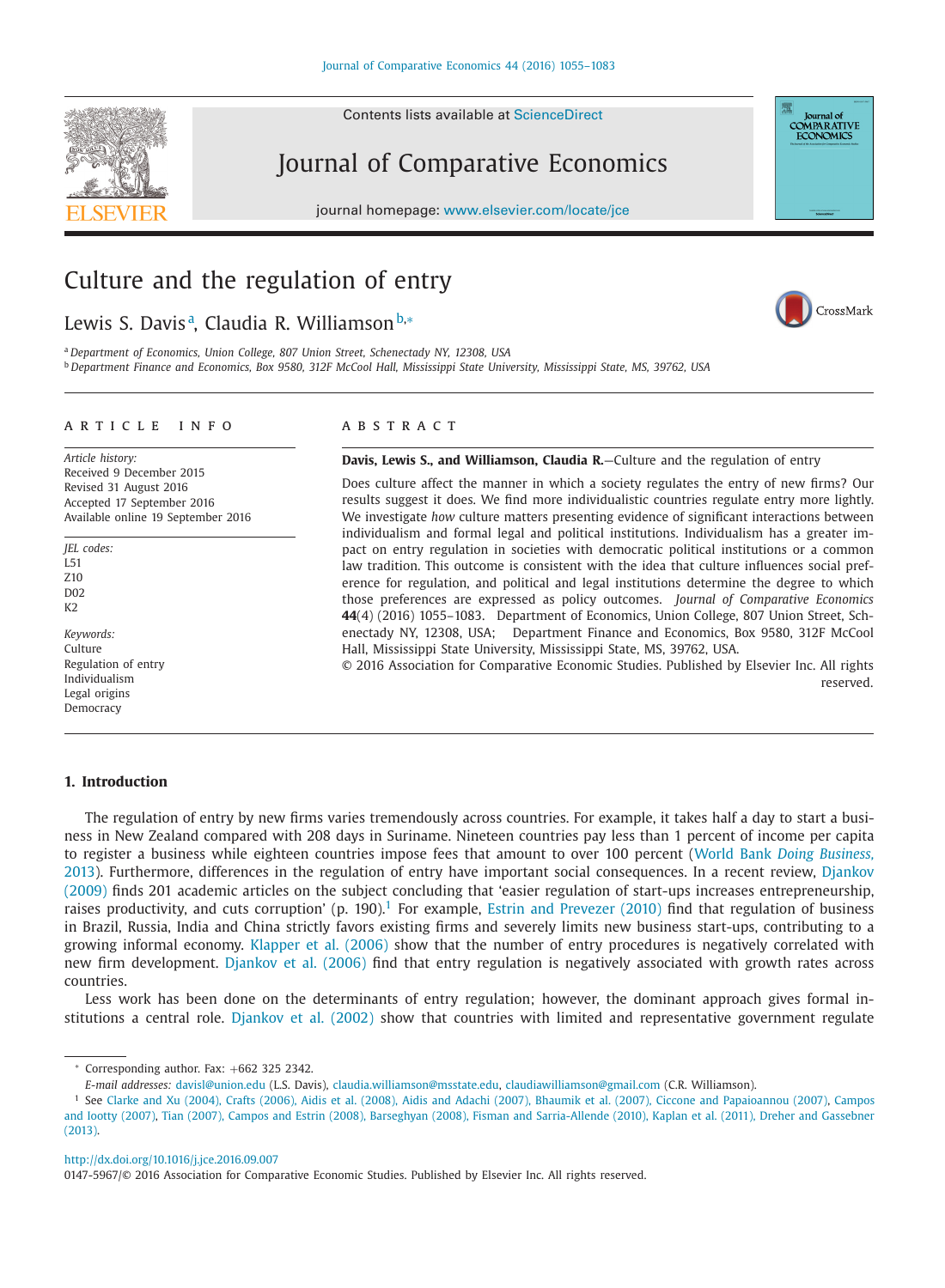entry less intensively. Thus, the pattern of entry regulation across countries is broadly in line with public choice theory: politicians and bureaucrats choose policies and regulations in keeping with their own private interest rather than with the public interest. [Acemoglu](#page-26-0) (2008) provides a model of political institutions and entry regulation showing that in an oligarchy government capture may lead to high barriers to entry for new firms to protect incumbent elites. In contrast, entry barriers are lower under democracy. A second closely related literature, reviewed by La Porta et al. [\(2008\),](#page-27-0) explores the association between legal origin and the regulation of economic and other activities, including the regulation of entry. Broadly speaking, this literature finds that countries with a civil law tradition tend to regulate more than those with a common law tradition.

We extend this work to consider the role of culture in determining the characteristics of a society's regulatory regime. In particular, we focus on the dimension of cultural variation associated with individualism and collectivism, a distinction that reflects the importance of social relationships and obligations in an individual's fundamental understanding of the self [\(Gorodnichenko](#page-27-0) and Roland, 2012). We focus on this dimension for several reasons. First, individualism is recognized as a key component of a country's cultural make-up. For example, [Hofstede](#page-27-0) (2001) finds individualism-collectivism to be the most important dimension in explaining international variation in cultural values, and [Gorodnichenko](#page-27-0) and Roland (2011) empirically show that individualism is the only dimension of culture that is robustly related to economic development. Second, [individualism](#page-27-0) is credibly linked to the development of democratic political institutions (Licht et al., 2007; Klasing, 2013), suggesting a potential channel through which it might influence entry regulation. Finally, individualism is plausibly associated with a preference for lower levels of entry regulation, which matters if social preferences play a role in policy formation.

To measure entry regulation, we collect 2008 country-level data on the number of procedures, number of days, and the monetary cost to legally register a new business (World Bank Doing [Business,](#page-28-0) 2014). Based on these three measures, we create an overall index to capture a country's propensity to regulate entry. Our primary cultural variable is Beugelsdijk et al.'s (2015) measure of [individualism,](#page-27-0) which uses World Values Survey (WVS) data from 1981 to 2008 to update Hofstede's (1980, 2001) original individualism variable. Using this measure substantially increases the number of countries for which both regulation and cultural data are available.

We organize our investigation of individualism and entry regulation around three hypotheses. The first is simply that *culture matters* for entry regulation. In section four, we present empirical evidence of a strong negative association between individualism and entry regulation. This relation exists for time, monetary costs, and our composite index of entry regulation. This finding is robust to the use of alternative measures of individualism and to controlling for a wide variety of alternative cultural values and exogenous determinants of institutional quality. Furthermore, we employ instrumental variables to address issues related to the measurement and endogeneity of individualism. Specifically, we use three instruments for individualism identified in the culture literature, pronoun drop (Kashima and Kashima, 1998; Davis and Abdurazokzoda, forthcoming), rainfall variation [\(Davis,](#page-27-0) 2016) and genetic distance (Spolaore and Wacziarg, 2009; [Gorodnichenko](#page-27-0) and Roland, 2010, 2011). All three instruments are significantly correlated with individualism. Based on the IV estimations, we find a strong negative association between the exogenous component of individualism and the regulation of entry. Thus, our evidence is consistent with the hypothesis that culture matters for entry regulation.

Having found that individualism is important for entry regulation, we investigate how it matters. That is, we attempt to uncover the channels through which individualism affects the regulation of entry, with particular attention to the association between formal and informal institutions. In particular, we argue that culture may affect regulation directly through its impact on preferences over social policy and indirectly through its effect on the development of democratic political institutions. This second channel derives from work stressing *the hierarchy of institutions*, e.g. North [\(1990\)](#page-28-0) and Williamson (2000), in which informal institutions serve as the basis for the [development](#page-28-0) of formal institutions. The second hypothesis we investigate is based on an admittedly extreme version of this idea that we call the *Strict Hierarchy of Institutions* hypothesis, which holds that individualism only influences entry regulation indirectly through its impact on political institutions. In section five, we test and reject the *Strict Hierarchy of Institutions* hypothesis. In particular, we find that culture plays an important role in determining the regulation of entry even after controlling for the quality of political institutions. These results are also robust to instrumenting for individualism.

Finally, we investigate whether culture and formal institutions interact in the determination of entry regulation, a proposition we call the *Interdependent Institutions Hypothesis*. The functioning of formal institutions may be sensitive to cultural values or social preferences in the determination of social policy. And, indeed, our findings in section six are largely consistent with this hypothesis. In particular, we find that democracy and the common law tradition magnify the influence of individualism on entry regulation. In contrast, cultural values appear to play a relatively minor role in societies with authoritarian political systems and civil law traditions. Similarly, political and legal institutions have little influence on entry regulation in collectivist societies. These results are consistent with theories that stress the particular ability of democracy and common law to aggregate and channel social preference in determining social policy outcomes.

The paper's primary contributions are that (1) individualism matters for the regulation of entry and (2) the magnitude of individualism's influence depends on a country's legal and political institutions. This analysis adds to a relatively small literature examining the role of culture in regulation. Stulz and [Williamson](#page-28-0) (2003) present evidence of a causal relation-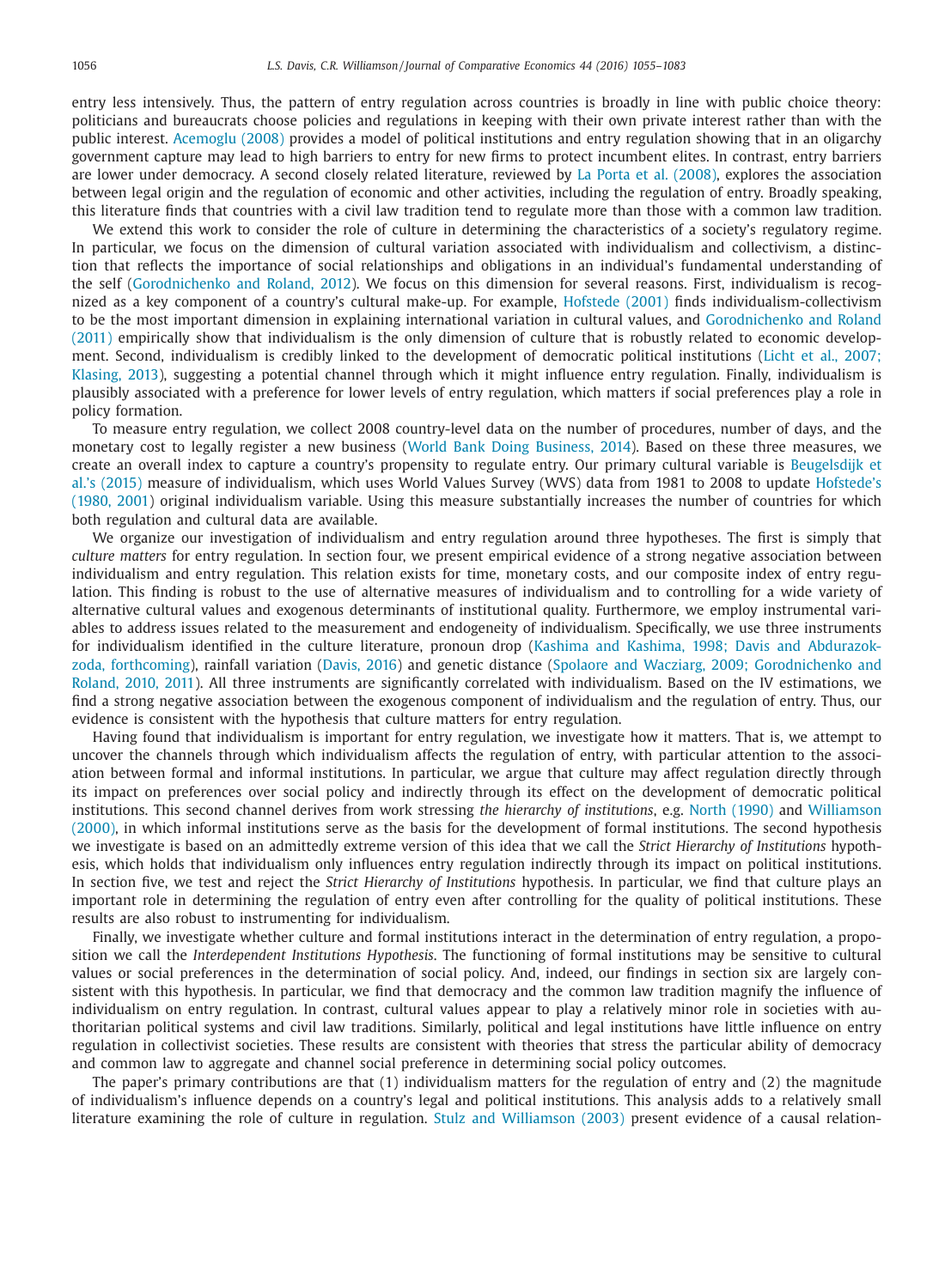<span id="page-2-0"></span>

**Fig. 1.** Individualism, institutions and the regulation of entry: potential channels of influence.

ship between religious affiliation and financial regulation in 49 countries.<sup>2</sup> In addition, [Aghion](#page-26-0) et al. (2010) find a negative association between measures of trust and different measures of regulation, including the regulation of entry. In a similar paper, [Pinotti](#page-28-0) (2012) finds that trust predicts the regulation of entry. After controlling for levels of trust, the link between entry regulation and 'bad' market outcomes is no longer significant. We believe these results are largely consistent with ours. As [Tabellini](#page-28-0) (2008) has argued, a belief in individual rights is one of the fundamental determinants of a generalized morality and high levels of social trust suggesting a link between trust and individualism. To address concerns regarding omitted variable bias, we present evidence that the link between individualism and entry regulation is robust to controls for religious affiliation and social trust.

Finally, our effort is closely related to the emerging literature that explores the role that culture plays in economic outcomes with the main conclusion that 'culture matters' (see, for example, [Fernandez,](#page-27-0) 2011; Knack and Keefer, 1997; Guisoet al., 2008; Guisoet al., 2006; Tabellini, 2010; Bjørnskov, 2010; Klasing, 2013). We further this effort in two ways. First, we present evidence linking a particular dimension of cultural variation, individualism, to a particular outcome, the regulation of entry. In doing so, we identify one channel through which individualism may affect previously identified social outcomes, including corruption (Licht et al., [2007\)](#page-27-0) and economic development [\(Gorodnichenko](#page-27-0) and Roland, 2010; Davis, 2016). Second, previous work focuses on the role of culture as a [determinant](#page-27-0) of the quality of formal institutions (Licht et al., 2007; Tabellini, 2008); however, we present evidence that formal and informal institutions interact to determine at least one dimension of economic policy, the regulation of entry.

### **2. Hypotheses and empirical specifications**

# *2.1. Hypotheses*

Fig. 1 provides an overview of our hypotheses, summarizing the potential channels through which culture, and legal and political institutions influence the regulation of entry. The channel indicated by Arrows A1 and A2 shows the direct effect of culture on regulation via its role in shaping policy preferences, while Arrows B1 and B2 show the indirect effect of culture acting through the level of democracy. Arrow C shows the influence of legal origin on entry regulation. Because legal origin is by all accounts exogenous to culture, there is not analogous indirect channel through law. Arrows D1 and D2 reflect interactions between culture and law and culture and democracy, respectively. Please note that this framework is not intended as a comprehensive representation of the potential causal links between culture, formal institutions and regulation. For example, it omits potential feedback loops related to the endogeneity of cultural values. Instead, we use it to highlight a number of channels through which individualism may influence regulation and to illustrate the distinctions between the primary hypotheses we discuss below.

<sup>&</sup>lt;sup>2</sup> La Porta et al. [\(2008\)](#page-27-0) find that the link between legal origin and an index of creditor rights is robust to the inclusion of a variety of cultural values and beliefs.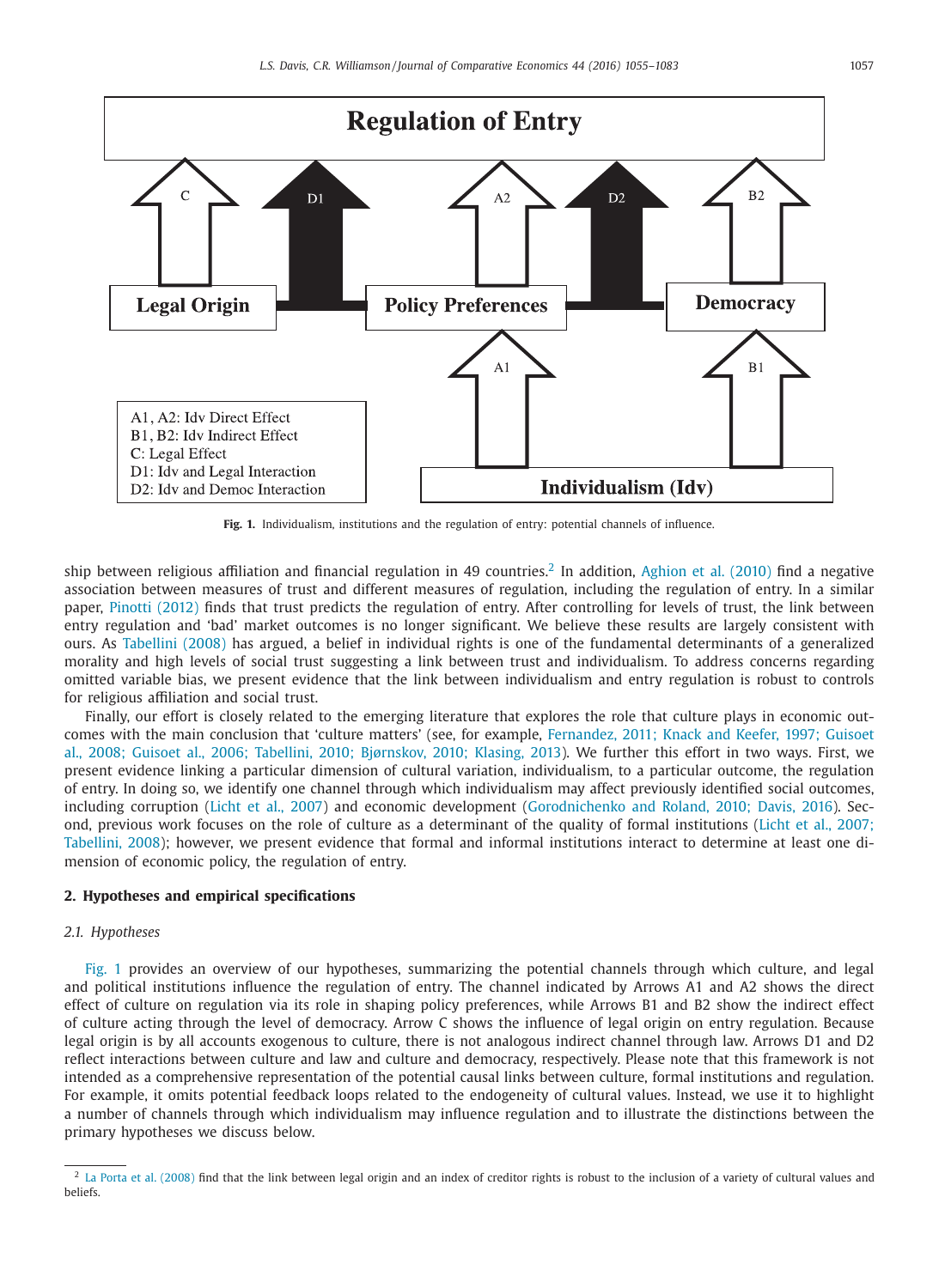We begin with the role of individualism in shaping preferences over policy outcomes. Drawing on an extensive literature in cultural psychology, [Gorodnichenko](#page-27-0) and Roland (2012) argue that the distinction between individualism and collectivism is grounded in fundamentally different views of the self. In individualistic societies, people understand the self as essentially an independent entity, while in collectivist societies the self is interdependent, connected through a web of relationships and obligations to other individuals and to society as a whole. According to [Gorodnichenko](#page-27-0) and Roland (2012), this fundamental difference manifests itself in a variety of attitudes, beliefs and behaviors, which emphasize either individual autonomy or the importance of larger social units.

This aspect of culture might directly influence someone's preference for social control through regulation, as illustrated in arrows A1, A2 in [Fig.](#page-2-0) 1. Individualism-collectivism may affect a society's *preferences* over potential regulatory regimes. This argument follows from public opinion theory regarding the demand for regulation [\(Pinotti,](#page-28-0) 2012; Aghion et al., 2010). Concern over perceived or expected market failures can lead to a greater preference, and thus demand, for government intervention and regulation, even if regulation is perceived to hinder beneficial market activity. Under this scenario, individuals are more concerned about unbridled market activity than potential costs from intervention [\(Acemoglu](#page-26-0) and Verdier, 2000). More generally, the demand for regulation may stem from the perceived costs of social disorder [\(Djankov](#page-27-0) et al., 2003). Viewed from the perspective of these theories, culture will matter for business regulation if it influences the preferred balance between the positive private benefits and social costs of commercial activity. In particular, collectivist societies may prefer a greater level of regulation if they place a greater importance on the social rather than private outcomes. Finally, collectivist cultures may favor regulation because it facilitates the exercise of clientelistic relationships [\(Tanzi,](#page-28-0) 1994). Thus, a number of arguments suggest that the individualism-collectivism nexus may influence social preferences over the level of regulation.<sup>3</sup>

Cultural attitudes may also influence the regulation of entry, *per se*, as distinct from other forms of regulation. For example, individualistic cultures may place a greater value on innovation and [entrepreneurship,](#page-27-0) as argued by Gorodnichenko and Roland (2010), and choose to regulate entry less intensively to foster these activities. Similarly, Schumpeter's theory of creative destruction suggests that the ease of firm entry may involve a trade-off between opportunities for individual expression and enrichment for greater social stability. Viewing entry from this perspective may lead collectivist societies to prefer greater restrictions on firm entry than individualist societies. In contrast, more individualistic societies may place a relatively greater weight on innovation and entrepreneurship than on the social dislocations that may accompany firm entry.

In addition to influencing the preferred level of regulation, individualism-collectivism may influence regulation indirectly through an effect on formal institutions. This idea stems from a large body of work that posits a *hierarchy of institutions*, organized in a series of layers from fundamental to proximate. For example, [Williamson](#page-28-0) (2000) lays out a four-tiered system, with informal or embedded institutions forming the most fundamental layer. Similarly, [Roland](#page-28-0) (2004) argues that because informal institutions change relatively slowly, the dominant direction of influence is from culture to formal institutions, and North [\(1990,](#page-28-0) p. 91) appeals to the "deep-seated cultural inheritance that underlies many informal constraints." In this regard, informal institutions form the most fundamental layer and bear a causal relation to formal institutions, which in turn determines social policy, including regulation. Recent evidence in support of this understanding of institutional structure includes [Tabellini](#page-28-0) (2008), Licht et al. (2007) and [Klasing](#page-27-0) (2013), who find that culture has a causal relationship to democracy, and [Djankov](#page-27-0) et al. (2002), who find that democracy influences the regulation of entry.

Thus, we identify two mechanisms through which culture may influence regulation: a direct effect that works by shaping preferences over social policy and an indirect effect that works by influencing the evolution of political institutions. These considerations lead to our first hypothesis, which simply states that *Culture Matters* for the regulation of entry. That is, a country's position on the individualism-collectivism continuum plays a role in determining the regulation of entry. Given our discussion above, if such an association does exist, we expect individualism to be negatively related to the regulation of entry.

**Hypothesis 1.** *Culture Matters* for the regulation of entry.

In [Section](#page-7-0) 4 we test this hypothesis by considering whether measures of individualism are negatively and significantly related to the regulation of entry. We find that culture does indeed matter for the regulation of entry, a result that potentially reflects both the direct and indirect effects of individualism. We then investigate *how* culture matters by exploring the indirect and interactive associations between culture, law and politics in determining the regulation of entry. We begin by exploring an extreme version of the hierarchy of institutions hypothesis, which we call the *Strict Hierarchy of Institutions Hypothesis*. This hypothesis holds that informal institutions affect social policy *exclusively* through their impact on formal institutions, as indicated by channels B1, B2 in [Fig.](#page-2-0) 1.

Hypothesis 2. Culture only impacts entry regulation indirectly via political institutions under a Strict Hierarchy of Institutions *(SHIH)*

<sup>&</sup>lt;sup>3</sup> In contrast, if collectivist societies have stronger social norms, they may have less need of formal regulation to constrain unwanted business behavior. This argument suggests a positive relationship between individualism and entry regulation that is not consistent with our findings. We thank a referee for suggesting this mechanism.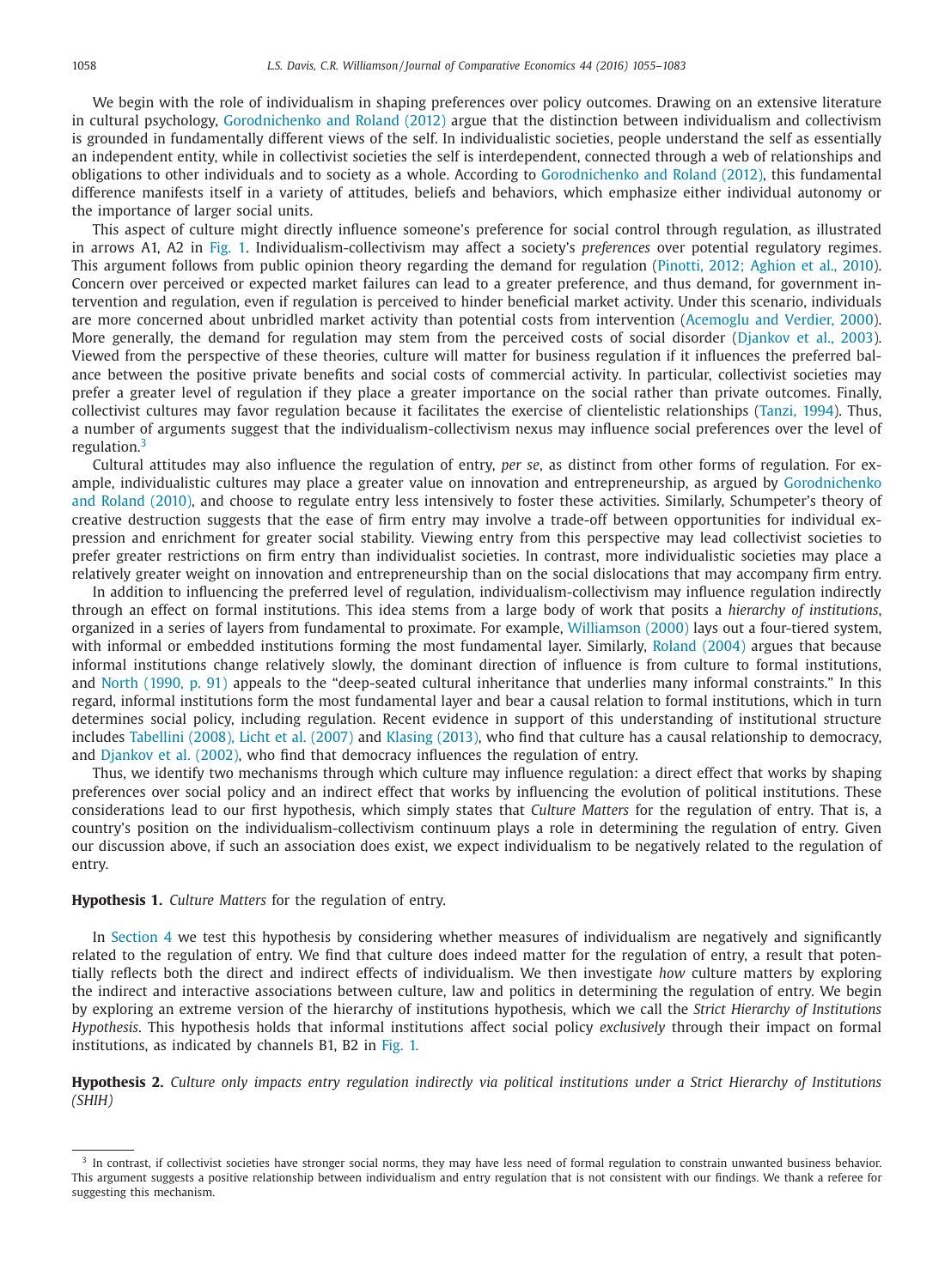To test this hypothesis, we consider specifications in which we control for individualism and democracy simultaneously. Under the SHIH, we would expect individualism to be insignificant in these regressions, as its effect would be subsumed by democracy. In contrast, in section five, we find that individualism is significant while democracy is not, leading to a rejection of the SHIH.

The failure of the *Strict Hierarchy of Institutions Hypothesis* means that cultural values exert an influence on social policy beyond their role is determining formal institutions. In this case, two additional possibilities may be distinguished regarding the association between formal and informal institutions. Cultural values and formal institutions may play largely independent roles in the determination of social policy. Alternatively, it may be that cultural values and formal institutions interact in significant ways in the formation of social policy, a proposition we refer to as the *Interdependent Institutions Hypothesis*.

Research in economic history supports the view that informal institutions can work together with formal institutions [\(Greif,](#page-27-0) 1993). In addition, Greif [\(2006\)](#page-27-0) highlights formal and informal institutional complementarities and explains how differing cultural norms toward social cooperation require a different set of formal institutions. Different societies have relied on various combinations of formal and informal institutions to sustain cooperation. North [\(1990\)](#page-28-0) also supports an interdependent understanding of formal and informal institutions, arguing that the same formal rules adopted in different countries with different cultures can lead to various economic outcomes. Thus, a given set of formal institutions may have varying implications for social policy outcomes, depending on a society's cultural values. Thus, the functioning of formal legal and political institutions may be sensitive to preferences over social policy. In addition, the effect of cultural values on social policy will depend on the make up a society's formal institutions.

We hypothesize that both legal and political formal institutions may interact with culture in determining social policy. As we argued above, culture shapes individual preferences for the level of regulation; however, we failed to explain why individual preferences matter for social policy outcomes. As we argue below, political and legal institutions play a central role in determining the degree to which these preferences influence social policy outcomes. In particular, we argue that one function of political and legal institutions is to aggregate and channel social preferences in the formation of social policy. Moreover, some formal institutions are more responsive to social preference and, as a result, cultural values have a greater influence on regulation in the presence of these formal institutions. Finally, the differential sensitivity of formal institutions to social preferences gives rise to important complementarities between cultural values and formal institutions. We consider two versions of the *Interdependent Institutions Hypothesis*. The first version examines whether culture and legal institutions interact to determine regulation, while the second investigates whether culture and political institutions interact to determine regulation.

Legal origins represent how a country's legal processes are organized based on different historical experiences, specifically whether a nation was founded or colonized by a country with a common law or civil legal system. The legal origins literature focuses on the contemporary economic and social consequences stemming from common law versus civil law traditions. Collectively, these findings suggest that common law nations have less hierarchical regulations and more market-oriented processes of social control relative to civil law, including less business regulation (see, La Porta et al., [2008,](#page-27-0) for a survey). Due to its evolutionary properties, common law is said to be more "economically efficient" than civil law as it promotes resource allocations yielding greater economic [performance](#page-27-0) [\(Posner,](#page-28-0) 1977; Rubin, 1977). As summarized by La Porta et al. (2008, p. 286), "common law stands for the strategy of social control that seeks to support private market outcomes, whereas civil law seeks to replace such outcomes with state-desired allocations."

Specifically, Beck et al. [\(2003\)](#page-26-0) argue that legal origin may influence social policy through two different channels. The *adaptability channel* focuses attention on the differential ability of the common and civil law traditions to adapt to local or changing conditions. In the early formation of the common law tradition, legal authority was divided based on the type of dispute. Adjudication was relatively competitive and decentralized with some degree of choice regarding court authority and punishment (Glaeser and [Shleifer,](#page-27-0) 2002). This type of pluralistic legal environment with its decentralized organizational features fosters competition, efficient resource allocation, and institutional innovation [\(Ostrom,](#page-28-0) 1990). Such legal adaptability utilizes local knowledge and generates a feedback mechanism between informal cultural norms and the formalization of legal doctrine [\(Hayek,](#page-27-0) 1945). In addition, Hayek [\(1960\)](#page-27-0) argues that the central role of judge-made law, or legal precedent, makes the common law tradition inherently evolutionary, since it generates new laws in response to current legal conflicts.<sup>4</sup>

In contrast, the *political channel* stresses the degree to which a legal tradition favors the state over [individual](#page-27-0) rights (La Porta et al., 1999; Posner, 1977). The origins of this divide are widely held to be rooted in history. As Beck et al. (2003, p. 654) put it: "English [common](#page-26-0) law evolved to protect private property owners against the crown [, while] the French and German civil codes in the 19th century were constructed to solidify state power." [Djankov](#page-27-0) et al. (2003) suggest the greater degree of social disorder amidst the French revolution warranted a larger role of dictatorial governance compared to the English experience. As a result, the centralized bureaucratic feature inherent in civil law suppresses competition and lacks comparable feedback processes for leveraging dispersed knowledge and local norms.

Because the adaptability channel suggests that common law systems evolve in a manner that is responsive to local conditions, potentially including local cultural values, it is consistent with the *Interdependent Institutions Hypothesis* formalized as Hypothesis 3A below. That is, we expect the common law tradition to be more responsive than the civil law tradition to

<sup>4</sup> In a similar vein, Rubin [\(1982\)](#page-28-0) suggests inefficient laws have a greater propensity to be litigated, and thus to generate new law through judicial rulings, implying that legal innovation is concentrated in areas of relative inefficiency. The importance of the adaptability channel is also stressed by comparative studies of transplanted legal systems, e.g. Pistor et al. [\(2003\)](#page-28-0) and [Berkowitz](#page-26-0) et al. (2003).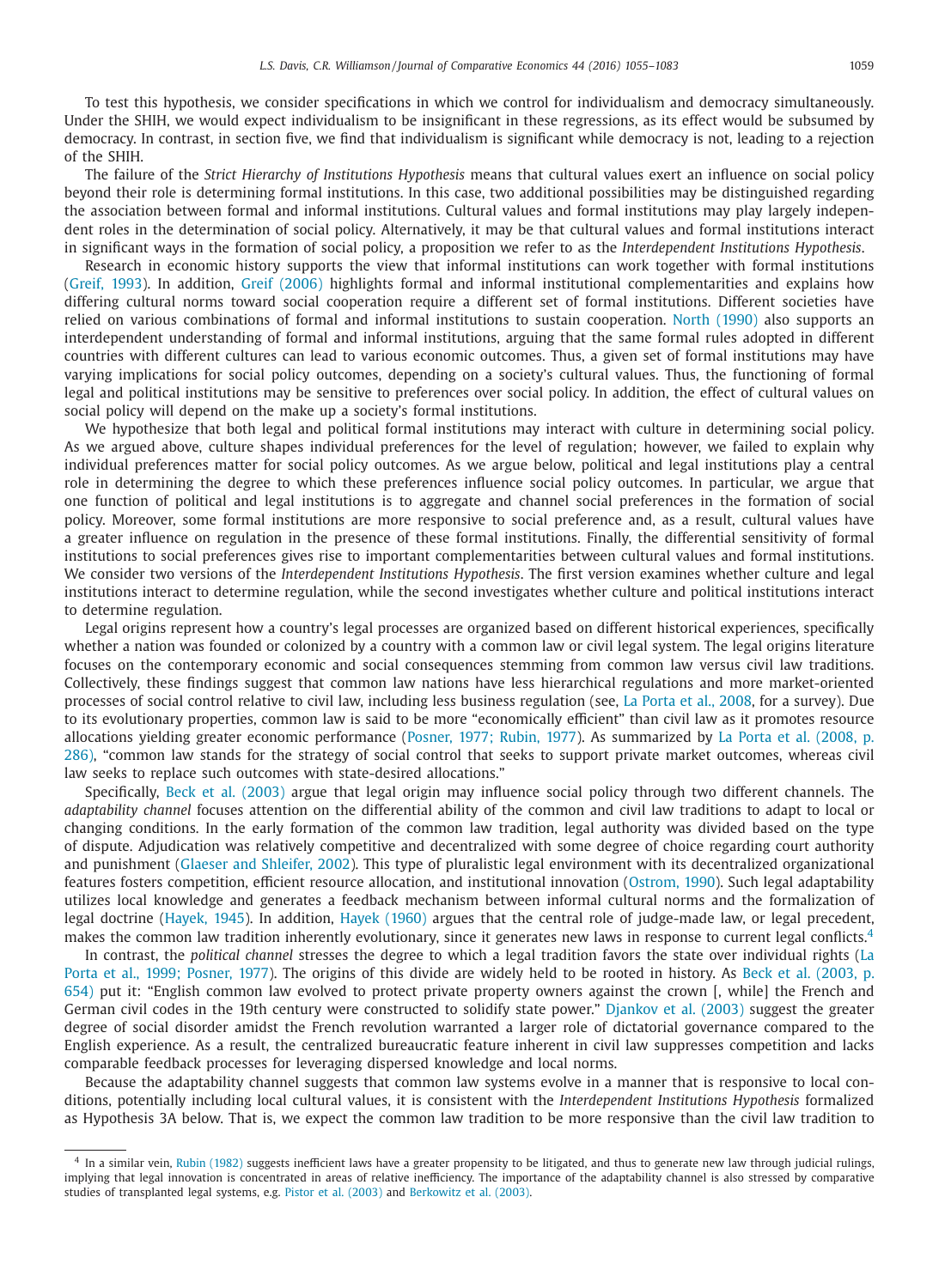cultural preferences over social policy. In contrast, the political channel reflects historical circumstances in a legal tradition's country of origin and, consequently, it does not posit an explicit role for a society's current cultural values. Thus, if legal origin affects entry regulation primarily through the political channel, we would expect this effect to be largely independent of a country's culture. This hypothesis is expressed as channel D1 in [Fig.](#page-2-0) 1.

#### **Hypothesis 3A.** *Common Law and Culture interact as Interdependent Institutions impacting entry regulation*

The second version of the *Interdependent Institutions Hypothesis*, Hypothesis 3B below, states that culture interacts with political institutions to determine regulation. The dominant interpretation of democratic political institutions supports this argument. Democracy is widely interpreted as an institution for [communicating](#page-28-0) and aggregating policy preferences (Rodrik, 2000; Caplan, 2007), with a particular emphasis on the preferences of the median voter or middle class [\(Downs,](#page-27-0) 1957). In contrast, in oligarchic societies policy choices are relatively insulated from popular pressure, with policies chosen to benefit political and economic elites. Since these elites are more likely than the median voter to be regulators or owners of incumbent firms, less democratic societies will tend to regulate entry more stringently (Djankov et al. 2002; Acemoglu, 2008). Thus, political theory leads one to expect that democratic [institutions](#page-27-0) will magnify the role of culture in the selection of social policy. Moreover, the impact of democratic political institutions should be greatest when the policy preferences of elites and the public diverge, which will tend to be true in more individualistic societies. This hypothesis is expressed as channel D2 in [Fig.](#page-2-0) 1.

#### **Hypothesis 3B.** *Democracy and Culture interact as Interdependent Institutions impacting entry regulation*

To test the *Interdependent Institutions Hypothesis,* we introduce interaction terms between individualism and common law and individualism and democracy. In estimating these specifications, a significant coefficient on an interaction term may be interpreted as evidence in support of this hypothesis. In contrast, if the coefficient on an interaction term is not significant, this would support the idea that formal and informal institutions have largely independent effects on regulation.

#### *2.2. Empirical specifications*

We wish to test the *Culture Matters Hypothesis* in the broadest possible manner, allowing for both direct and indirect effects of culture on the regulation of entry. As a result, in testing this hypothesis, we do not control for the quality of political institutions. Since political institutions are endogenous to culture [\(Tabellini,](#page-28-0) 2008; Licht et al., 2007), such an approach would result in over controlling, and potentially underestimate the role of culture in entry regulation. To make matters more concrete, suppose the data generating mechanisms for entry regulation and political institutions are given by the following equations:

$$
entryreg_i = \alpha_1 + X_i\beta_1 + \gamma_1 individualism_i + \delta_1 inst_i + \varepsilon_{1i}
$$
\n(1)

$$
inst_i = \alpha_2 + Z_i\beta_2 + \gamma_2 individualism_i + \varepsilon_{2i}
$$
\n(2)

where *X* and *Z* are respectively vectors of exogenous determinants of entry regulation and institutions. If we estimate the first equation in isolation, then the coefficient  $\gamma_1$  provides an estimate of the effect of individualism on entry regulation holding democracy constant, which we refer to as the *direct effect* of individualism on entry regulation. This approach, however, would not produce a consistent estimate of the total effect of individualism, which includes the indirect effect of individualism on entry regulation acting through institution quality:  $\gamma_1 + \delta_1 \gamma_2$ . To obtain an estimate of the total effect of individualism, we estimate a reduced-form version of the system above, which is obtained by substituting (2) into (1):

$$
entryreg_i = \alpha_1 + X_i\beta_1 + (\gamma_1 + \delta_1\gamma_2)individualism_i + Z_i\beta_2\delta_1 + \delta_1\varepsilon_{2i} + \varepsilon_{li}
$$
\n(3)

This specification differs from Eq. (1) since it controls for exogenous determinants of institutional quality, *Z*, rather than institutional quality itself. In [Section](#page-7-0) 4, we test the *Culture Matters Hypothesis* by estimating the total effect of individualism on entry regulation using specifications based on (3).

To test the *Strict Hierarchy of Institutions Hypothesis*, we estimate versions of (1). According to the SHIH, culture should only affect entry regulation indirectly, through its impact on political institutions. Thus, we will reject the SHIH if the estimate of  $\gamma_1$  is significantly different from zero in this empirical model indicating that individualism has a direct effect on the regulation of entry. Finally, we test the *Interdependent Institutions Hypotheses* by estimating empirical models of the form:

entryreg*<sup>i</sup>* <sup>=</sup> α <sup>+</sup> *Xi*β<sup>1</sup> <sup>+</sup> γ1individ*<sup>i</sup>* <sup>+</sup> δ1inst*<sup>i</sup>* <sup>+</sup> ϕindivid*<sup>i</sup>* <sup>∗</sup> inst*<sup>i</sup>* <sup>+</sup> ε1*<sup>i</sup>* (4)

where inst*<sup>i</sup>* is a measure of political or legal institutions. The relationship between individualism and institutions is reflected in the sign of the coefficient on the interaction term. In estimating this specification, a significant coefficient on the interaction term may be interpreted as evidence in support of the *Interdependent Institutions Hypothesis*. In contrast, if the coefficients on individualism and institutions are significant, but that on the interaction term is not, this would indicate support for the idea that formal and informal institutions have largely independent effects on social policy.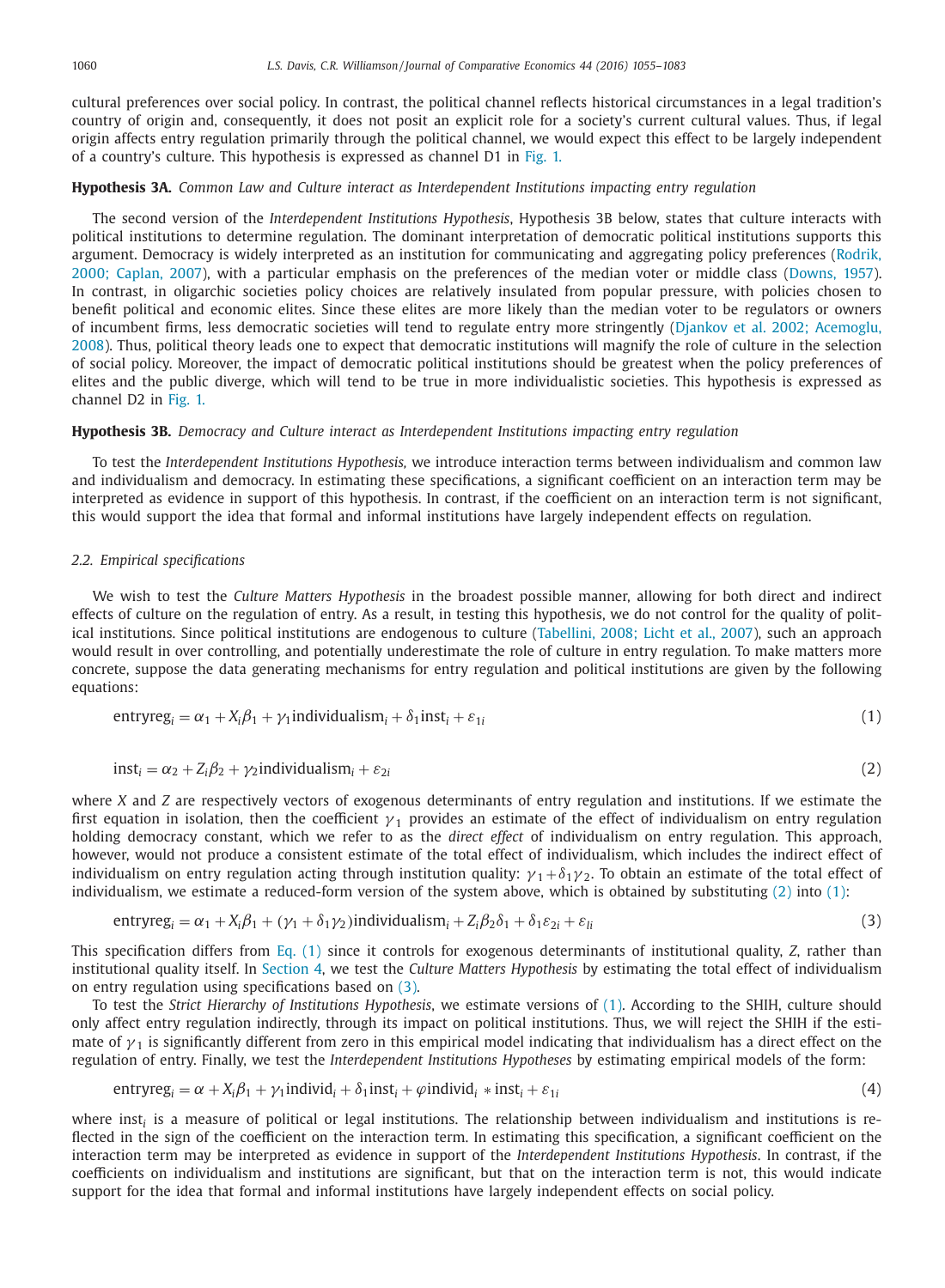#### **3. Data**

This section discusses the measurement of key variables, including the regulation of entry and individualism. Information on the sources and definitions on the remaining variables used in the analysis may be found in [Appendix](#page-25-0) 1.

Following [Djankov](#page-27-0) et al. (2002), we use three measures of the regulation of entry that measure the legal obstacles to starting a domestically owned business: the number of procedures necessary to legally register a new firm for business, number of days necessary to comply with those procedures, and the cost of regulatory compliance, expressed as a share of per capita income.<sup>5</sup> In computing the cost of compliance, [Djankov](#page-27-0) et al. (2002) include only the legal, explicitly stated costs of compliance. That is, the measure does not attempt to address bribes paid or other extra legal costs of regulation. For all three variables, we use data from 2008, which is the most recent year available prior to the onset of the financial crisis. The rationale for this choice is that data collected during the downturn may reflect disequilibrium phenomena.<sup>6</sup>

Measures of entry regulation based on time, procedures and cost are highly correlated, suggesting they may reflect a single underlying tendency to regulate the entry of new firms. This impression is confirmed by principle component analysis, which indicates the existence of a single eigenvector for which the eigenvalue is greater than one. We therefore construct the first principle component of these measures, which we use as our primary measure of entry regulation.<sup>7</sup>

We measure a society's position on the individualism-collectivism continuum by employing four separate measures of [individualism](#page-27-0) from [Hofstede](#page-27-0) (1980, 2001), [Schwartz](#page-28-0) (1994, 2006), Davis [\(2016\),](#page-27-0) and [Beugelsdijk](#page-27-0) et al. (2015). Hofstede's (1980, 2001) cultural data is based on surveys of IBM employees in over 70 countries designed to understand differences in corporate culture. Hofstede uses factor analysis to identify four dimensions of cultural variation – individualism, power distance, masculinity and uncertainty avoidance – with the individualism score being the first and most important factor. [Hofstede's](#page-27-0) (2001, p. 225) individualism stresses differences in the expected scope of individual responsibility, contrasting an individualistic society in which "everyone is expected to look out for themselves," with a collectivist society in which people are "integrated into strong, cohesive in-groups, which … protect them in exchange for unquestioning loyalty."

The [Schwartz](#page-28-0) (1994, 2006) data is based on surveys of K-12 school teachers and college students administered in more than fifty countries and comprising over 75,000 responses. Schwartz creates a cultural mapping based on answers to a survey consisting of 56–57 value items. In Schwarz's cultural system, the relationship between the individual and the collective is captured by three variables that measure affective autonomy, intellectual autonomy, which are related to cultural preference for individual autonomy in the realms of action and thought, and embeddedness. "In autonomy cultures, people are viewed as autonomous, bounded entities. They should cultivate and express their own preferences, feelings, ideas, and abilities, and find meaning in their own uniqueness. Important values include pleasure, exciting life, and varied life." In contrast, in "cultures with an emphasis on *embeddedness*, people are viewed as entities embedded in the collectivity. Meaning in life comes largely through social relationships, through identifying with the group, participating in its shared way of life, and striving toward its shared goals" [\(Schwartz,](#page-28-0) 2006, p. 140). Because these measures are highly correlated, we use their first principle component as a summary of the Schwartz individualism variables.

Davis [\(2016\)](#page-27-0) employs a measure of individual responsibility from the five waves of the World Values Survey developed by [Inglehart](#page-27-0) (2008). Respondents are asked to indicate their position on a ten-point scale where *one* corresponds to the position that "People should take more responsibility to provide for themselves," and *ten* corresponds to the position that "The government should take more responsibility to ensure that everyone is provided for." Davis [\(2016\)](#page-27-0) averages these responses across individuals and waves and reorders them to produce a country-level measure of individual responsibility. Di Tella et al. [\(2010\)](#page-27-0) use a similar measure.

Among these measures of individualism, Hofstede's has the most recognition and support. [Gorodnichenko](#page-27-0) and Roland (2011) show that Hofstede's individualism is the most important cultural dimension for economic outcomes when compared to other dimensions (for example, other Hofstede measures, [Schwartz](#page-28-0) (1994, 2006) and WVS data). However, one criticism of Hofstede is that it is based on survey data collected 45 years ago [\(Shenkar,](#page-28-0) 2001). As a country develops, economic growth is likely to impact cultural values. [Beugelsdijk](#page-27-0) et al. (2015) address this issue by updating Hofstede's measures using data from the World Values Surveys for two birth cohorts (before or after 1958). Their results show that individualism is increasing but cultural change is absolute rather than relative.<sup>8</sup> Cultural differences between countries have stayed the same suggesting that individualism is stable over time.

This measure is based on World Values Surveys from 1981 to 2008.<sup>9</sup> The four questions used to proxy Hofstede's individualism pertain to: (1) private vs. government ownership of business, (2) one of the main goals in life is to make parents proud, (3) justifiability of abortion, and (4) justifiability of homosexuality. The authors use factor analysis to compile the

<sup>5</sup> We are unaware of any study addressing the regulation of *foreign* entry. In a preliminary investigation of this issue, we find a negative relation between individualism and the regulation of foreign entry, though this association is not always significant at standard levels. Results are available from the authors upon request.

 $6$  Our baseline results are similar, but somewhat weaker, using regulation data from 2014. Results available from the authors upon request.

 $7$  An earlier version of this paper used the cost measure of entry regulation as the primary dependent variable. Most results are robust to this choice and are available upon request.

<sup>&</sup>lt;sup>8</sup> Since linear regression estimates are isomorphic to linear transformations of the variables, absolute changes in our main dependent variable should not affect our estimates.

 $9$  [Beugelsdijk](#page-27-0) et al. (2015) update Hofstede's data splitting the respondents into two cohorts based on being born before or after 1958. We focus on the second, most recent cohort as it is most relevant to the time of our study.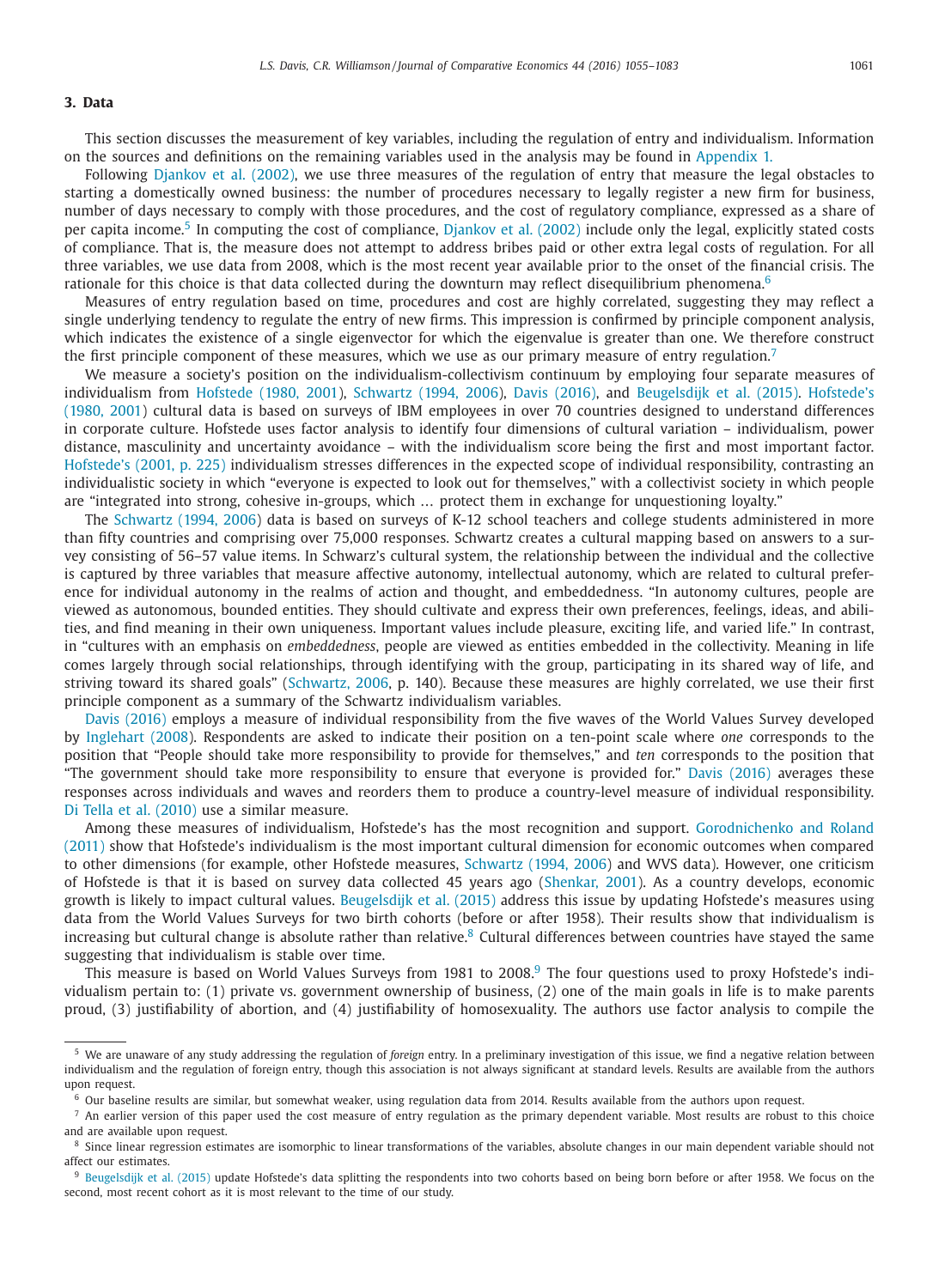| Variable            | Obs | Mean    | Std. Dev. | Min      | Max    |
|---------------------|-----|---------|-----------|----------|--------|
| Entry regulation:   |     |         |           |          |        |
| Inproc              | 84  | 2.05    | 0.46      | 0.69     | 2.89   |
| Indays              | 84  | 3.08    | 0.83      | 0.69     | 5.00   |
| Incost              | 84  | 2.29    | 1.51      | $-2.30$  | 6.52   |
| entryreg            | 84  | $-0.12$ | 1.48      | $-4.37$  | 2.58   |
| Culture measures:   |     |         |           |          |        |
| idv_bmh             | 74  | 42.69   | 27.11     | 0.00     | 110.00 |
| hof_idv             | 56  | 46.13   | 23.93     | 12.00    | 91.00  |
| hof_pdi             | 56  | 57.79   | 21.26     | 11.00    | 104.00 |
| hof_mas             | 56  | 51.88   | 19.15     | 5.00     | 110.00 |
| hof_uai             | 56  | 66.88   | 22.44     | 8.00     | 112.00 |
| schw_pca            | 44  | 0.11    | 1.56      | $-2.82$  | 3.76   |
| indresp             | 84  | 5.07    | 0.96      | 3.36     | 7.27   |
| Main controls:      |     |         |           |          |        |
| english             | 84  | 0.27    | 0.45      | 0.00     | 1.00   |
| disteg              | 84  | 33.49   | 16.93     | 0.23     | 63.89  |
| landlock            | 84  | 0.20    | 0.40      | 0.00     | 1.00   |
| trust               | 77  | 25.25   | 13.40     | 3.80     | 69.25  |
| gdppc               | 83  | 9.19    | 1.24      | 4.91     | 11.41  |
| Instruments:        |     |         |           |          |        |
| rain_var            | 84  | $-0.36$ | 0.24      | $-0.77$  | 0.44   |
| gendist_swe         | 83  | 559.19  | 609.33    | 0.00     | 1708   |
| pronoun_drop        | 75  | 0.67    | 0.47      | 0.00     | 1.00   |
| Democracy measures: |     |         |           |          |        |
| voice               | 84  | 0.23    | 0.95      | $-1.59$  | 1.60   |
| polity2             | 82  | 5.41    | 5.67      | $-10.00$ | 10.00  |
| gastil              | 84  | 8.24    | 3.50      | 0.36     | 12.00  |
| democ               | 83  | 0.70    | 0.44      | 0.00     | 1.00   |

<span id="page-7-0"></span>**Table 1** Summary statistics.

overall individualism index.<sup>10</sup> According to [Beugelsdijk](#page-27-0) et al. (2015, p. 16–17), "these four items are consistent with how Hofstede describes the meaning of Individualism and its implications." [Hofstede](#page-27-0) (2001) relates this dimension to autonomy and self-orientation (p. 227), the right to a private life (p. 227), weak family ties (p. 236), less conformity behavior (p. 236), individual incentives (p. 245), and market capitalism and competition (p. 251)." Each of the four questions from WVS relates to one or more of the characteristics mentioned by Hofstede. The updated dimension (idv\_bhm) is attractive to us as we can include 17 additional countries in the analysis. The new index correlates 0.78 with Hofstede's original individualism dimension.

All four measures of individualism are positively correlated and have a similar conceptual basis. We focus on the variable from [Beugelsdijk](#page-27-0) et al. (2015), which we denote idv\_bmh, due to its greater availability and overlap with the countries for which we have regulation data. However, we employ all four variables at key points in the analysis as a form of robustness check.

We present the summary statistics in Table 1 below. We include up to 84 countries with levels of development ranging from Zimbabwe (\$135 per person) to Luxembourg (\$89,900 per person). The entry regulation index has a mean of −0.12, standard deviation of 1.48, and ranges from −4.37 to 2.58 with higher values representing greater regulation of entry. Countries with low regulations on entry include Australia, Canada, and New Zealand. At the other extreme, Indonesia, Venezuela, and Zimbabwe have higher entry regulation. Our preferred measure of individualism, idv\_bhm, ranges from 0 to 110 with an approximate mean of 43 and a standard deviation of 27. Low individualism countries include Egypt, Jordan, and Indonesia, while high individualism countries include Germany, Netherlands, and Sweden. We have 23 common law countries in our sample and countries range from extremely autocratic to highly democratic. We discuss the rest of our data throughout the paper below.

#### **4. The culture matters hypothesis**

#### *4.1. Total effects of individualism on entry regulation*

We begin by testing the total effect of culture on entry regulation using the extended Hofstede individualism measure developed by [Beugelsdijk](#page-27-0) et al. (2015). In each specification, we include exogenous proxies for institutional quality. This includes two geographic control variables, landlocked and distance from the equator, and English legal origin. Distance from

<sup>&</sup>lt;sup>10</sup> Following [Hofstede](#page-27-0) (1980, 2001), they rescale the scores for each dimension so that country scores for the first cohort are between 0 and 100. The formula used is as follows: Individualism=123 - 45 x (Make parents proud)+56 x (Government vs. private ownership) - 78 x (Justifiability of homosexuality)+90 x (Justifiability of abortion).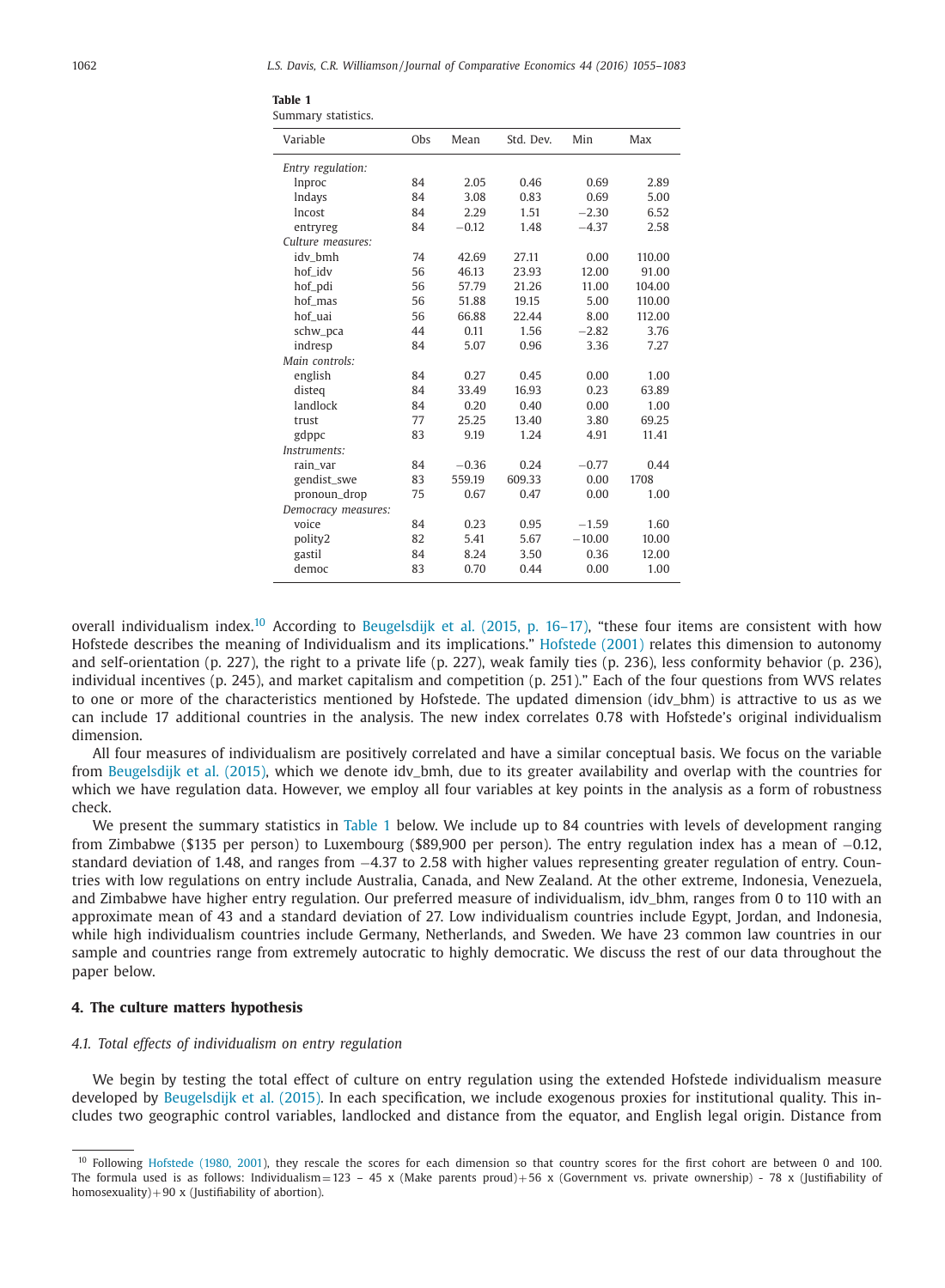**Table 2A** Total effect of individualism on entry regulation.

|          | (1)          | (2)         | (3)          | (4)          |
|----------|--------------|-------------|--------------|--------------|
|          | Inproc       | lndays      | Lncost       | entryreg     |
| idy bmh  | $-0.0071***$ | $-0.0074$   | $-0.0267***$ | $-0.0239***$ |
|          | $(-2.845)$   | $(-1.592)$  | $(-4.125)$   | $(-3.314)$   |
| english  | $-0.333***$  | $-0.437*$   | $-0.884**$   | $-1.047***$  |
| disteg   | $(-2.670)$   | $(-1.869)$  | $(-2.478)$   | $(-2.934)$   |
|          | $-0.0066*$   | $-0.0154**$ | $-0.0274***$ | $-0.0287**$  |
| landlock | $(-1.767)$   | $(-2.066)$  | $(-2.851)$   | $(-2.647)$   |
|          | 0.101        | 0.149       | $0.672*$     | $0.477*$     |
|          | (0.979)      | (0.850)     | (1.964)      | (1.700)      |
| constant | $2.663***$   | $4.013***$  | $4.468***$   | $2.093***$   |
|          | (22.19)      | (17.15)     | (17.11)      | (6.711)      |
| Observ.  | 74           | 74          | 74           | 74           |
| $R^2$    | 0.37         | 0.25        | 0.50         | 0.48         |
|          |              |             |              |              |

Note. Dependent variables as listed in column. See [Appendix](#page-25-0) 1 and the body of the paper for variable description and sources. OLS regressions with robust t-statistics in parentheses.

∗∗∗ *p* < 0.01.

∗∗ *p* < 0.05.

```
∗ p < 0.1.
```
the equator is an exogenous geographic measure that has been linked to institutional quality through its effect on colonization and institutional transfer (see, Hall and Jones, 1999; [Williamson](#page-27-0) and Kerekes, 2011). We include a dummy variable for whether a country is landlocked as a proxy for [Olson's](#page-28-0) (1982) argument that exposure to international trade increases the pressure to reform inefficient regulation. We also include a dummy variable for English legal heritage to capture the influence of the English common law tradition on regulatory choice.<sup>11</sup> Common law countries tend to regulate markets less than civil law countries where governments have a higher proclivity to intervene in the economy including creating higher levels of regulations (La Porta et al., 1999, [2008\)](#page-27-0).

We view this specification as capturing the total effect individualism has on entry regulation, including any indirect effect of culture acting though the level of democracy, since we control for exogenous determinants of institutions rather than for institutional quality itself.<sup>12</sup>

Our results are shown in Table 2A. There is a significant negative association between individualism and number of procedures and cost of entry. The number of entry procedures and the cost of complying with regulations are all lower in countries with higher levels of individualism. In addition, these relations are economically significant as a one-standard deviation increase in individualism is associated with a 19.2% decrease in the number of entry procedures and a 72.4% decrease in the cost of entry. Number of days to comply with regulations is negatively related to individualism though this association is not statistically significant.<sup>13</sup> This suggests that, to some degree, culture influences the type of entry regulation adopted.

In the last column, we test the role of individualism and overall regulations of entry by using principal component analysis to create an overall entry regulation index. We find a one standard deviation increase in individualism, the difference between Estonia and France, is associated with almost a 2/3rds standard deviation decrease in the overall regulation of entry index. This is equal to the observed difference in entry regulation between Trinidad and Tobago and Turkey or between Turkey and the United Kingdom. Moving from the lowest to highest-ranking country on the individualism-collectivism spectrum, from Egypt to Sweden, decreases the entry regulation index by over 1/3, or 1.77 standard deviations. Because the overall index captures all measures of entry costs, we use this as our primary measure of entry regulation in the remainder of the paper.

[Fig.](#page-9-0) 2 illustrates the conditional association between individualism and entry regulation estimated in column 4 of Table 2A. As seen in this figure, there is no evidence that this association is influenced by outliers.<sup>14</sup>

In [Table](#page-9-0) 2B, Panel A, we test if our result is sensitive to the year the data is collected. In columns  $(1)$ – $(8)$ , we use the regulation index, compiled in the same manner, from each year from 2009 to 2016 as the dependent variable. In column

<sup>&</sup>lt;sup>11</sup> Some other aspect of a colonizer's identity may matter for regulation rather than legal origin per se, e.g. Price [\(2003\).](#page-28-0) Hypotheses based on the impact of legal origin have the benefit of being grounded in well-developed theory. As a practical matter, it is very hard to distinguish empirically between the effects of British legal origin and other aspects of British colonization.

<sup>&</sup>lt;sup>12</sup> In all specifications, we attempt to control for exogenous determinants of institutional quality instead of direct measures of institutional quality, such as corruption, as these measures suffer from extreme endogeneity with our main variable of interest, individualism. In untabulated results using IV regressions, we show that individualism strongly determines measures of institutional quality. Thus, we prefer to omit such direct measures from our specifications to avoid misspecification.

<sup>&</sup>lt;sup>13</sup> It is possible that this is due to the manner in which the time necessary to comply with entry regulations is computed. For example, in computing the number of days to comply with entry regulations, [Djankov](#page-27-0) et al. (2002) assume that entrants can complete at most one procedure per day.

<sup>&</sup>lt;sup>14</sup> We drop Canada, Singapore, New Zealand, and Australia as potential outliers and find a similar coefficient and t-statistic.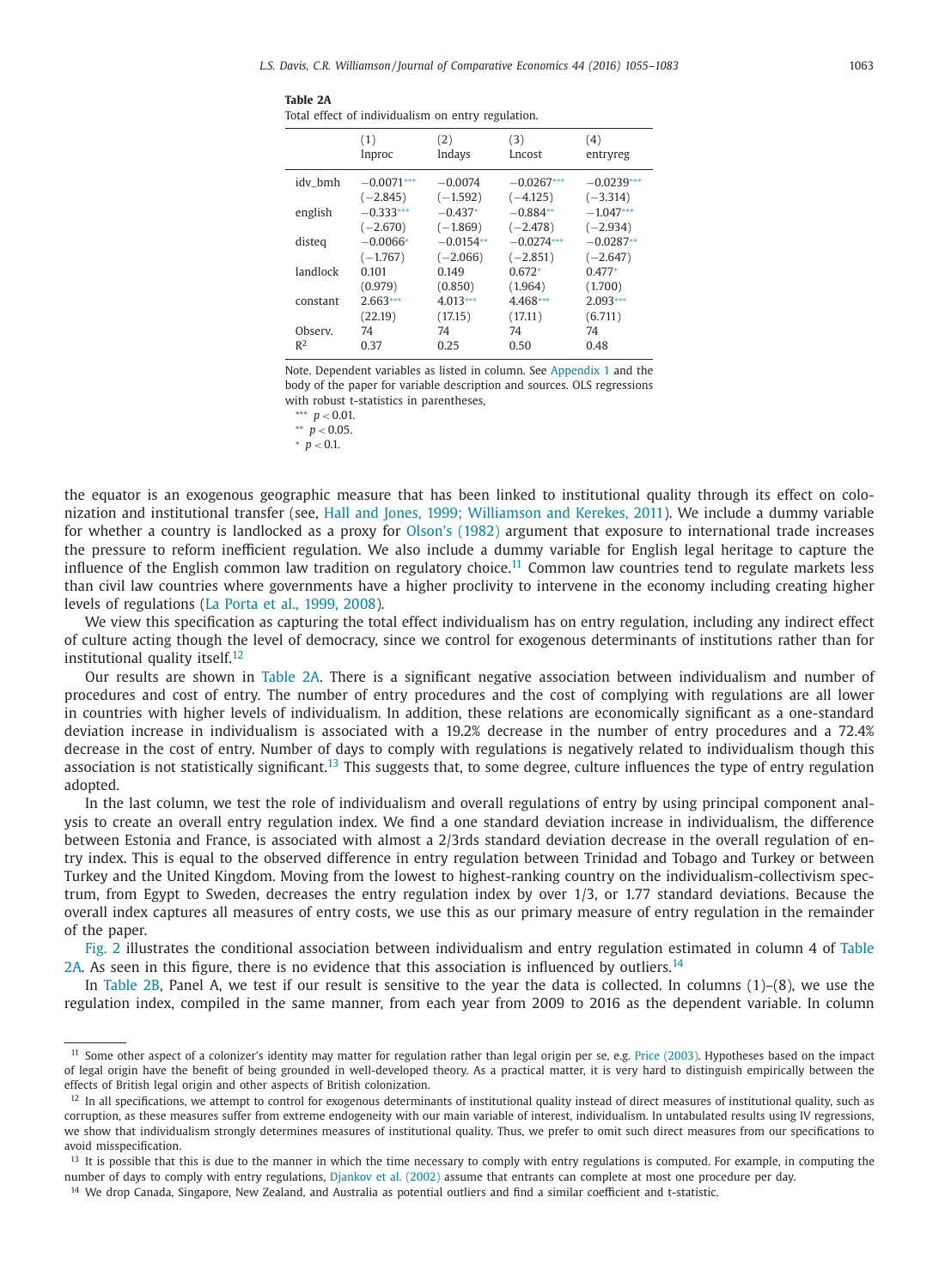<span id="page-9-0"></span>

**Fig. 2.** Regulation of entry and individualism.

Note: Conditional correlation between *entryreg* and *idv\_bhm*, based on regression specification in Table 2, column (4). *entryreg* is the overall index of entry regulations combining time, procedures and cost using principal component analysis. Measured in 2008 (World Bank Doing [Business,](#page-28-0) 2014); *idv\_bhm* is the measure of individualism from [Beugelsdijk](#page-27-0) et al. (2015). Labels are World Bank country codes.

#### **Table 2B**

|  |  | Total effect of individualism on alternative measures of entry regulation. |  |  |  |  |  |  |  |
|--|--|----------------------------------------------------------------------------|--|--|--|--|--|--|--|
|--|--|----------------------------------------------------------------------------|--|--|--|--|--|--|--|

|                |             | Panel A: Domestic entry regulation |             |             |             |             |             |              |             |             |  |  |  |
|----------------|-------------|------------------------------------|-------------|-------------|-------------|-------------|-------------|--------------|-------------|-------------|--|--|--|
|                | 2009        | 2010                               | 2011        | 2012        | 2013        | 2014        | 2015        | 2016         | 2008-2016   | 2010-2012   |  |  |  |
|                | (1)         | (2)                                | (3)         | (4)         | (5)         | (6)         | (7)         | (8)          | (9)         | (10)        |  |  |  |
| idv_bmh        | $-0.0214**$ | $-0.0180**$                        | $-0.0189**$ | $-0.0205**$ | $-0.0191**$ | $-0.0162**$ | $-0.0168**$ | $-0.0149**$  | $-0.0189**$ | $-0.0155*$  |  |  |  |
|                | $(-2.644)$  | $(-2.197)$                         | $(-2.267)$  | $(-2.536)$  | $(-2.425)$  | $(-2.006)$  | $(-2.144)$  | $(-2.006)$   | $-2.483$    | $(-1.6672)$ |  |  |  |
| english        | $-0.978**$  | $-0.847**$                         | $-0.736*$   | $-0.575$    | $-0.510$    | $-0.533$    | $-0.493$    | $-0.524$     | $-0.723*$   | $-0.6397*$  |  |  |  |
|                | $(-2.622)$  | $(-2.181)$                         | $(-1.892)$  | $(-1.500)$  | $(-1.355)$  | $(-1.387)$  | $(-1.346)$  | $(-1.456)$   | $(-1.911)$  | $(-1.9124)$ |  |  |  |
| disteg         | $-0.0300**$ | $-0.0312**$                        | $-0.0276**$ | $-0.0198$   | $-0.0215*$  | $-0.0284**$ | $-0.0283**$ | $-0.0351***$ | $-0.0282**$ | $-0.0226*$  |  |  |  |
|                | $(-2.627)$  | $(-2.576)$                         | $(-2.228)$  | $(-1.566)$  | $(-1.763)$  | $(-2.304)$  | $(-2.352)$  | $(-3.016)$   | $(-2.501)$  | $(-1.8380)$ |  |  |  |
| landlock       | 0.111       | $-0.194$                           | $-0.234$    | $-0.174$    | $-0.127$    | $-0.286$    | $-0.287$    | $-0.457$     | $-0.124$    | $-0.5905$   |  |  |  |
|                | (0.347)     | $(-0.552)$                         | $(-0.652)$  | $(-0.472)$  | $(-0.336)$  | $(-0.695)$  | $(-0.703)$  | $(-1.018)$   | $(-0.350)$  | (1.6386)    |  |  |  |
| constant       | $2.125***$  | $2.011***$                         | 1.898***    | $1.620***$  | $1.595***$  | 1.786***    | $1.816***$  | 1.990***     | 1.896***    | 1.5794***   |  |  |  |
|                | (6.566)     | (5.875)                            | (5.350)     | (4.576)     | (4.633)     | (5.126)     | (5.434)     | (6.220)      | (5.943)     | (4.3603)    |  |  |  |
| Observ.        | 75          | 75                                 | 75          | 75          | 75          | 75          | 75          | 75           | 74          | 63          |  |  |  |
| R <sup>2</sup> | 0.41        | 0.35                               | 0.33        | 0.30        | 0.29        | 0.29        | 0.31        | 0.34         | 0.36        | 0.22        |  |  |  |

Note. In Panel A, the dependent variable in the first eight columns is the first principle component of the natural log of entry procedures, entry days and entry cost for that year. In column (9), the dependent variable is the average of this index from 2008 to 2016. In Panel B, column (10), the dependent variable is the first principle component of the natural log of foreign entry procedures and days, averaged for 2010 and 2012. See [Appendix](#page-25-0) 1. OLS regressions with robust t-statistics in parentheses,

∗∗∗ *p* < 0.01.

∗∗ *p* < 0.05.

<sup>∗</sup> *p* < 0.1.

(9), the dependent variable is the average of the regulation indices over the years 2008–2016. In each column, individualism is negatively and significantly related to entry regulation. These results suggest that this association is not sensitive to the choice of year in which we observe entry regulation.<sup>15</sup>

<sup>&</sup>lt;sup>15</sup> An anonymous reviewer raised an interesting issue regarding regulation dynamics. We believe this is indeed an interesting topic that is ripe for analysis; however, it is beyond the scope of this paper given the necessity to develop additional theory and identification strategies.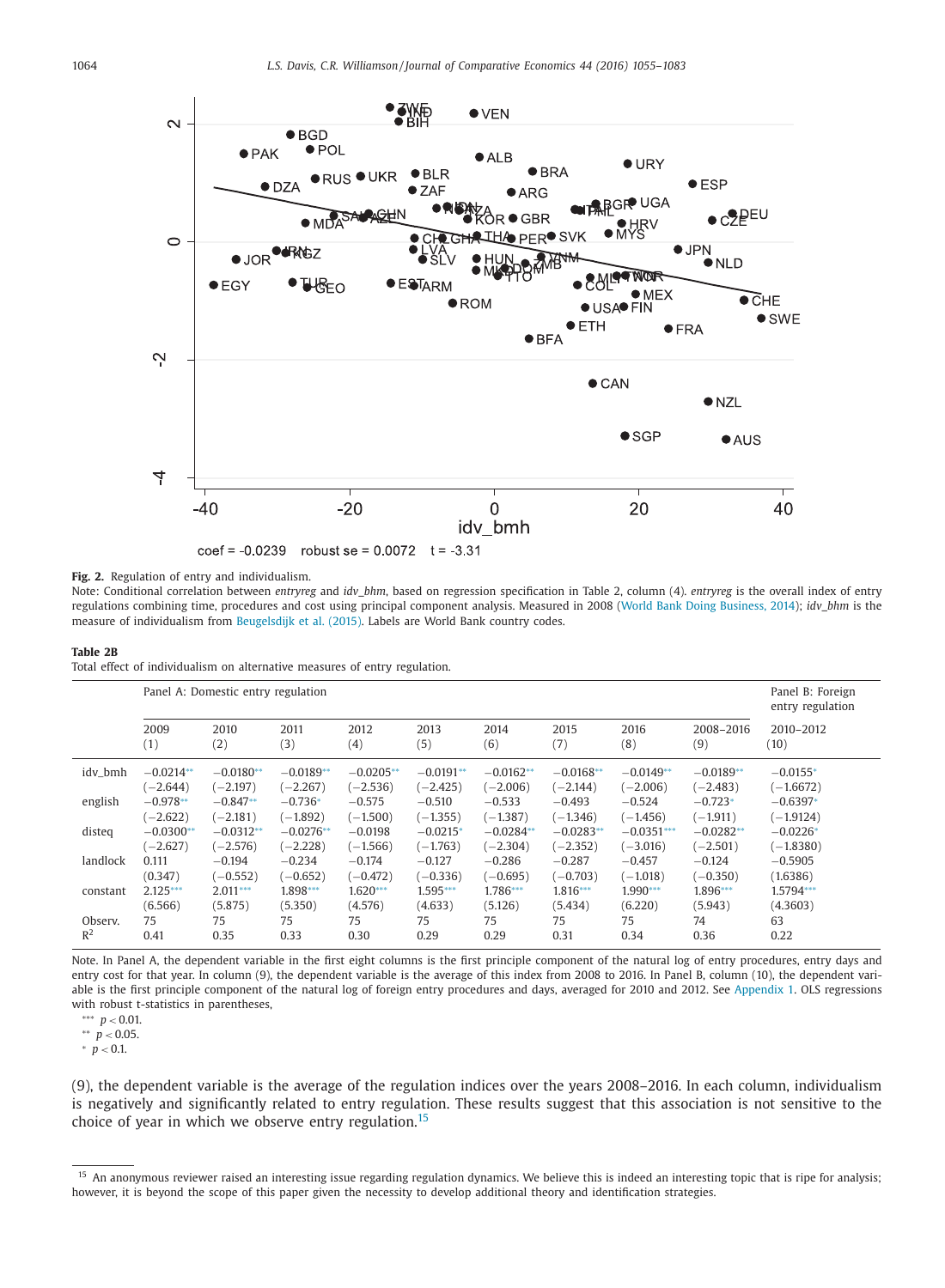As an additional robustness check, in the final column of [Table](#page-9-0) 2B, Panel B, we consider the relation between individualism and the regulation of entry by foreign firms. We construct a foreign entry regulation index, extracting the first principle component of the natural log of number of days and procedures needed to comply with entry regulation for foreign firms (*Investing across Borders*, 2010, 2012). As seen in column (10), individualism reduces foreign entry regulation, but it is less significant than the association with domestic entry regulation. For the remainder of the paper, we focus on explaining the regulation of entry by domestic firms in 2008.

Overall, our results are consistent with the hypothesis that culture plays a significant role in regulation of entry, including both the number and costs of procedures entrants must undertake to be in compliance with the law. In addition, consistent with existing studies, we find English legal heritage is associated with significantly less regulations, affecting all measures of entry regulations. Likewise, distance from the equator is significantly associated with lower levels entry regulation in all four regressions. Our measure of exogenous openness, landlocked, is significant in two regressions, associated with higher cost of entry and higher overall entry regulations—consistent with Olson [\(1982\).](#page-28-0) Given the importance of all three exogenous controls, we continue to control for English legal origin, landlocked, and distance from the equator in the subsequent analysis.

#### *4.2. Robustness to cultural values and beliefs*

Next, we consider two sets of concerns regarding our measure of individualism. First, as with other measures of cultural values or beliefs, there is no single, definitive measure of individualism. This raises the possibility that our results are particular to the measure developed by BMH. Second, because cultural values and beliefs are often clustered, a second potential concern is that the observed relationship between individualism and entry regulation may in fact represent the influence of individual values or beliefs, or even some larger cultural aggregate, that is correlated with both individualism and entry regulation.

In [Table](#page-11-0) 3 we show the results using alternative measures of individualism from [Hofstede](#page-27-0) (2001), [Schwartz](#page-28-0) (2006) and Davis [\(2016\).](#page-27-0) For comparison, Column (1) reproduces our baseline regression from Table 2, column (4). Our results for the alternative measures of individualism largely confirm our earlier findings. In all three cases, there is a negative association between individualism and entry regulation, and this relationship is statistically significant for two of the three individualism variables (hof\_idv and indresp).<sup>16</sup> Both of these associations are economically significant. For example, a one standard deviation increase in the Hofstede measure reduces the entry regulation index by approximately ½ standard deviation, a somewhat lower impact than the BMH measure. A one standard deviation increase in individual responsibility decreases the entry regulation index by about 2/5ths standard deviation. Moreover, consistent with our earlier results, we find that entry regulations are lower for more individualist countries and higher for more collectivist countries. In sum, the evidence presented does not suggest that the association between individualism and entry regulation is specific to a particular measure of individualism.

Next we consider the possibility that our results are driven by some omitted value or set of cultural values. We test for this possibility in several ways. First, we include as regressors several other dimensions of cultural variation from Hofstede (2001), including power distance, [masculinity,](#page-27-0) and uncertainty avoidance. Power distance, hof\_pdi, measures the degree to which individuals accept that power is distributed unequally among various member of society. Masculinity, hof\_mas, reflects lack of emphasis on caring for others, solidarity, and quality of life. Uncertainty avoidance, hof\_uai, measures the degree to which members of society are comfortable in unstructured situations. Our results, shown in columns (5) and (6), indicate that the association between individualism and entry regulation is robust to the inclusion of Hofstede's additional measures of cultural variation.<sup>17</sup> Moreover, none of the additional measures are significant at the five percent level or better. Thus, the relation between individualism and entry regulation does not appear to be driven by omitted dimensions of cultural variation.

As noted earlier, several previous studies find that trust is associated with few business regulations (Aghion et al., 2010; Pinotti, 2012). Using a measure of trust derived from the WVS, we find that trust is positively correlated with [individualism](#page-26-0)  $(corr, = 0.49)$ . It may, therefore, be that the relation between individualism and entry regulation is spurious, driven by the correlation of both variables with trust. To see whether this is the case, we include trust in our baseline specification with individualism. As reported in column (7), the association between individualism and entry regulation is robust to the inclusion of trust. In contrast, the relation between trust and entry regulation, though negative as expected, is only significant at the ten percent level.

A third concern is that individualism may simply proxy for conservative economic or political ideology and these ideological factors, rather than individualism itself, drive changes in the level of entry regulation. To test whether this is indeed the case, we include proxies for the average level of a country's economic and political ideology collected from WVS. For economic ideology, we use three measures. First, we measure the degree to which respondents view economic competition

<sup>&</sup>lt;sup>16</sup> The lack of significance of the Schwartz measure may reflect the relative paucity of observations or its strong correlation with a country's distance from the equator.

<sup>&</sup>lt;sup>17</sup> The significance of individualism is not robust to the inclusion of the updated Hofstede dimensions by BMH. This is attributable to the exceedingly high correlation between updated measures of individualism and power distance in the updated data, corr. = -0.80, relative to the same measure using the original Hofstede data, corr.=-0.610.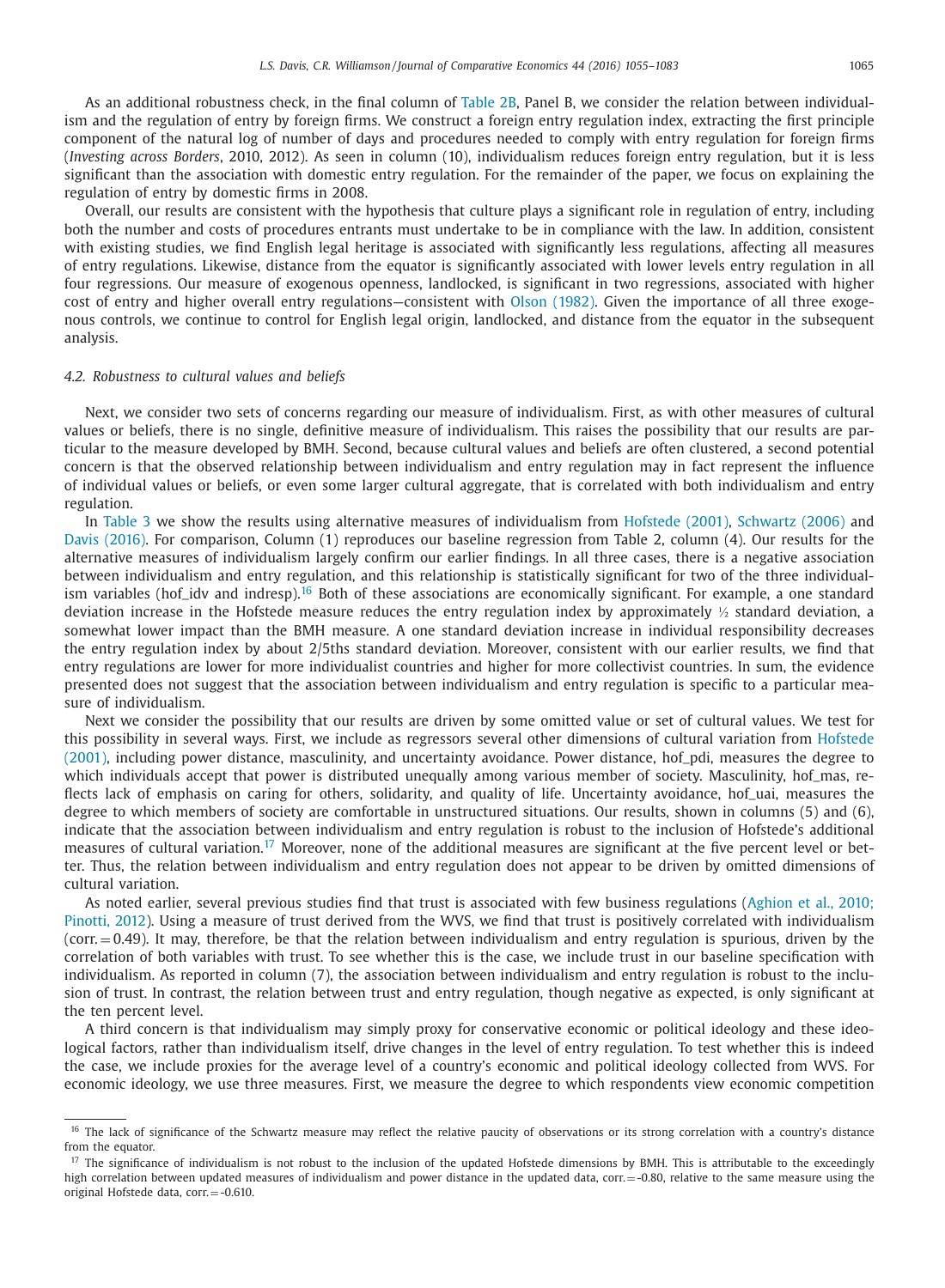<span id="page-11-0"></span>

| Table 3                                                                            |  |
|------------------------------------------------------------------------------------|--|
| Total effect of individualism on entry regulation, alternative cultural variables. |  |

|                                  | (1)                               | (2)                                | (3)                             | (4)                          | (5)                        | (6)                       | (7)                            | (8)                                     | (9)                       | (10)                                  | (11)                            |
|----------------------------------|-----------------------------------|------------------------------------|---------------------------------|------------------------------|----------------------------|---------------------------|--------------------------------|-----------------------------------------|---------------------------|---------------------------------------|---------------------------------|
| idv_bmh<br>hof_idv<br>schw_index | $-0.0239***$<br>$(-3.314)$        | $-0.0316***$<br>$(-3.128)$         | $-0.121$                        |                              | $-0.0232**$<br>$(-2.340)$  | $-0.0285**$<br>$(-2.523)$ | $-0.0208***$<br>$(-2.896)$     | $-0.0211*$<br>$(-1.708)$                | $-0.0239**$<br>$(-2.404)$ | $-0.0316**$<br>$(-2.1087)$            | $-0.0054$<br>$(-0.2287)$        |
| indresp                          |                                   |                                    | $(-1.042)$                      | $-0.417***$                  |                            |                           |                                |                                         |                           |                                       |                                 |
| hof_pdi                          |                                   |                                    |                                 | $(-3.742)$                   | 0.0150<br>(1.452)          | 0.0075<br>(0.881)         |                                |                                         |                           |                                       | 0.0223<br>(1.2888)              |
| hof_mas                          |                                   |                                    |                                 |                              | 0.0045<br>(0.603)          | $0.0132*$<br>(1.770)      |                                |                                         |                           |                                       | 0.0054<br>(0.4627)              |
| hof_uai                          |                                   |                                    |                                 |                              | 0.0127<br>(1.460)          | 0.0101<br>(1.235)         |                                |                                         |                           |                                       | 0.0132<br>(0.8095)              |
| trust<br>comp_bad                |                                   |                                    |                                 |                              |                            |                           | $-0.0167*$<br>$(-1.836)$       | 0.0991                                  |                           | 0.0126<br>(0.6486)<br>$-0.1058$       | 0.0062<br>(0.2063)<br>$-0.2339$ |
| state_own                        |                                   |                                    |                                 |                              |                            |                           |                                | (0.3173)<br>0.0288                      |                           | $(-0.3445)$<br>$-0.1071$              | $(-0.3439)$<br>0.5645           |
| nationalism                      |                                   |                                    |                                 |                              |                            |                           |                                | (0.1098)<br>$-0.1202$                   |                           | $(-0.518)$<br>0.3976                  | (0.7117)<br>1.6269              |
| right_wing                       |                                   |                                    |                                 |                              |                            |                           |                                | $(-0.1053)$<br>$-0.2442$<br>$(-1.0266)$ |                           | (0.3239)<br>$-0.3231*$<br>$(-1.7467)$ | (0.7059)<br>0.0710<br>(0.1764)  |
| religion<br>regions              |                                   |                                    |                                 |                              |                            |                           |                                |                                         | Yes<br>Yes                | Yes<br>Yes                            | Yes<br>Yes                      |
| english                          | $-1.047***$<br>$(-2.934)$         | $-0.932**$<br>$(-2.278)$           | $-1.832***$<br>$(-3.323)$       | $-1.094***$<br>$(-3.095)$    | $-1.081**$<br>$(-2.521)$   | $-0.743*$<br>$(-1.850)$   | $-0.993***$<br>$(-2.862)$      | $-1.1075**$<br>$(-2.4763)$              | $-0.860*$<br>$(-1.924)$   | $-0.9956*$<br>$(-1.8171)$             | $-1.0411$<br>$(-1.3834)$        |
| disteq                           | $-0.0287**$<br>$(-2.647)$         | $-0.0298**$<br>$(-2.103)$          | $-0.0684***$<br>$(-4.440)$      | $-0.0538***$<br>$(-7.437)$   | $-0.0246$<br>$(-1.659)$    | $-0.0253*$<br>$(-1.754)$  | $-0.0257**$<br>$(-2.329)$      | $-0.0434**$<br>$(-3.0273)$              | $-0.0256$<br>$(-1.136)$   | $-0.0455*$<br>$(-1.8042)$             | $-0.0387$<br>$(-0.9101)$        |
| landlock                         | $0.477*$<br>(1.700)<br>$2.093***$ | $0.753**$<br>(2.668)<br>$2.311***$ | $0.861*$<br>(1.815)<br>2.452*** | 0.354<br>(1.331)<br>4.016*** | 0.412<br>(0.779)<br>0.0200 | 0.407<br>(1.129)<br>0.197 | 0.353<br>(1.217)<br>$2.291***$ | 0.3821<br>(1.23261)<br>3.5182           | 0.273<br>(0.880)<br>0.810 | 0.1425<br>(0.4661)<br>4.854*          | 0.1487<br>(0.1798)<br>$-4,1377$ |
| constant<br>Observ.              | (6.711)<br>74                     | (5.897)<br>56                      | (3.913)<br>44                   | (6.144)<br>84                | (0.0177)<br>48             | (0.178)<br>56             | (6.638)<br>74                  | (1.405)<br>62                           | (0.595)<br>74             | (1.859)<br>62                         | $(-0.6142)$<br>40               |
| $R^2$                            | 0.48                              | 0.54                               | 0.49                            | 0.47                         | 0.62                       | 0.59                      | 0.50                           | 0.44                                    | 0.64                      | 0.63                                  | 0.67                            |

Note. Dependent Variable is entryreg. See [Appendix](#page-25-0) 1 and the body of the paper for variable description and sources. OLS regressions with robust t-statistics in parentheses,

∗∗∗ *p* <sup>&</sup>lt; 0.01.

∗∗ *p* <sup>&</sup>lt; 0.05.

∗ *p* <sup>&</sup>lt; 0.1.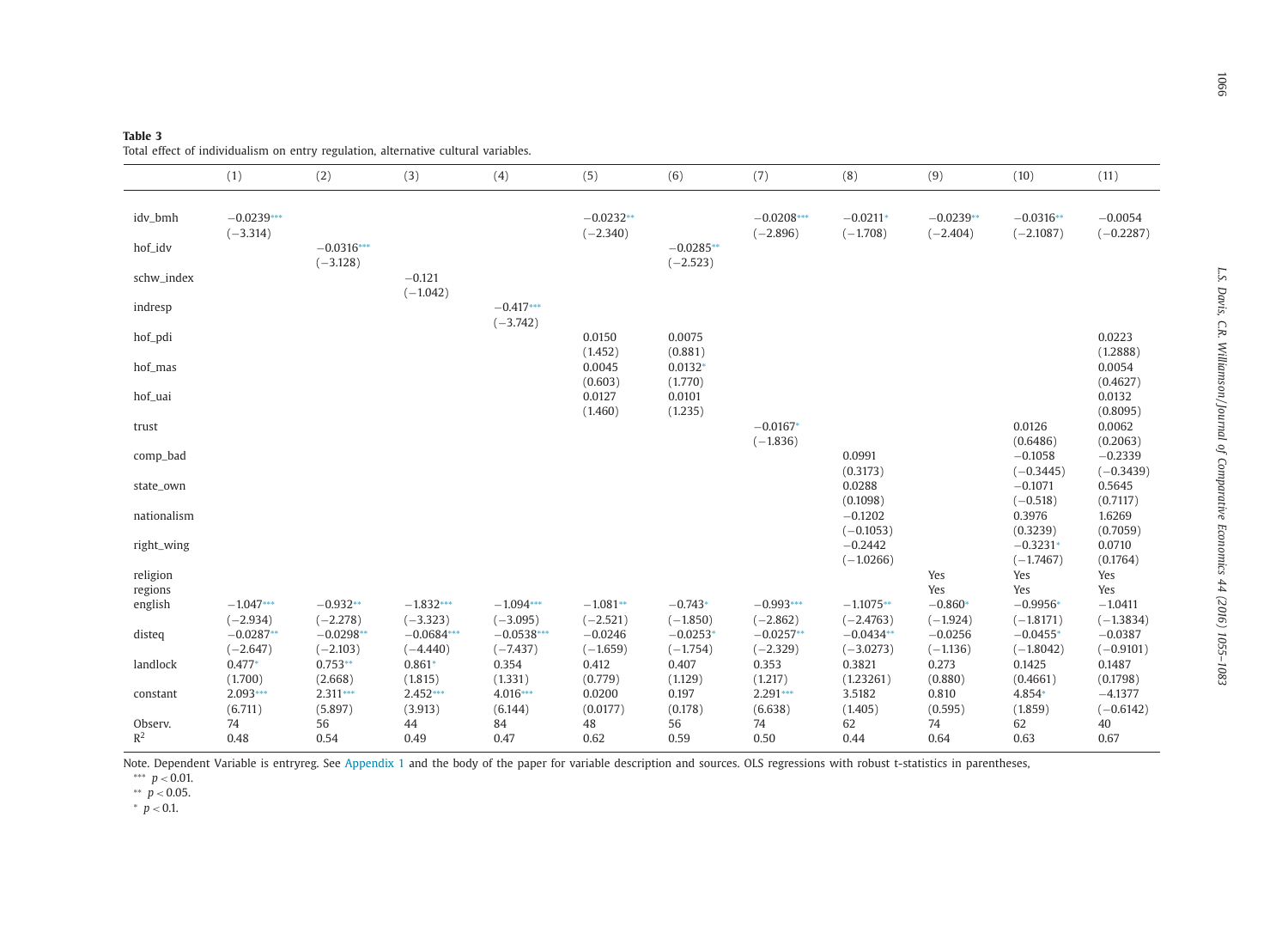as harmful, comp\_bad. Second, we proxy for preferences for state ownership of business, state\_own. Third, we include a measure of nationalism, which represents a belief that when jobs are scarce priority should be given to nationals instead of immigrants. Our measure of political ideology is the average of respondents' self-reported position on a left-right political scale, right\_wing.

The belief that economic competition is harmful, a preference for more state ownership of business and a preference for jobs going to nationals would tend to be associated with a preference for greater business regulations, while more right-leaning individuals would tend to prefer less regulation. As seen in column (8) of [Table](#page-11-0) 3, however, when added to our baseline regression, none of these measures of ideology is significant at standard levels. Moreover, the significance of individualism is robust to the inclusion of these variables. Thus, our results do not support the hypothesis that individualism is simply a proxy for the existence of rightward economic or political ideology.

Our final approach to addressing the issue of omitted cultural variables is to control for religious affiliation and regional location. The idea that cultural groupings roughly correspond to regional location and broad religious and philosophical traditions underlies such diverse work as Weber (1930), [Huntington](#page-28-0) (1993), Landes (1998) and La Porta et al. [\(1999\).](#page-27-0) It has gained support from recent empirical analyses, e.g. [Schwartz](#page-28-0) (2004) and Pryor [\(2007\).](#page-28-0) In particular, we control for two sets of cultural aggregates. First, we control for four measures of religious affiliation from [McCleary](#page-27-0) and Barro (2006), the percent of population that is Catholic, Protestant, Orthodox, and Muslim in 2000. Second, we include the familiar set of World Bank regional dummy variables. Our results are shown in column (9). The statistically significant relation between individualism and the regulation of entry survives the inclusion of both sets of cultural aggregates.

In the last two columns, we include our alternative culture measures simultaneously. In column (10), we include trust, comp\_bad, state\_own, nationalism, right\_wing, religion, and regional dummies to our baseline model. Individualism is robust at the five percent level to this inclusion. In column (11), we add the three additional Hofstede measures of culture to column (10)'s specification. All of the variables in this specification are insignificant, including individualism. We do not place much weight on this specification given that we have only 42 observations and 23 regressors, suggesting very limited independent variation in the data from which to generate estimates. We address identification issues in a more satisfactory manner, using IV regressions, at the end of this section.

Our results in [Table](#page-11-0) 3 do not suggest that the relation between individualism and regulation is particular to a given data set or measure of cultural variation. These results address the robustness of our findings to the use of alternative measures of individualism and to the addition of controls for additional dimensions of cultural values, social trust, political and economic ideology, and two sets of cultural aggregates.

# *4.3. Robustness to institutional controls*

Next we consider whether our results are robust to the inclusion of a variety of alternative institutional control variables. In doing so, we continue to control for the institutional variables used in our baseline specification (english, disteq, landlock). First, in column (1), we include two additional legal variables, reflecting Scandinavian and German legal origins. In this regression, the excluded category is French legal origin.<sup>18</sup> We find that our results are robust, as both individualism and English remain negative and significant with similar size coefficients. In addition, the coefficients on Scandinavian and German legal origin are not significant. This suggests that these legal traditions are not significantly different from French legal origin (our reference group), suggesting we can drop them from the analysis. In other words, the critical empirical distinction is between English common law heritage and all others civil traditions.

Next we consider the possibility that our previous estimates may be biased if individualism is correlated with the social structure of the countries in our sample. For example, the social salience hypothesis suggests that social identity is heightened among individuals belonging to minority groups. Thus, it is possible that the strength of collectivist social ties reflects the size or number of social groups in a society. Moreover, a number of studies find that the ethnic and religious makeup of a society also influences the quality of its economic [policy-making](#page-27-0) (Easterly and Levine, 1997, Alesina et al., 2003, Alesina et al, 1999).

In particular, we control for the influence of social composition by using two approaches. First, we include measures of ethnic (ethnicfrac), language (langfrac), and religious (religfrac) fractionalization. Each measure the probability that two randomly selected individuals from a country's population will belong to the same ethnic, language, or religious group, respectively. As suggested by [Easterly](#page-27-0) and Levine (1997) and [Alesina](#page-26-0) et al. (2003), fractionalized societies tend to have a greater prevalence of redistributional policies. Second, we include a measure, partitioned, capturing the share of a country's population that belongs to an ethnic group that is partitioned by the country's borders. As argued by Alesina et al. (2011), countries with highly partitioned [populations](#page-26-0) are "artificial states" that may have difficulty pursuing policies that favor national interest. The results of these regressions are shown in [Table](#page-13-0) 4, columns (2) and (3), respectively. No measure of fractionalization or partitioned is significant. Moreover, the coefficient on individualism is virtually unchanged by the inclusion of the fractionalization measures and only slightly lower to the inclusion of partitioned. Thus, our results do not appear to be biased due to the omission of variables related to a country's ethnic makeup.

<sup>&</sup>lt;sup>18</sup> We use the updated data on legal origin from La Porta et al. [\(2008\),](#page-27-0) which does not include socialist legal tradition as a category. For formerly socialist countries, La Porta et a. (2008) identifies the legal tradition that is the source of a country's commercial law.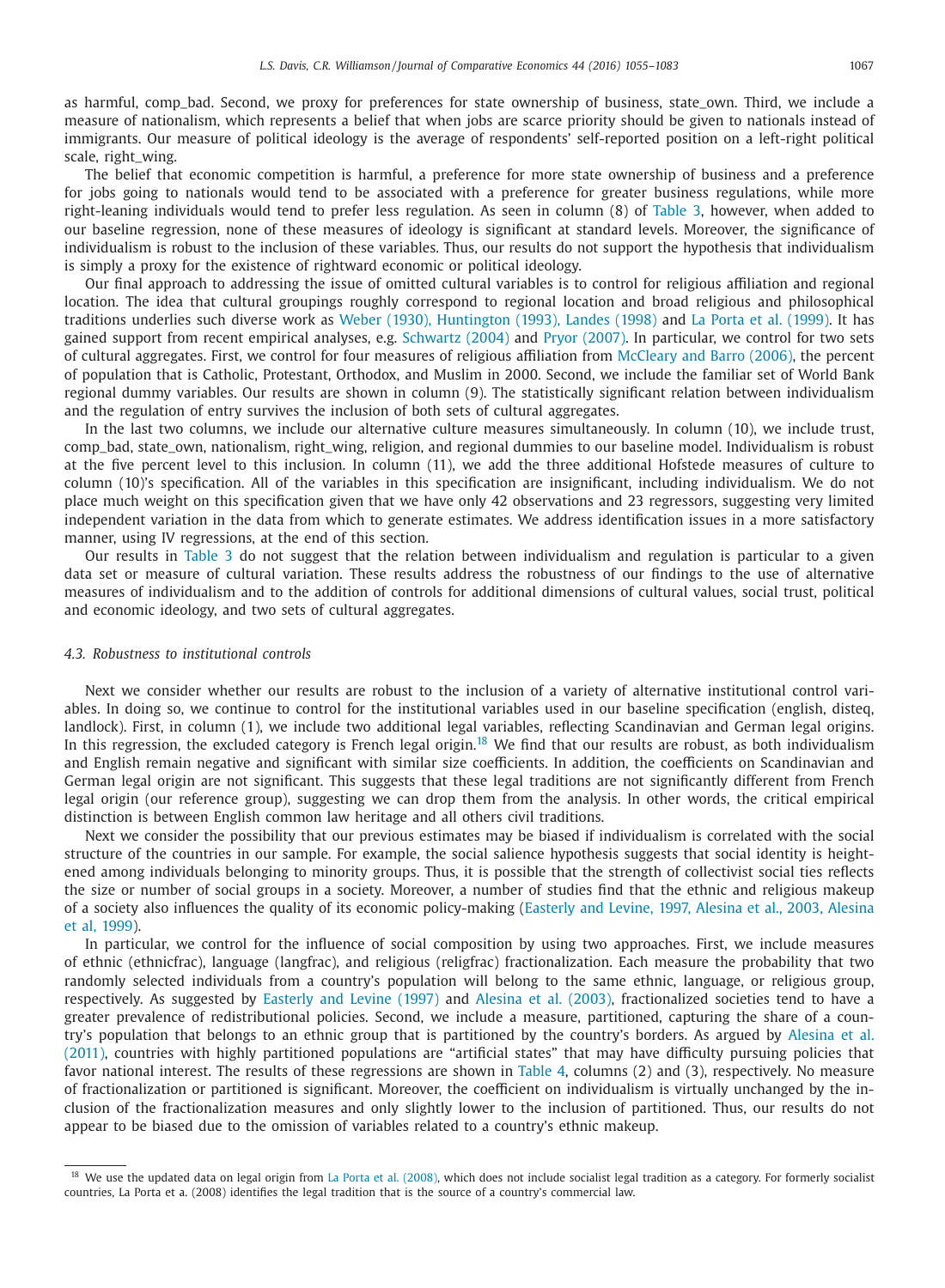<span id="page-13-0"></span>

| Table 4 |                                                                         |  |
|---------|-------------------------------------------------------------------------|--|
|         | Total effect of individualism on entry regulation, additional controls. |  |

|              | (1)                        | (2)                       | (3)                        | (4)                        | (5)                       | (6)                       | (7)                        | (8)                       | (9)                       | (10)                     |
|--------------|----------------------------|---------------------------|----------------------------|----------------------------|---------------------------|---------------------------|----------------------------|---------------------------|---------------------------|--------------------------|
| idv_bmh      | $-0.0243***$               | $-0.0241***$              | $-0.0217***$               | $-0.0251***$               | $-0.0234***$              | $-0.0221***$              | $-0.0188**$                | $-0.023**$                | $-0.0147*$                | $-0.007$                 |
| scan         | $(-2.951)$<br>$-0.202$     | $(-3.300)$                | $(-2.940)$                 | $(-3.376)$                 | $(-2.769)$                | $(-2.766)$                | $(-2.244)$                 | $(-2.9277)$               | $(-1.712)$                | $(-0.312)$<br>0.630      |
| german       | $(-0.385)$<br>0.481        |                           |                            |                            |                           |                           |                            |                           |                           | (0.442)<br>0.104         |
| ethnicfrac   | (1.473)                    | $-0.798$                  |                            |                            |                           |                           |                            |                           |                           | (0.182)<br>0.218         |
| langfrac     |                            | $(-0.861)$<br>0.505       |                            |                            |                           |                           |                            |                           |                           | (0.115)<br>0.333         |
| religfrac    |                            | (0.795)<br>$-0.262$       |                            |                            |                           |                           |                            |                           |                           | (0.243)<br>0.139         |
| partitioned  |                            | $(-0.421)$                | 0.0046                     |                            |                           |                           |                            |                           |                           | (0.119)<br>$-0.005$      |
| lwheatsugar  |                            |                           | (0.733)                    | $1.749*$                   |                           |                           |                            |                           |                           | $(-0.486)$<br>2.906      |
| comm         |                            |                           |                            | (1.936)                    | 0.0928                    |                           |                            |                           |                           | (1.337)<br>$-0.789$      |
| transition   |                            |                           |                            |                            | (0.169)                   | 0.285                     |                            |                           |                           | $(-0.485)$<br>0.667      |
| manufact     |                            |                           |                            |                            |                           | (0.717)                   | $0.0422*$                  |                           |                           | (0.506)<br>0.049         |
| agricult     |                            |                           |                            |                            |                           |                           | (1.694)<br>0.0135          |                           |                           | (1.191)<br>$-0.055*$     |
| resources    |                            |                           |                            |                            |                           |                           | (0.818)<br>0.0132          |                           |                           | $(-1.913)$<br>$0.042**$  |
| trade        |                            |                           |                            |                            |                           |                           | (1.249)<br>$-0.007**$      |                           |                           | (2.081)<br>$-0.002$      |
| independence |                            |                           |                            |                            |                           |                           | $(-2.597)$                 | 0.0002                    |                           | $(-0.343)$<br>$-0.001$   |
| length       |                            |                           |                            |                            |                           |                           |                            | (0.2381)<br>$-0.0003$     |                           | $(-0.367)$<br>0.001      |
| gdppc        |                            |                           |                            |                            |                           |                           |                            | $(-0.3972)$               | $-0.387**$                | (0.302)<br>$-0.898**$    |
| english      | $-0.955**$                 | $-1.026**$                | $-1.332***$                | $-0.915**$                 | $-1.037***$               | $-1.016***$               | $-0.983**$                 | $-1.057**$                | $(-2.095)$<br>$-1.020***$ | $(-2.523)$<br>$-1.421*$  |
| disteq       | $(-2.644)$<br>$-0.0311***$ | $(-2.609)$<br>$-0.0318**$ | $(-2.889)$<br>$-0.0346***$ | $(-2.393)$<br>$-0.0468***$ | $(-2.789)$<br>$-0.0298**$ | $(-2.773)$<br>$-0.0341**$ | $(-2.506)$<br>$-0.0324***$ | $(-2.8554)$<br>$-0.028**$ | $(-3.047)$<br>$-0.0239**$ | $(-2.033)$<br>$-0.063**$ |
| landlock     | $(-2.840)$<br>0.420        | $(-2.618)$<br>0.498       | $(-2.743)$<br>0.301        | $(-3.976)$<br>0.394        | $(-2.159)$<br>0.458       | $(-2.394)$<br>0.375       | $(-3.073)$<br>$0.572*$     | $(-2.5259)$<br>0.457      | $(-2.214)$<br>0.119       | $(-2.539)$<br>0.098      |
| constant     | (1.507)<br>$2.071***$      | (1.598)<br>2.459***       | (0.999)<br>$2.144***$      | (1.397)<br>$2.472***$      | (1.434)<br>2.093***       | (1.099)<br>$2.125***$     | (1.764)<br>$1.537**$       | (1.5822)<br>1.724         | (0.382)<br>5.116***       | (0.200)<br>10.896*       |
| Observ.      | (6.283)<br>74              | (4.260)<br>73             | (4.969)<br>60              | (7.076)<br>66              | (6.659)<br>74             | (6.656)<br>74             | (2.087)<br>70              | (1.0182)<br>73            | (3.356)<br>73             | (2.036)<br>51            |
| $R^2$        | 0.49                       | 0.48                      | 0.49                       | 0.56                       | 0.48                      | 0.48                      | 0.54                       | 0.43                      | 0.53                      | 0.54                     |

Note. Dependent Variable is entryreg. See [Appendix](#page-25-0) 1 and the body of the paper for variable description and sources. OLS regressions with robust t-statistics in parentheses,

∗∗∗ *p* <sup>&</sup>lt; 0.01.

∗∗ *p* <sup>&</sup>lt; 0.05.

∗ *p* <sup>&</sup>lt; 0.1.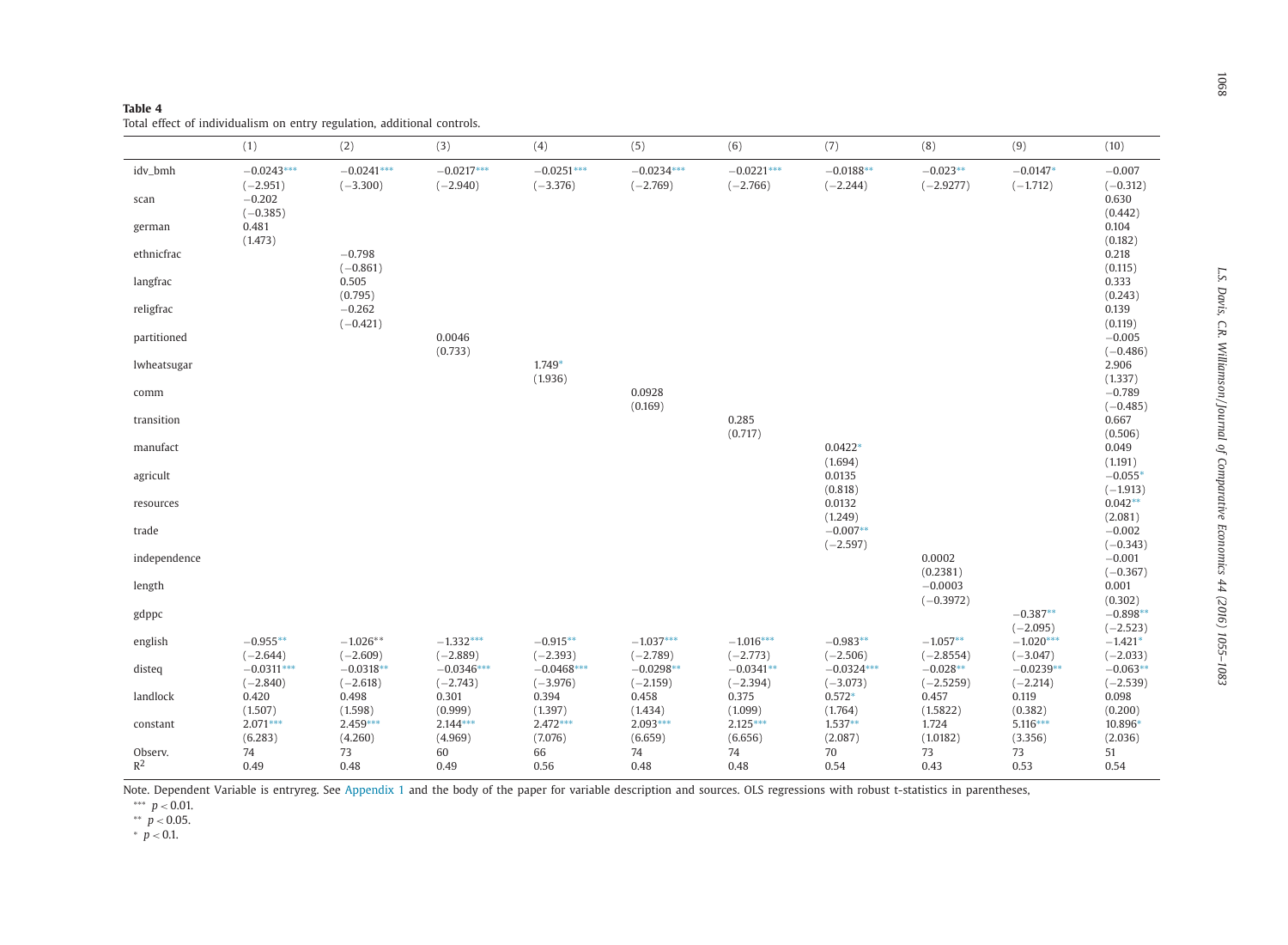Next, we consider another variable believed to exert an independent, exogenous influence on the evolution of a country's institutions, the natural log of land suitable for wheat cultivation divided by land suitable for sugar cultivation. This was first introduced by [Easterly](#page-27-0) (2007) to provide an empirical test of Engermann [and Sokoloff's \(1997,](#page-27-0) 2002) hypothesis that a country's agricultural endowments influence its institutional development. The regulation of entry seems to fit particularly well with Sokoloff and [Engermann's](#page-28-0) (2000, p. 221) argument that areas with high sugar cultivation adopted institutions that "restricted opportunities for the broad mass of the population to participate fully in the commercial economy." In keeping with this hypothesis, [Easterly](#page-27-0) (2007) finds that institutional quality is increasing with the relative share of land suitable for wheat cultivation. Column (4) provides support for this argument whereas sugar cultivation increases relative to wheat, entry regulations increase (significant at 10% level). However, individualism retains its respective relationship.

In columns (5) and (6), we consider two variables related to a country's political history. The first, communism, is the share of the period from 1915 to 2000 that a country had a communist government.<sup>19</sup> A history of communism plausibly affects both a country's regulatory structure and its level of individualism, e.g. Alesina and [Fuchs-Schundeln](#page-26-0) (2007) and Davis [\(2016\).](#page-27-0) The second measure of political history is a dummy variable for whether a country is a transition economy. As seen in columns (5) and (6), however, neither of these variables are a significant determinant of entry regulations. In addition, the inclusion of these variables has little impact on the coefficient of individualism. Our results do not suggest that our earlier finding were biased by the omission of a country's communist history or its status as a transition economy.

The breakdown of a country's economy may exert influence on business regulations. Thus, in column 7, we control for GDP composition, including percent manufacturing, agriculture, natural resource rent, and international trade. As reported, individualism is negative and significant at the five percent level. Manufacturing is positive and significant at the ten percent level. In addition, the effect of trade on regulation is consistent with Olson [\(1982\)](#page-28-0) with a negative and significant coefficient. These results should be interpreted with caution, as the equation is not identified. For example, [Tabellini](#page-28-0) (2008) argues that culture affects a country's comparative advantage, and thus the pattern of sectoral development.

We also consider a country's experience with colonization including duration of colonization. By doing so, we control for the possibility that colonization transferred not only legal institutions but also culture. The longer a country was under colonial rule, the greater likelihood of cultural transfer. We include date of independence and length of colonization as additional controls in column (8) [\(Hensel,](#page-27-0) 2014). As shown, independence and duration of colonization are insignificantly associated with entry regulation while individualism retains is negative and significant association.

A final potential concern involved the role of economic development. While there is not a direct theoretical link between the level of per capita income and the regulation of entry, economic development is associated with dramatic shifts in the structure of society [\(Kuznets,](#page-27-0) 1973). As such, in controlling for per capita income, we simultaneously hold constant a large number of factors that vary systematically with per capita income. Our results are shown in column (9). Higher income is negatively and significantly associated with entry regulation. A one standard deviation increase in GDP per capita decreases the entry regulation index by 0.48 units. Individualism remains negative and significant, though only at the 10% level, and with a reduced economic impact, about a 2/5th standard deviation.

Some care is necessary in interpreting these results. Since per capita income is clearly endogenous, the estimated equation is not identified. In particular, since individualism has a large causal effect on economic development [\(Gorodnichenko](#page-27-0) and Roland, 2010, [2011,](#page-27-0) [Davis,](#page-27-0) 2016), the estimated effect of individualism in this specification is subject to bias due to over-controlling. We revisit this issue when we instrument for individualism in the next subsection.

As one final check, we include all additional control variables in the same specification, reported in column (10). Individualism is no longer significant, possibly due to endogeneity similar to our findings in column (11) in [Table](#page-11-0) 3. Income per capita and GDP composition remain significant. Given the limited degrees of freedom in the data for this regression and significant identification issues associated with the inclusion of variables that are endogenous to culture, we do not place much weight on the non-robustness of individualism in this specification.

Overall, our results are consistent with the first hypothesis showing a significant empirical relationship between individualism and the regulation of entry. This finding is robust to the use of alternative measurement of individualism and to controls for additional dimension of culture, the level of social trust, proxies for economic and political ideology, and cultural aggregates related to religious traditions and regional location. The relation between individualism and entry regulation is also robust to the inclusion of a wide variety of variables related to institutional structure, including legal origins, geography, ethnicity, political history, exogenous determinants of institutions, and economic development. We turn next to the issues raised by the endogeneity of culture.

#### *4.4. IV Estimation*

The coefficients for the relation between individualism and entry regulation reported above potentially suffer from two sources of bias. First, as argued by [Bowles](#page-27-0) (1998), cultural values may be influenced by a wide variety of social phenomena, including economic and political variables. A particular concern in our case is reverse causation. Greater regulation of entry may increase the value of collectivist social norms, leading individuals to invest more heavily in social ties. For example, the

<sup>&</sup>lt;sup>19</sup> This variable was computed by the authors using dummy variables from [McCleary](#page-27-0) and Barro (2006) capturing whether a country was communist in six periods, measured in 15 year intervals starting in 1925. See appendix for details.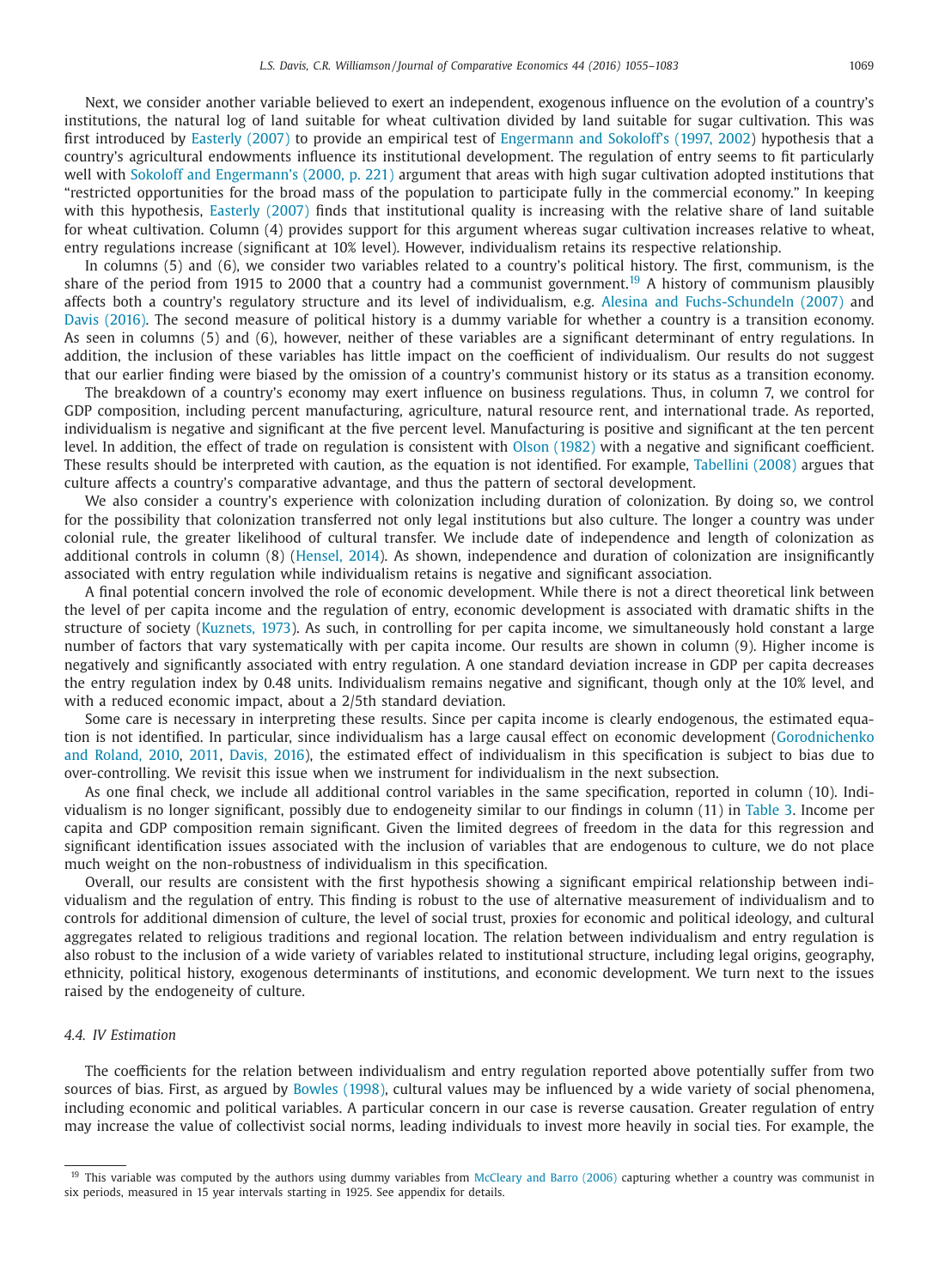regulation of entry is well known to increase the size of the informal sector, and social ties may be particularly valuable to informal sector participants (Johnson et al., 1998; Friedman et al., 2000; [Schneider](#page-27-0) and Enste, 2000; Djankov et al., 2002). An additional concern is that some third factor, such as economic development, may influence both the regulation of entry and social norms regarding individualism and collectivism. For example, Davis [\(2006\)](#page-27-0) argues that economic development, with its attendant increases in urbanization and geographic mobility, may undermine traditional social structures. In either case, the level of individualism will be endogenous and the estimates identified above cannot be interpreted as causal effects.

The second source of bias stems from our use of survey data to measure individualism. Differences in the interpretation of survey questions may lead to classical measurement error, resulting in attenuation bias. In addition, survey data are subject to [measurement](#page-26-0) error due to cognitive errors and to the perceived social desirability of particular answers. As Bertrand and Mullainathan (2001) point out, these sources of measurement error will tend to bias regression results when survey data is used as an explanatory variable.

In this section, we address issues associated with measurement error and endogeneity of individualism by estimating two-stage least squares regressions. In particular, we instrument for individualism using three instruments identified in the literature on the economics of culture, pronoun drop (Kashima and Kashima, 1998; Davis and [Abdurazokzoda,](#page-27-0) forthcoming), rainfall variation [\(Davis,](#page-27-0) 2016) and genetic distance (Spolaore and Wacziarg, 2009; [Gorodnichenko](#page-28-0) and Roland, 2010, 2011).

Pronoun drop refers to the grammatical rules of pronominal expression, which govern whether a speaker may drop a pronoun in subject position. Thus, for example, pronoun drop is permitted in Spanish, such that the English sentence "I speak" may be translated as either "Ablo" or "Yo ablo," but it is not permitted in English, as the pronoun "I" is required to make sense of the sentence. In languages that permit pronoun drop, the identity of the subject is understood in the context of the rest of the sentence. In contrast, in languages that do not permit pronoun drop, the subject stands apart from the context. Pronoun drop is therefore associated with less individualistic cultures. [Kashima](#page-27-0) and Kashima (1998) were the first to present empirical evidence of a relation between pronoun drop and measures of individualism, and their work motivated the use of pronoun drop as an instrument for individualism by Licht et al. [\(2007\)](#page-27-0) and [Tabellini](#page-28-0) (2008). Here we use a version of this variable developed by Davis and [Abdurazokzoda](#page-27-0) (forthcoming), which is based on authoritative linguistic data from the World Atlas of Linguistic Structures. The variable pronoun\_drop equals the share of a country's population that speaks a language in which pronoun drop is permitted.

A second instrumental variable comes from Davis [\(2016\).](#page-27-0) Davis develops a model of optimal socialization in which households adopt more collectivist attitudes in order to facilitate informal risk-sharing arrangements. Collectivist attitudes increase the disutility of reneging on a risk sharing arrangement, and thus allow individuals to credibly commit to greater transfers in the face of an adverse income shock. Davis also presents evidence that rainfall variation has a robust, statistically significant, negative effect on contemporary attitudes toward individual responsibility. The variable rain\_var is the natural log of coefficient of intertemporal variation of monthly rainfall.

The third instrument is a measure of a country's genetic distance from Sweden based on the similarly non-expressed genetic material. Spolaore and [Wacziarg](#page-28-0) (2009, p. 471) argue that, like genetic information, cultural values are transmitted from parent to child, making genetic distance "an excellent summary statistic capturing divergence in the whole set of implicit beliefs, customs, habits, biases, conventions, etc. that are transmitted across generations." [Gorodnichenko](#page-27-0) and Roland (2010, 2011) extend this logic of this argument to propose using the genetic distance between a given country and the US, an individualistic country, as an instrument for individualism. Since Sweden has the highest value for individualism in our dataset, here we use a measure of genetic distance from Sweden, gendist\_swe, from Spolaore and [Wacziarg](#page-28-0) (2009).

All three instruments are negatively and significantly correlated with idv\_bhm (0.50 to 0.51) at the 1% level. This implies greater rainfall variation, the use of pronoun drop, and greater distance from Sweden lead to lower levels of individualism. First stage results support the use of these instruments as shown in [Table](#page-16-0) 5 below**.**

In [Table](#page-16-0) 6 above, we present the IV regressions in which we instrument for individualism with the variables described above. In each specification, we continue to control for our exogenous determinants of institutional quality, English legal origin, distance from the equator, and landlocked, as these variables cannot be caused by individualism or entry regulations. Column (1) shows our main specification using the BHM measure of individualism. Our findings suggest that the exogenous component of individualism has a strong negative effect on the regulation of entry. This effect is statistically significant at the 1% level. In addition, our point estimate indicates that a one standard deviation increase in individualism leads to a reduction in the entry regulation index by almost 1.2 standard deviations— which is almost double the size of the impact indicated from the OLS estimations. The larger IV coefficient is consistent with the argument that the OLS estimate suffers from a sizeable attenuation bias.

As a robustness test, in columns (2) and (3), we repeat our estimation using the Hofstede and WVS measures of individualism. Our results are very much in line with those reported above. The coefficient on individualism is negative, highly significant and with magnitudes between eight-five to one hundred-fifty percent larger than those in the analogous regression in [Table](#page-11-0) 3. Thus, it does not appear our results are driven by our choice of individualism measure.

In the final columns of [Table](#page-16-0) 6, we consider specifications motivated by concerns regarding the exclusion restriction. Previous work finds that climate variation is linked to the level of social trust [\(Durante,](#page-27-0) 2010) and to ethic fractionalization [\(Michalopoulosa,](#page-27-0) 2012), raising questions about whether rainfall variation affects regulation through these channels. We address this concern by including trust and ethnic fractionalization in columns (4) and (5), respectively. As seen, the significance of individualism is robust to the inclusion of both variables.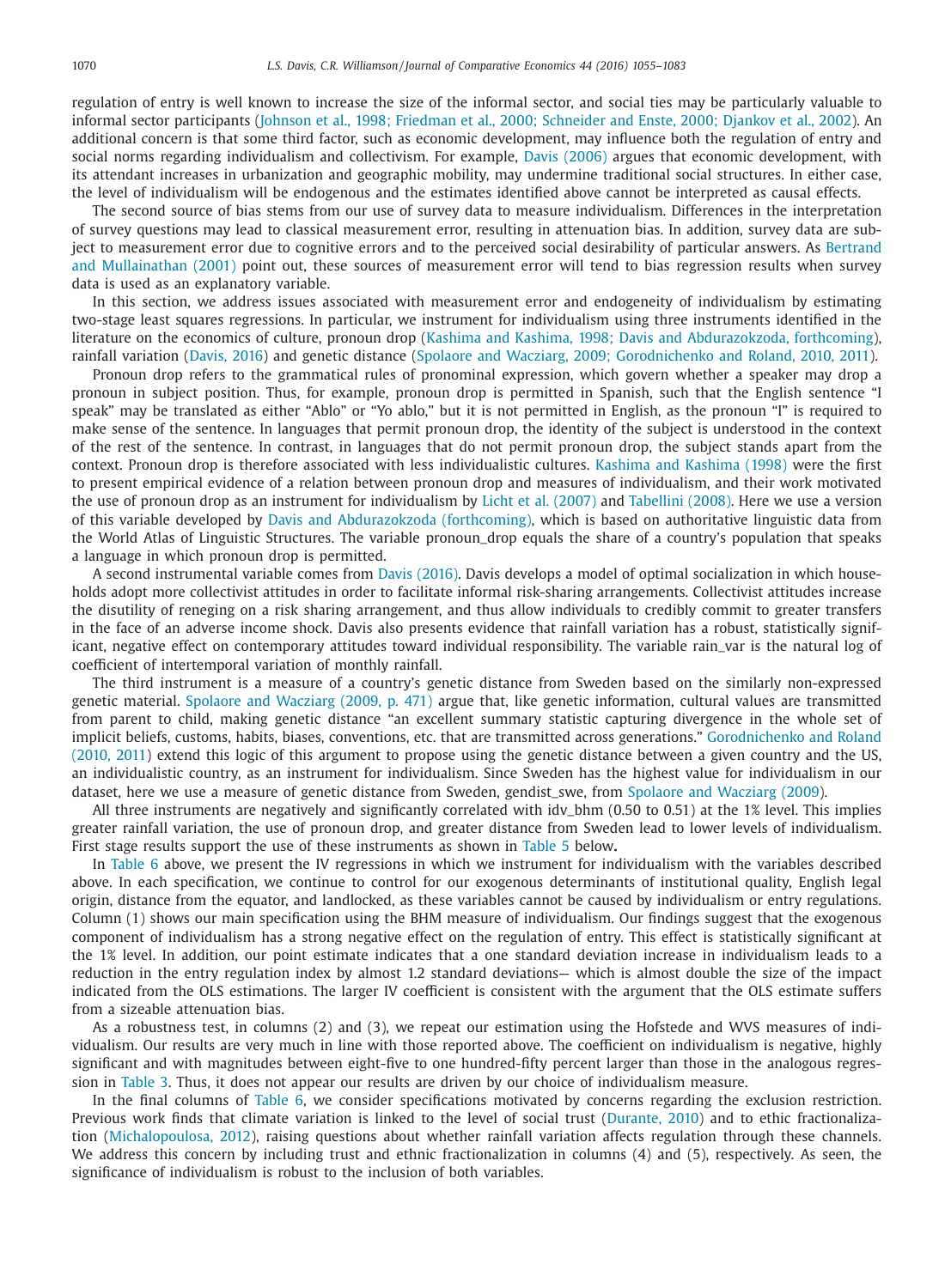<span id="page-16-0"></span>**Table 5** Total effect of individualism on entry regulation, first stage regressions.

| Dep. Var:      | (1)<br>idv_bmh          | (2)<br>hof_idv           | (3)<br>indresp           | (4)<br>idv_bmh         | (5)<br>idv_bmh           | (6)<br>idv_bmh         | (7)<br>idv_bmh         | (8)<br>idv_bmh          |
|----------------|-------------------------|--------------------------|--------------------------|------------------------|--------------------------|------------------------|------------------------|-------------------------|
| rain_var       | $-30.81***$             | 1.161                    | $-0.519$                 | $-34.02***$            | $-28.81***$              | $-32.02***$            | $-28.69***$            | $-32.39***$             |
|                | $(-2.893)$              | (0.107)                  | $(-1.072)$               | $(-3.288)$             | $(-2.840)$               | $(-2.998)$             | $(-2.883)$             | $(-3.502)$              |
| gendist_swe    | $-0.0086**$             | $-0.0054$                | $-0.0003*$<br>$(-1.786)$ | $-0.0082**$            | $-0.0081**$              | $-0.0033$              | $-0.0028$              | $-0.0004$               |
| pronoun_drop   | $(-2.337)$<br>$-13.33*$ | $(-1.406)$<br>$-14.18**$ | $-0.907***$              | $(-2.268)$<br>$-9.339$ | $(-2.316)$<br>$-15.24**$ | $(-0.730)$<br>$-9.571$ | $(-0.619)$<br>$-4.757$ | $(-0.0976)$<br>$-4.202$ |
|                | $(-1.942)$              | $(-2.550)$               | $(-3.182)$               | $(-1.353)$             | $(-2.441)$               | $(-1.390)$             | $(-0.700)$             | $(-0.604)$              |
| english        | 1.513                   | $12.20**$                | $-0.102$                 | 1.227                  | 3.280                    | 1.865                  | 1.243                  | 2.944                   |
|                | (0.308)                 | (2.199)                  | $(-0.413)$               | (0.229)                | (0.656)                  | (0.388)                | (0.280)                | (0.623)                 |
| disteg         | $0.722***$              | $0.815***$               | $-0.0105$                | $0.594***$             | $0.553***$               | $0.723***$             | $0.654***$             | $0.467***$              |
|                | (4.869)                 | (5.155)                  | $(-1.439)$               | (3.522)                | (3.824)                  | (4.824)                | (4.587)                | (2.950)                 |
| landlock       | 2.295                   | 8.971                    | $-0.139$                 | 3.572                  | 5.294                    | 3.290                  | 3.184                  | 6.913                   |
|                | (0.363)                 | (0.968)                  | $(-0.412)$               | (0.606)                | (0.780)                  | (0.529)                | (0.487)                | (1.036)                 |
| trust          |                         |                          |                          | $0.425**$              |                          |                        |                        | $0.344*$                |
|                |                         |                          |                          | (2.497)                | $-26.39**$               |                        |                        | (1.979)                 |
| ethnicfrac     |                         |                          |                          |                        | $(-2.635)$               |                        |                        | $-18.80$<br>$(-1.663)$  |
| indo_european  |                         |                          |                          |                        |                          | 12.36**                |                        | $12.67*$                |
|                |                         |                          |                          |                        |                          | (2.115)                |                        | (1.879)                 |
| ling_prox      |                         |                          |                          |                        |                          |                        | $10.38**$              | 3.698                   |
|                |                         |                          |                          |                        |                          |                        | (2.172)                | (0.825)                 |
| constant       | $23.67*$                | $25.91***$               | $6.139***$               | 12.36                  | $40.28***$               | 9.636                  | 8.505                  | 6.399                   |
|                | (2.001)                 | (2.806)                  | (12.16)                  | (0.977)                | (3.334)                  | (0.720)                | (0.686)                | (0.409)                 |
| Observ.        | 65                      | 53                       | 74                       | 65                     | 65                       | 65                     | 64                     | 64                      |
| R <sup>2</sup> | 0.64                    | 0.68                     | 0.26                     | 0.67                   | 0.67                     | 0.67                   | 0.67                   | 0.72                    |

Note: Dependent variables as listed in column. See [Appendix](#page-25-0) 1 and the body of the paper for variable description and sources. First stage regressions with robust t−statistics in parentheses,

∗∗∗ *p* < 0.01.

∗∗ *p* < 0.05.

<sup>∗</sup> *p* < 0.1.

#### **Table 6**

Total effect of individualism on entry regulation, IV regressions.

|                    | (1)                        | (2)                        | (3)                        | (4)                        | (5)                        | (6)                        | (7)                       | (8)                       |
|--------------------|----------------------------|----------------------------|----------------------------|----------------------------|----------------------------|----------------------------|---------------------------|---------------------------|
| idv_bmh            | $-0.0436***$<br>$(-3.229)$ |                            |                            | $-0.0416***$<br>$(-2.862)$ | $-0.0441***$<br>$(-3.276)$ | $-0.0511***$<br>$(-3.207)$ | $-0.0514**$<br>$(-2.370)$ | $-0.0424**$<br>$(-2.249)$ |
| hof_idv            |                            | $-0.0585***$<br>$(-2.695)$ |                            |                            |                            |                            |                           |                           |
| indresp            |                            |                            | $-1.047***$<br>$(-2.934)$  |                            |                            |                            |                           |                           |
| trust              |                            |                            |                            | $-0.0045$<br>$(-0.428)$    |                            |                            |                           | $-0.0028$<br>$(-0.229)$   |
| ethnicfrac         |                            |                            |                            |                            | $-0.959$<br>$(-1.278)$     |                            |                           | $-1.179$<br>$(-1.396)$    |
| indo_european      |                            |                            |                            |                            |                            | $0.970**$<br>(2.313)       |                           | $1.076**$<br>(2.405)      |
| ling_prox          |                            |                            |                            |                            |                            |                            | 0.372<br>(1.090)          | $-0.211$<br>$(-0.764)$    |
| english            | $-1.001***$<br>$(-3.110)$  | $-0.473$<br>$(-0.806)$     | $-0.988***$<br>$(-2.672)$  | $-0.994***$<br>$(-3.162)$  | $-0.904***$<br>$(-2.609)$  | $-1.044***$<br>$(-3.166)$  | $-1.083***$<br>$(-3.338)$ | $-0.912***$<br>$(-2.661)$ |
| disteg             | $-0.00477$<br>$(-0.251)$   | 0.00115<br>(0.0406)        | $-0.0463***$<br>$(-4.352)$ | $-0.00535$<br>$(-0.294)$   | $-0.0101$<br>$(-0.533)$    | $-0.0086$<br>$(-0.454)$    | $-0.00609$<br>$(-0.288)$  | $-0.0214$<br>$(-1.262)$   |
| landlock           | 0.370<br>(0.810)           | $1.039***$<br>(2.600)      | 0.120<br>(0.216)           | 0.344<br>(0.751)           | 0.463<br>(1.027)           | 0.638<br>(1.299)           | 0.507<br>(1.008)          | 0.702<br>(1.415)          |
| constant           | 2.128***<br>(6.943)        | $2.311***$<br>(5.799)      | $6.945***$<br>(4.235)      | 2.179***<br>(6.254)        | $2.655***$<br>(4.878)      | $1.970***$<br>(5.750)      | $2.221***$<br>(6.791)     | 2.587***<br>(3.926)       |
| Observ.            | 65                         | 53                         | 74                         | 65                         | 65                         | 65                         | 64                        | 64                        |
| $R^2$              | 0.41                       | 0.47                       | 0.34                       | 0.42                       | 0.42                       | 0.42                       | 0.34                      | 0.48                      |
| OIR p-value        | 0.45                       | 0.15                       | 0.53                       | 0.45                       | 0.56                       | 0.23                       | 0.25                      | 0.28                      |
| First stage F-stat | 9.51                       | 2.89                       | 7.19                       | 8.81                       | 10.55                      | 6.81                       | 4.01                      | 6.14                      |

Note. Dependent Variable is entryreg. See [Appendix](#page-25-0) 1 and the body of the paper for variable description and sources. IV regressions with instruments rain\_var, pronoun\_drop, gendist\_swe as shown in Table 5. Robust t-statistics in parentheses,

<sup>∗</sup> *p* < 0.1.

∗∗∗ *p* < 0.01.

∗∗ *p* < 0.05.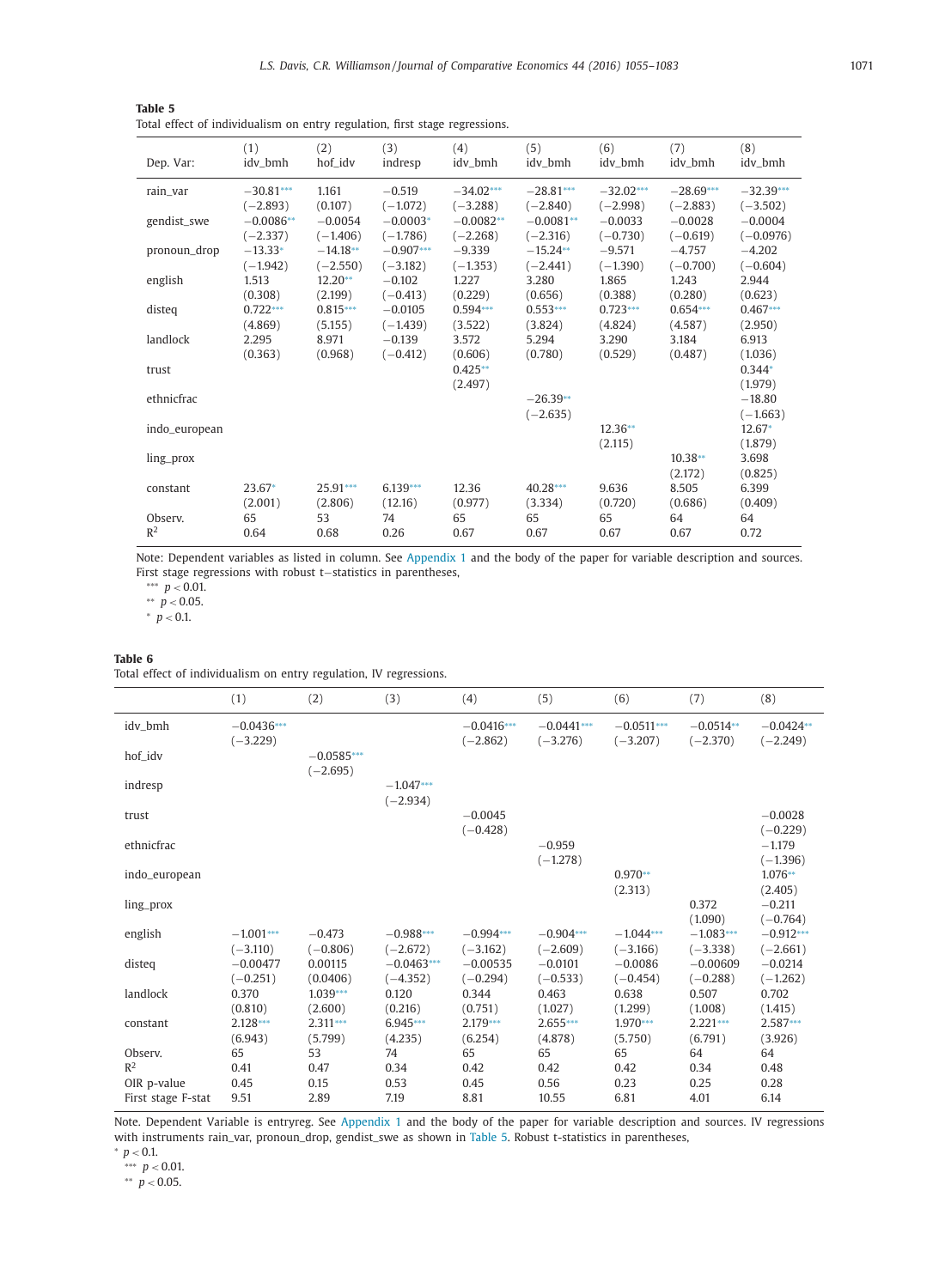A second concern is that variation in the linguistic variable, pronoun drop, is not independent owing to the relatedness of languages. In particular, the association between grammar and culture may reflect the influence of unobserved linguistic elements correlated with the rules of pronominal expression. We control for linguistic relatedness in two ways.

First, we include a dummy variable for membership in the Indo-European language family based on language categories reported in WALS. Indo-European is the most common language family for the languages in our dataset and is negatively correlated with pronoun drop at the 1% level. Second, we employ a more refined measure of linguistic relatedness developed by Spolaore and [Wacziarg](#page-28-0) (2009), the number of shared nodes in a tree showing the relations among languages. In particular, we control for a country's linguistic proximity to Sweden, the most individualistic country in our sample. If unobserved linguistic elements are driving the association between language and individualism, these elements will be more common in languages closely related to Swedish (Davis and [Abdurazokzoda,](#page-27-0) forthcoming).

As seen in columns (6) and (7) of [Table](#page-16-0) 6, individualism is robust to the inclusion of these two measures, providing further support that pronoun drop satisfies the exclusion restriction. Finally, in column (8), we include all four controls simultaneously. Individualism remains negative and significant in this specification. Thus, our findings suggest that the exogenous component of individualism has a strong negative effect on the regulation of entry.

We also present p-values from Sargen's over-identifying restrictions test. Our results indicate that in none of the regressions can we reject the null hypothesis that the instruments are valid, conditional on at least some subset of instruments being valid. The fact that our instruments are motivated by a diverse set of linguistic, climatic, and genetic arguments strengthens the case that the exclusion restriction is in fact met. However, in several specifications the first-stage F-statistic, reported in the final row of [Table](#page-16-0) 6, is below the standard threshold, indicating that these estimates may suffer from bias due to weak instruments. Because of this, we do not place great value on the coefficient estimates reported in the final three columns, though we do note the similarity of the estimates across specifications.

The results of our IV estimation confirm our earlier findings regarding the significance of individualism for the regulation of entry. If anything, they suggest that endogeneity and attenuation biases may cause OLS estimates to *understate* the role of culture in shaping the regulation of entry. In sum, cultural values appear to play an important role in regulating entry, with more individualistic societies regulating the entry of new firms less intensively than collectivist societies. Next, we ask *how* culture shapes regulation.

#### **5. The strict hierarchy of institutions hypothesis**

In this section, we consider the *Strict Hierarchy of Institutions Hypothesis*, which holds that culture influences social policy exclusively through its impact on formal institutions. Economic theory does not suggest a significant hierarchical relationship between cultural and legal origin. For most countries, the existence of a common law or civil law tradition was determined by the pattern of colonization and, as a result, is largely viewed as exogenous to cultural values. For this reason, we focus here on the relationship between culture and political institutions. One of the key findings of previous work on the regulation of entry is that democracies regulate entry more lightly [\(Djankov](#page-27-0) et al., 2002). However, because this work fails to consider a potential role for cultural values, it is possible that this finding overstates the role of democracy in regulation. If this were the case, we would expect the inclusion of individualism to reduce the estimated effect of democracy on entry regulation. It is also possible that individualism only affects regulation indirectly, as posited by the *Strict Hierarchy of Institutions Hypothesis*. In this case, one would expect the coefficient on individualism to be insignificant controlling for democracy.

To reduce the degree to which our results are driven by any one particular definition or dataset, we use four separate measures of democracy. These are [Accountability](#page-27-0) and Voice (voice), from the Worldwide Governance Indicators (Kaufmann et al., 2012), polity2 from the Polity IV database (Jaggers and [Marshall,](#page-27-0) 2000), the Gastil Index of Democracy (gastil) from Freedom House [\(2014\),](#page-27-0) and a dichotomous democracy variable (democ) developed by [Przeworski](#page-28-0) et al. (2000) and updated in [Cheibub](#page-27-0) et al. (2010). In each case, we average the measure in question from 1998 to 2008 under the assumption that entry regulation responds to changes in political institutions with a lag. See [Appendix](#page-25-0) 1 for further details.

To highlight the comparison with [Djankov](#page-27-0) et al. (2002), who find that political institutions play an important role in determining the regulation of entry, we first present regressions that control for democracy but not for individualism. In each specification, we continue to control the exogenous determinants of institutional quality, including legal origin, distance from the equator, and [landlocked.](#page-27-0) Results are shown in columns (1)–(4) of [Table](#page-18-0) 7 and provide moderate support for Djankov et al's (2002) findings. Two of the four measures of democracy, voice and gastil, are significant at the one percent level, with more democratic societies regulating entry more lightly.<sup>20</sup> The size of these effects is also economically significant: depending on the measure used, a one standard deviation increase in democracy is associated with a reduction in entry regulation of almost 1/4th to over a 1/3rd standard deviation.

In columns (5)–(8), we repeat this exercise, but this time we control for individualism. In three of four specifications, individualism is negative and significant at the five percent level or better. According to these specifications, a one standard deviation increase in individualism impacts entry regulation by at least a 3/5ths standard deviation decrease, which is almost

 $^{20}$  Our results are more similar with those found by Djankov (2002) if we do not include geographic controls. In this case, all four measures of democracy are negative and significant, statistically and economically.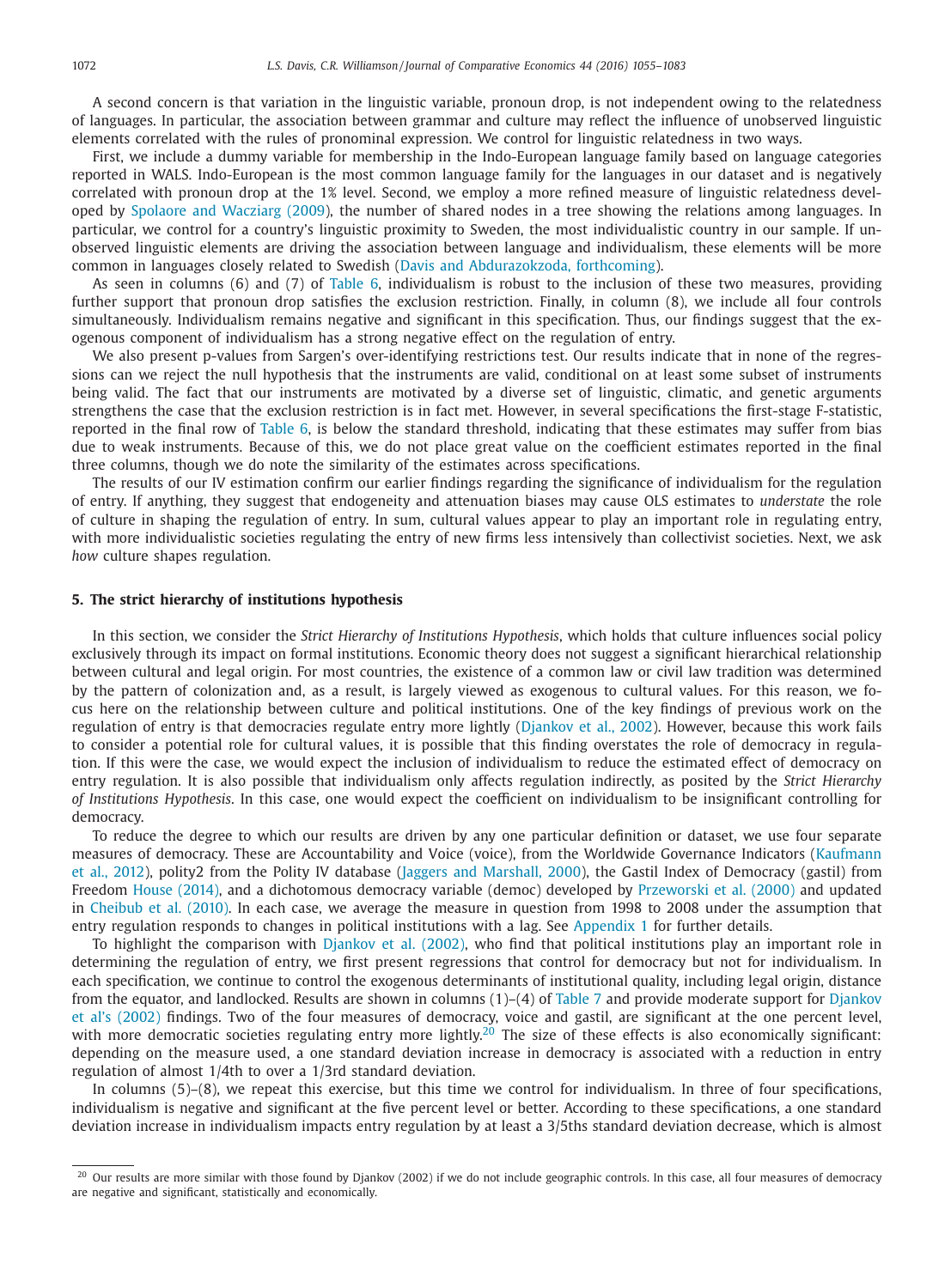<span id="page-18-0"></span>

| Table 7                                                                     |  |
|-----------------------------------------------------------------------------|--|
| Direct effect of individualism on entry regulation, OLS and IV regressions. |  |

|          | (1)                       | (2)                     | (3)                       | (4)                    | (5)                     | (6)                        | (7)                       | (8)                        | (9)                      | (10)                       | (11)                      | (12)                       |
|----------|---------------------------|-------------------------|---------------------------|------------------------|-------------------------|----------------------------|---------------------------|----------------------------|--------------------------|----------------------------|---------------------------|----------------------------|
|          | <b>OLS</b>                | <b>OLS</b>              | <b>OLS</b>                | OLS                    | OLS                     | OLS                        | OLS                       | <b>OLS</b>                 | IV                       | IV                         | IV                        | IV                         |
| idv_bmh  |                           |                         |                           |                        | $-0.0160$<br>$(-1.641)$ | $-0.0260***$<br>$(-3.017)$ | $-0.0235**$<br>$(-2.539)$ | $-0.0259***$<br>$(-3.148)$ | $-0.0560*$<br>$(-1.680)$ | $-0.0710***$<br>$(-3.058)$ | $-0.0614**$<br>$(-2.501)$ | $-0.0628***$<br>$(-3.361)$ |
| voice    | $-0.564***$<br>$(-3.825)$ |                         |                           |                        | $-0.261$<br>$(-1.423)$  |                            |                           |                            | 0.591<br>(0.902)         |                            |                           |                            |
| polity2  |                           | $-0.0331$<br>$(-1.497)$ |                           |                        |                         | 0.0217<br>(0.790)          |                           |                            |                          | $0.150**$<br>(2.314)       |                           |                            |
| gastil   |                           |                         | $-0.103***$<br>$(-2.816)$ |                        |                         |                            | $-0.0039$<br>$(-0.0847)$  |                            |                          |                            | $0.187*$<br>(1.646)       |                            |
| democ    |                           |                         |                           | $-0.296$<br>$(-0.917)$ |                         |                            |                           | 0.226<br>(0.642)           |                          |                            |                           | $1.369**$<br>(2.345)       |
| english  | $-1.021***$               | $-1.170***$             | $-1.143***$               | $-1.240***$            | $-1.015***$             | $-1.014***$                | $-1.048***$               | $-1.025***$                | $-1.131***$              | $-0.870**$                 | $-1.011***$               | $-0.771**$                 |
|          | $(-2.699)$                | $(-2.692)$              | $(-2.770)$                | $(-2.748)$             | $(-2.828)$              | $(-2.829)$                 | $(-2.915)$                | $(-2.801)$                 | $(-3.202)$               | $(-2.485)$                 | $(-2.961)$                | $(-2.292)$                 |
| disteq   | $-0.0402***$              | $-0.0536***$            | $-0.0477***$              | $-0.0548***$           | $-0.0304***$            | $-0.0296**$                | $-0.0289**$               | $-0.0283**$                | $-0.00890$               | 0.00995                    | $-0.00148$                | 0.00759                    |
|          | $(-4.971)$                | $(-6.503)$              | $(-5.983)$                | $(-6.354)$             | $(-2.655)$              | $(-2.641)$                 | $(-2.489)$                | $(-2.479)$                 | $(-0.376)$               | (0.417)                    | $(-0.0652)$               | (0.356)                    |
| landlock | 0.254                     | $0.461*$                | 0.352                     | 0.453                  | 0.369                   | $0.572**$                  | $0.472*$                  | $0.513*$                   | 0.560                    | 0.662                      | 0.608                     | 0.649                      |
|          | (1.042)                   | (1.777)                 | (1.391)                   | (1.650)                | (1.410)                 | (2.030)                    | (1.700)                   | (1.764)                    | (1.025)                  | (1.207)                    | (1.160)                   | (1.181)                    |
| constant | 1.566***                  | $2.058***$              | $2.558***$                | 2.179***               | 1.862***                | $2.040***$                 | $2.112***$                | 1.996***                   | 2.678***                 | $1.924***$                 | $1.224*$                  | 1.494***                   |
|          | (4.715)                   | (5.596)                 | (5.599)                   | (4.897)                | (5.727)                 | (6.378)                    | (4.855)                   | (5.089)                    | (4.073)                  | (5.491)                    | (1.846)                   | (3.534)                    |
| Observ.  | 74                        | 73                      | 74                        | 73                     | 74                      | 73                         | 74                        | 73                         | 65                       | 65                         | 65                        | 64                         |
| $R^2$    | 0.47                      | 0.40                    | 0.42                      | 0.38                   | 0.48                    | 0.49                       | 0.48                      | 0.48                       | 0.38                     | 0.29                       | 0.36                      | 0.33                       |

Note. Dependent Variable is entryreg. See [Appendix](#page-25-0) 1 and the body of the paper for variable description and sources. OLS regressions, reported in columns (1)–(8), and IV regressions with instruments rain\_var, pronoun\_drop, gendist\_swe, reported in columns (9)–(12). Robust t-statistics in parentheses,

∗∗∗ *p* <sup>&</sup>lt; 0.01.

∗∗ *p* <sup>&</sup>lt; 0.05.

∗ *p* <sup>&</sup>lt; 0.1. IV regressions with instruments rain\_var, pronoun\_drop, gendist\_swe.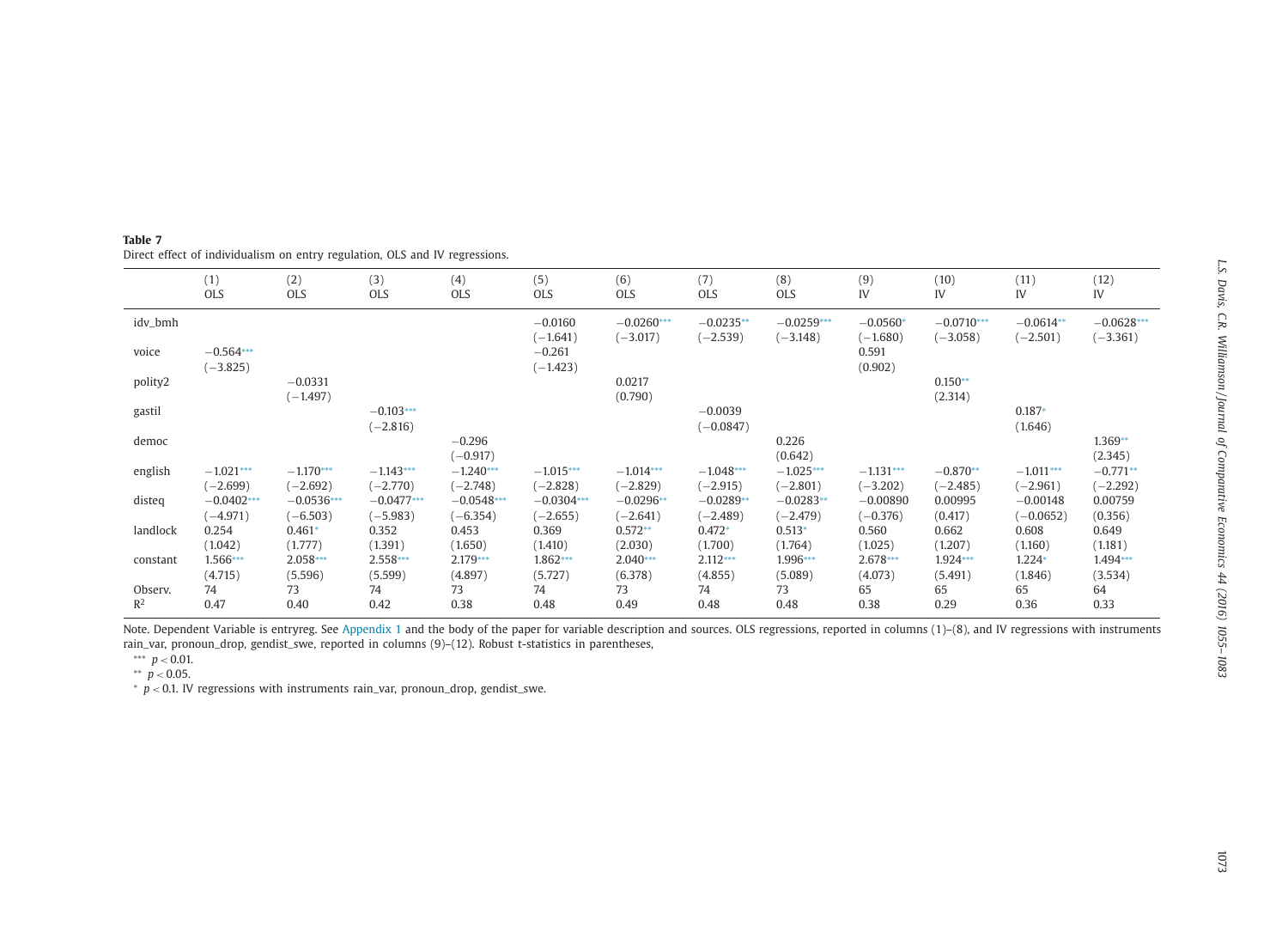the exact same size of individualism's impact from the OLS specifications without controlling for democracy. Moreover, with the inclusion of individualism, none of the political variables is significant. These results contrast relatively strongly with those of [Djankov](#page-27-0) et al. (2002). They find that five of six political variables examined are significantly related to the regulation of entry. Our finding suggests that their result may in part reflect the omission of cultural variables. Indeed, Djankov et al. (2002, p. 33) appear to recognize this [possibility,](#page-27-0) "It is possible, of course, that both the political and regulatory variables are simultaneously determined by some deeper historical factors." Our findings suggest this may indeed be the case. In particular, the failure to examine the role of cultural values related to individualism and collectivism appears to have led previous research to identify a spurious relationship between political institutions and the regulation of entry.

Since it is likely that both culture and political institutions are endogenous, we instrument for individualism with our instruments from [Table](#page-16-0) 6. Due, in part, to the close empirical association between democracy and individualism, we are unable to find an acceptable strategy to identify democracy and individualism simultaneously. The results instrumenting for individualism are presented in columns (9)–(12). After controlling for endogeneity, individualism is now negative and significant in all four specifications. These coefficients, ranging from 2.4 to 3.5 times higher than the OLS counterparts, reflect the impact on entry regulation of the exogenous variation in individualism that is orthogonal to democracy. In addition, we find that all four democracy measures are *positive,* and three coefficients are significant. Combined, these results suggest that individualism's impact on entry regulation is more consistent than the effect from democracy.

The results from [Table](#page-18-0) 7 require further elaboration since they directly contrast [Djankov](#page-27-0) et al.'s (2002) seminal finding that democracies regulate entry less than dictatorships. First, our evidence strongly rejects the *Strict Hierarchy of Institutions Hypothesis* as individualism is negative and significant in six of eight specifications controlling for democracy. This suggests that individualism has an economically significant direct effect on entry regulation. As such, informal institutions appear to influence regulation independent of their influence on formal political institutions.

Second, our results suggest a significant revision to the understanding of the association between democracy and entry regulation—an association that is rarely questioned since it was originally documented. In our specifications, the negative and significant relation between democracy and entry regulation fails on two accounts. For one, it is not robust. The negative association between democracy and entry regulation is insignificant in two of four regressions once we control for geography and in all four regressions once we control for individualism (columns 5–8). These results suggest that the previous findings suffer from omitted variable bias. $21$ 

Perhaps more intriguing are the results from the IV specifications in columns (9)–(12). The coefficients on democracy are positive in all regressions and significant in three specifications. This indicates that the portion of variation in democracy that is unrelated to deep cultural factors captured by our instruments increases entry regulation. Perhaps the most natural interpretation of this finding is that individualism and democracy are complements in constraining entry regulation. More generally, it may be that the influence of democracy on regulation depends on a society's cultural values, as suggested by the *Interdependent Institutions Hypothesis*. We turn now to an investigation of this question.

#### **6. The interdependent institutions hypothesis**

# *6.1. Individualism and legal origins*

In this section, we investigate the *Interdependent Institutions Hypothesis.* We begin by considering the potential for interactions between culture and legal origin. To test the culture-and-law version of the *Interdependent Institutions Hypothesis*, we employ a variety of specifications that include interactions between individualism and legal origin. In each specification, we control for the two geographic characteristics to proxy for exogenous determinants of institutional quality. A significant coefficient on the interaction term would be consistent with the *Interdependent Institutions Hypothesis*.

Results are presented in [Table](#page-20-0) 8. In column (1), we include a term that interacts individualism and the dummy for English legal heritage. This interaction is negative and significant at the 1% level suggesting that common law increases the role of culture for regulating entry. For example, the marginal effect of a one standard deviation increase in individualism in a common law country significantly reduces entry regulation by approximately 1.61 units, which is equivalent to over a one standard deviation reduction. Thus, our results imply that cultural values influence the role of legal heritage in the formation of entry regulations. In particular, individualism has a much larger correlation with the regulation of entry in common law countries than in civil law countries. Put differently, the common law tradition has a much greater impact on entry regulation in an individualistic country than in a collectivist country.

This finding is consistent with the *Interdependent Institutions Hypothesis* and the adaptability channel, which holds that local conditions, potentially including local cultural values, influence the evolution of law in the common law tradition. In contrast, the coefficient on English legal origin is not significant, indicating an absence of support for the political channel. The coefficient on individualism is also significant in this specification, suggesting that individualism affects the regulation of entry through channels other than its interaction with the legal system.

In our next two regressions, we consider subsamples of common and civil law countries. As seen in columns 2 and 3, there is a strong negative, statistically significant association between individualism and entry regulation in common law

<sup>&</sup>lt;sup>21</sup> This finding complements the conclusion from [Pinotti](#page-28-0) (2012) who argues that Djankov et al.'s finding suffers from omitted variable bias as the effect of entry regulation and 'bad' market outcomes disappears once trust is included in the specification.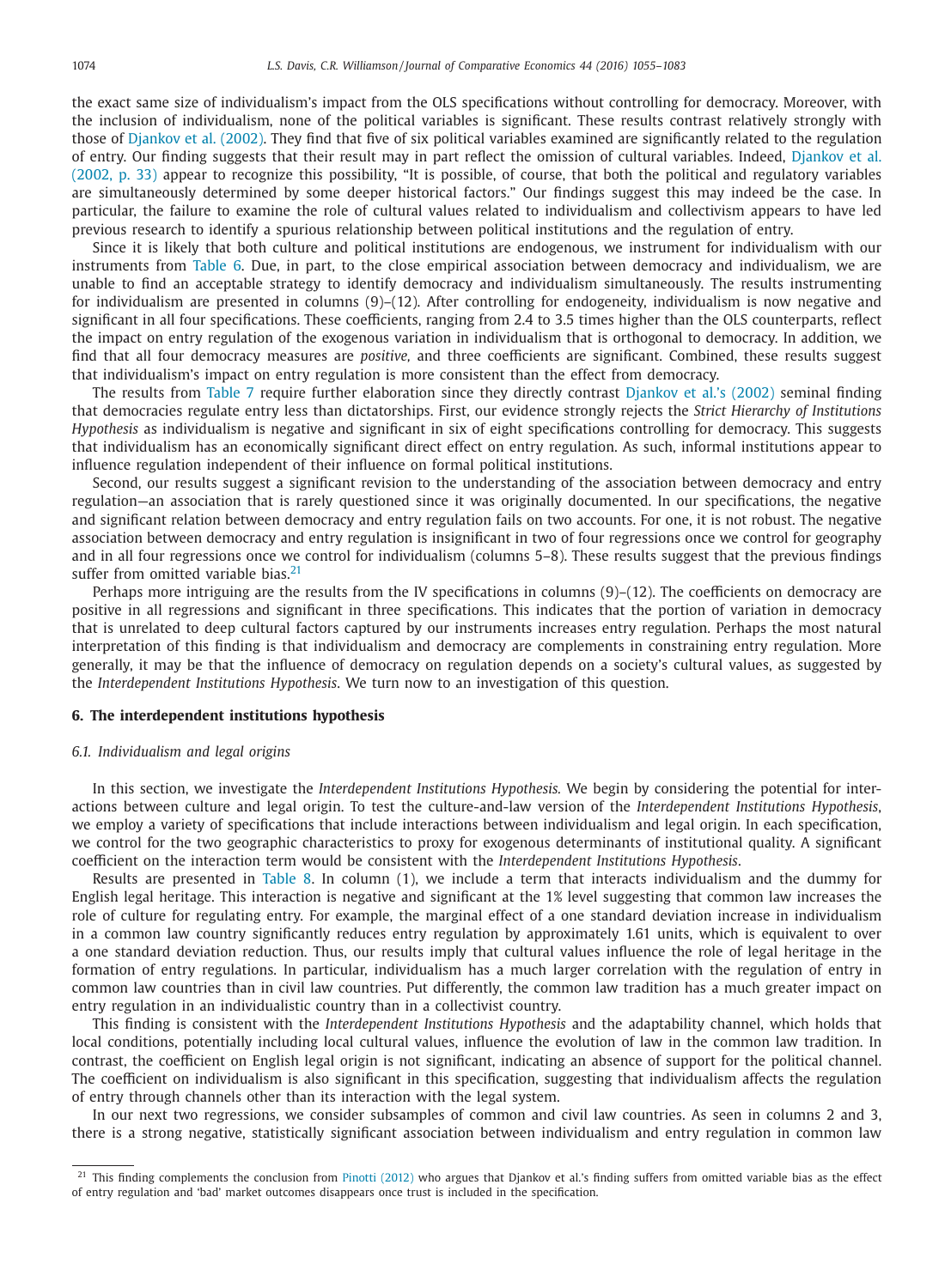#### <span id="page-20-0"></span>**Table 8**

Interactions between individualism and legal origin on entry regulation.

|                                          | (1)<br><b>OLS</b>          | (2)<br><b>OLS</b>          | (3)<br><b>OLS</b>          | (4)<br><b>OLS</b>          | (5)<br><b>OLS</b>          | (6)<br><b>OLS</b>          | (7)<br><b>OLS</b>          | (8)<br>IV                  |
|------------------------------------------|----------------------------|----------------------------|----------------------------|----------------------------|----------------------------|----------------------------|----------------------------|----------------------------|
|                                          | Full                       | Common                     | Civil                      | Full                       | Full                       | Full                       | Full                       | Full                       |
| idv_english                              | $-0.0462***$<br>$(-4.891)$ |                            |                            |                            | $-0.0359***$<br>$(-3.072)$ | $-0.0417***$<br>$(-4.035)$ | $-0.0409***$<br>$(-2.740)$ | $-0.0545***$<br>$(-5.430)$ |
| idv_french                               |                            |                            |                            | $0.0215*$<br>(1.958)       | 0.0173<br>(1.474)          |                            |                            |                            |
| idv_bmh                                  | $-0.0132**$<br>$(-2.143)$  | $-0.0765***$<br>$(-6.494)$ | $-0.0088$<br>$(-1.492)$    | $-0.0324***$<br>$(-3.477)$ | $-0.0225**$<br>$(-2.492)$  | $-0.0076$<br>$(-1.036)$    | $-0.0151$<br>$(-1.595)$    | $-0.0251*$<br>$(-1.893)$   |
| gdppc                                    |                            |                            |                            |                            |                            | $-0.269$<br>$(-1.441)$     |                            |                            |
| regions                                  |                            |                            |                            |                            |                            |                            | Yes                        |                            |
| french                                   |                            |                            |                            | $-0.525$<br>$(-1.169)$     | $-0.903$<br>$(-1.332)$     |                            |                            |                            |
| english                                  | 0.654<br>(1.604)           |                            |                            |                            | $-0.0196$<br>$(-0.0283)$   | 0.505<br>(1.158)           | 0.477<br>(0.772)           | $0.844*$<br>(1.756)        |
| disteq                                   | $-0.0268**$<br>$(-2.582)$  | 0.0203<br>(0.727)          | $-0.0380***$<br>$(-3.797)$ | $-0.0129$<br>$(-1.123)$    | $-0.0287***$<br>$(-2.774)$ | $-0.0237**$<br>$(-2.223)$  | $-0.0200$<br>$(-1.021)$    | $-0.0140$<br>$(-0.731)$    |
| landlock                                 | 0.373<br>(1,600)           | $1.524**$<br>(2.371)       | 0.183<br>(0.761)           | $0.596**$<br>(2.193)       | $0.422*$<br>(1.829)        | 0.132<br>(0.468)           | 0.431<br>(1.384)           | 0.189<br>(0.598)           |
| constant                                 | $1.546***$<br>(5.278)      | $1.670***$<br>(3.408)      | $1.800***$<br>(6.576)      | $1.519***$<br>(4.393)      | $2.220***$<br>(3.330)      | 3.700**<br>(2.453)         | 1.000<br>(1.188)           | $1.613***$<br>(5.321)      |
| Observ.                                  | 74                         | 21                         | 53                         | 74                         | 74                         | 73                         | 74                         | 64                         |
| $R^2$                                    | 0.61                       | 0.790                      | 0.465                      | 0.44                       | 0.62                       | 0.63                       | 0.64                       | 0.60                       |
| Shea's Partial R-squared,<br>idv         |                            |                            |                            |                            |                            |                            |                            | 0.23                       |
| Shea's Partial R-squared,<br>idv_english |                            |                            |                            |                            |                            |                            |                            | 0.56                       |

Note. Dependent Variable is entryreg. See [Appendix](#page-25-0) 1 and the body of the paper for variable description and sources. OLS regressions with robust t-statistics in parentheses,

∗∗∗ *p* < 0.01,

∗∗ *p* < 0.05,

<sup>∗</sup> *p* < 0.1. Interaction terms include idv\_bhm∗english (idv\_english) and idv\_bhm∗french (idv\_french). In columns 2 and 3, the sample is restricted to common and civil law countries, respectively. Column 8 is the IV regression with standard instruments rain\_var, pronoun\_drop, gendist\_swe, and interactions between english∗rain\_var, english∗pronoun\_drop, and english∗gendist\_swe.

countries, while among civil law countries, this relation is statistically insignificant at conventional levels. Thus, in keeping with the *Interdependent Institutions Hypothesis*, the effect of culture on entry regulation appears to depend on a country's legal tradition, specifically the ability of common law to adapt to cultural preferences.

[Fig.](#page-21-0) 3A and B illustrate the partial association between individualism and entry regulation in these two subsamples. As is clear from the figures, the correlations are not driven by outliers.

Next we test specifications that explicitly consider the potential for interactions between individualism and the French civil law tradition. As reported in column (2), the interaction term between individualism and a French civil law tradition is positive and weakly significant. However, because it fails to account for the potential interactions between culture and the British common law tradition, this specification may suffer from omitted variable bias. In fact, in column (3) where we control simultaneously for interactions between culture and both legal traditions, only the interaction with British common law is significant. This finding supports our result from column (1) and fits well with the discussion of comparative legal theory above, which stresses the superiority of common law in adapting to local conditions, potentially including local cultural values.

Next we consider two specifications to control for the influence of omitted variables. In column (4), we include the level of per capita income, and in column (5) we include a set of regional dummies. Our results show a significant interaction between individualism and British legal heritage, consistent with the *Interdependent Institutions Hypothesis*. The independent effect of individualism on entry regulation is not robust to the inclusion of these controls.

Finally, we address concerns over the endogeneity and measurement of individualism by instrumenting for both individualism and the interaction between individualism and common law. Our set of instruments includes the three variables discussed in the previous section (rainfall variation, pronoun drop, and genetic distance from Sweden) and interactions between these variables and the common law dummy variable. Our IV estimation supports the findings that the effect of individualism is enhanced in common law countries. Moreover, the magnitude of the interaction term is high compared to its value estimated under OLS, suggesting that OLS may understate the interdependent effect. For example, the marginal effect suggests that a one standard deviation increase in individualism under common law leads to almost a 1.50 standard deviation reduction in entry regulation at the 1% significance level. Individualism continues to have an independent negative and significant coefficient suggesting that in a civil law country a one standard deviation increase in individualism could lower entry regulation by about 2/3rds standard deviation.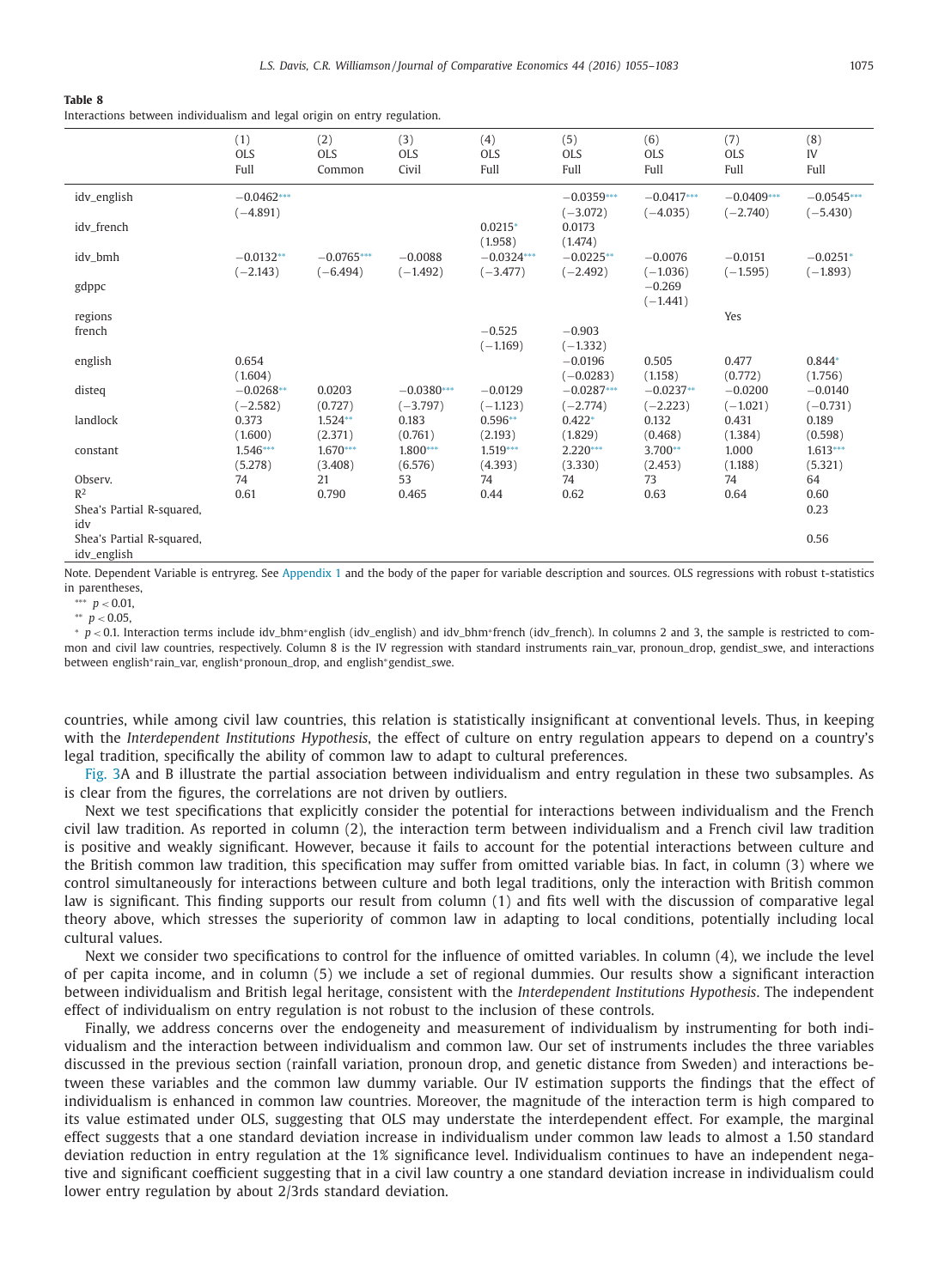<span id="page-21-0"></span>

 $\text{coef} = -0.0088$  robust se = 0.0059 t = -1.49

**Fig. 3.** Regulation of entry and individualism by legal origin. (A) Common Law Sample. (B) Civil Law Sample. Note: Conditional correlation between *entryreg* and *idv\_bhm*, split by legal origin, and based on regression specifications in [Table](#page-20-0) 8, columns (2) and (3), respectively. *entryreg* is the overall index of entry regulations combining time, procedures and cost using principal component analysis. Measured in 2008 (World Bank Doing [Business,](#page-28-0) 2014); *idv\_bhm* is the measure of individualism from [Beugelsdijk](#page-27-0) et al. (2015). Labels are World Bank country codes.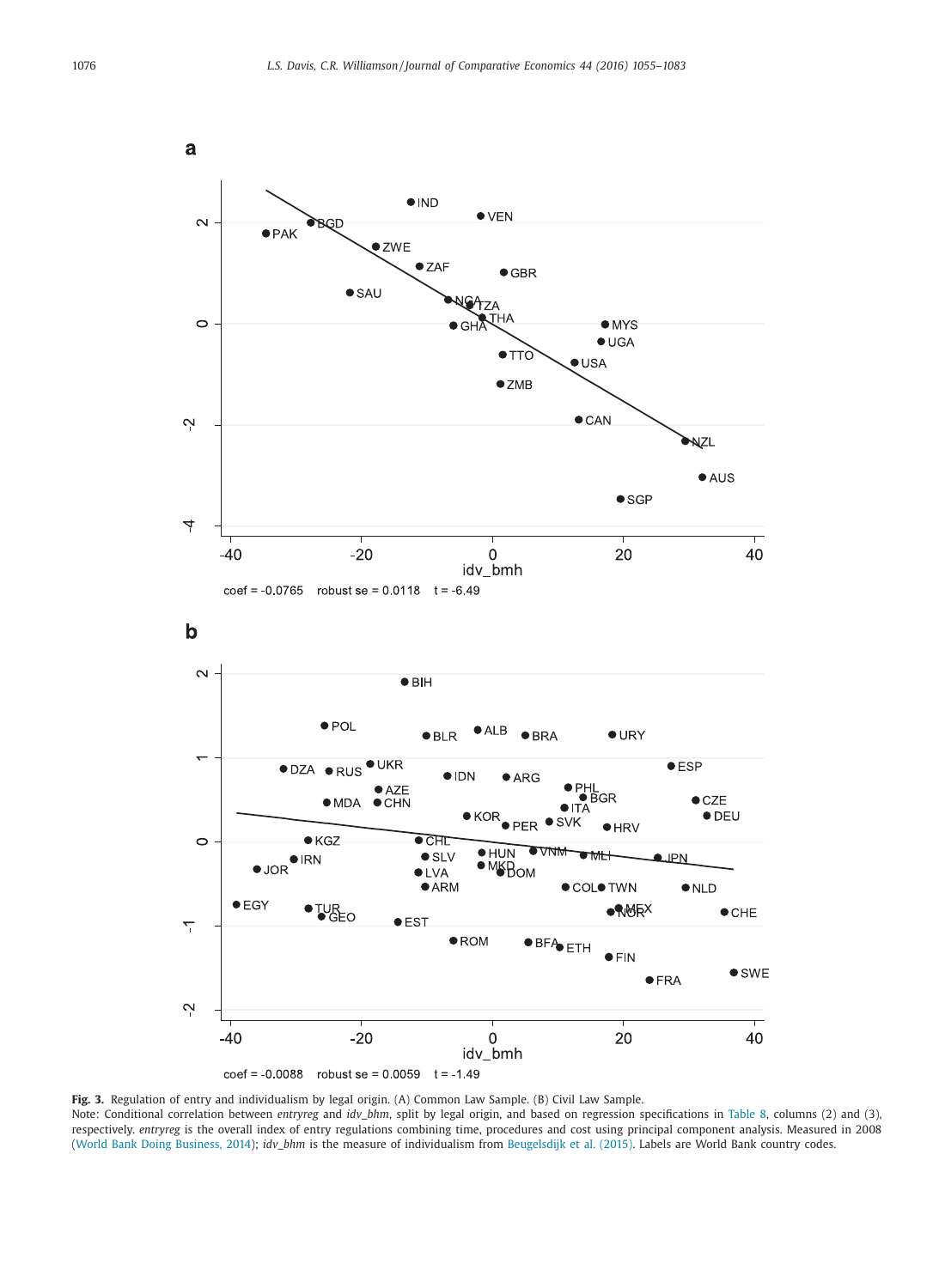<span id="page-22-0"></span>

|                           | (1)                        | (2)                        | (3)                        | (4)                        | (5)                            | (6)                        | (7)                        | (8)                        |
|---------------------------|----------------------------|----------------------------|----------------------------|----------------------------|--------------------------------|----------------------------|----------------------------|----------------------------|
| idv_bmh<br>voice          | 0.0030<br>(0.340)<br>0.332 | 0.00014<br>(0.0111)        | 0.0166<br>(1.122)          | 0.0278<br>(1.506)          | 0.0088<br>(1.065)<br>$0.486**$ | 0.0086<br>(0.891)          | $0.0278**$<br>(2.422)      | $0.0372***$<br>(2.711)     |
| polity                    | (1.366)                    | $0.0761**$<br>(2.375)      |                            |                            | (2.150)                        | $0.0892***$<br>(3.019)     |                            |                            |
| democ                     |                            |                            | $1.146***$<br>(2.698)      |                            |                                |                            | $1.359***$<br>(3.348)      |                            |
| gastil                    |                            |                            |                            | $0.123**$<br>(2.132)       |                                |                            |                            | $0.143**$<br>(2.639)       |
| idv_voice                 | $-0.0141***$<br>$(-2.918)$ |                            |                            |                            | $-0.0163***$<br>$(-4.093)$     |                            |                            |                            |
| idv_polity                |                            | $-0.0019*$<br>$(-1.793)$   |                            |                            |                                | $-0.0023**$<br>$(-2.633)$  |                            |                            |
| idv_democ                 |                            |                            | $-0.0351**$<br>$(-2.603)$  |                            |                                |                            | $-0.0409***$<br>$(-3.784)$ |                            |
| idv_gastil                |                            |                            |                            | $-0.0040***$<br>$(-2.666)$ |                                |                            |                            | $-0.0044***$<br>$(-3.540)$ |
| gdppc                     |                            |                            |                            |                            | $-0.314$<br>$(-1.559)$         | $-0.282$<br>$(-1.473)$     | $-0.326*$<br>$(-1.677)$    | $-0.297$<br>$(-1.495)$     |
| idv_english               | $-0.0462***$<br>$(-5.168)$ | $-0.0475***$<br>$(-5.163)$ | $-0.0467***$<br>$(-5.016)$ | $-0.0469***$<br>$(-5.186)$ | $-0.0413***$<br>$(-4.288)$     | $-0.0427***$<br>$(-4.299)$ | $-0.0412***$<br>$(-4.102)$ | $-0.0419***$<br>$(-4.261)$ |
| english                   | $0.805*$<br>(1.944)        | $0.792*$<br>(1.981)        | $0.702*$<br>(1.735)        | $0.784*$<br>(1.917)        | 0.659<br>(1.511)               | 0.647<br>(1.529)           | 0.545<br>(1.287)           | 0.632<br>(1.449)           |
| landlock                  | 0.201<br>(0.860)           | 0.382<br>(1.426)           | 0.326<br>(1.278)           | 0.268<br>(1.043)           | $-0.0630$<br>$(-0.236)$        | 0.116<br>(0.426)           | 0.0380<br>(0.138)          | 0.0042<br>(0.0155)         |
| disteq                    | $-0.0274**$<br>$(-2.532)$  | $-0.0265**$<br>$(-2.491)$  | $-0.0256**$<br>$(-2.375)$  | $-0.0258**$<br>$(-2.328)$  | $-0.0231**$<br>$(-2.023)$      | $-0.0227**$<br>$(-2.057)$  | $-0.0210*$<br>$(-1.873)$   | $-0.0220*$<br>$(-1.920)$   |
| Constant                  | $1.182***$<br>(3.954)      | $1.113***$<br>(4.017)      | $0.690**$<br>(2.017)       | 0.394<br>(0.818)           | $3.728**$<br>(2.250)           | 3.298**<br>(2.109)         | $3.130**$<br>(2.032)       | 2.623<br>(1.603)           |
| Observ.<br>R <sup>2</sup> | 74<br>0.64                 | 73<br>0.64                 | 73<br>0.63                 | 74<br>0.63                 | 73<br>0.67                     | 72<br>0.67                 | 72<br>0.67                 | 73<br>0.66                 |

Note. Dependent Variable is entryreg. See [Appendix](#page-25-0) 1 and the body of the paper for variable description and sources. OLS regressions with robust t-statistics in parentheses,

∗∗∗ *p* < 0.01,

∗∗ *p* < 0.05,

<sup>∗</sup> *p* < 0.1. Interaction terms include idv\_bhm∗voice (idv\_voice), idv\_bhm∗polity2 (idv\_polity2), idv\_bhm∗democ (idv\_democ), idv\_bhm∗gastil (idv\_gastil), and idv\_bhm∗english (idv\_english).

The final rows of [Table](#page-20-0) 8 report the results of an over-identification restrictions test and Shea's partial R-squared for the two endogenous variables. These results indicate that we cannot reject the exclusion restriction on the maintained hypothesis that at least a subset of the instruments is valid. In addition, our estimates do not appear to suffer from bias due to weak instruments.

Overall our results suggest that legal traditions alter the way in which individualism determines entry regulations, with common law countries enhancing individualism's ability to limit such regulations. Indeed, both our OLS and IV results suggest that common law traditions have no impact of entry regulation in a sufficiently collectivist country, e.g. Zimbabwe or Iran. Our findings differ from previous work that finds a significant relation between legal origins *per se* and the regulation of entry. Our findings suggest that the key distinction between legal systems is that common law systems are sensitive to cultural preferences over the intensity of regulation while civil law systems are not. Thus, the degree to which legal origin matters depends on the structure of preferences. In particular, legal origin may play little role in determining the regulation of entry in a collectivist society. More broadly, our findings regarding culture and legal institutions support the *Interdependent Institutions Hypothesis*.

# *6.2. Individualism and democracy*

We test the culture-and-politics version of the *Interdependent Institutions Hypothesis* by testing for interactions between individualism and democracy. We consider specifications in which individualism is interacted with each of the four measures of democracy used above. We continue to control for English legal origin, distance from the equator and landlocked in each specification. In addition, given our findings from [Table](#page-20-0) 8 we also always include the interaction term between individualism and common law. The results are reported with and without controlling for income per capita. As we are unable to find an acceptable instrumentation strategy for simultaneously addressing the endogeneity of individualism, democracy and their interaction, we report OLS estimates. The results should not be interpreted as representing causal effects.

Table 9 shows the results. As seen in the first four columns, we find that the interaction terms between democracy and individualism are negative and significant indicating that democratic political institutions and individualism are com-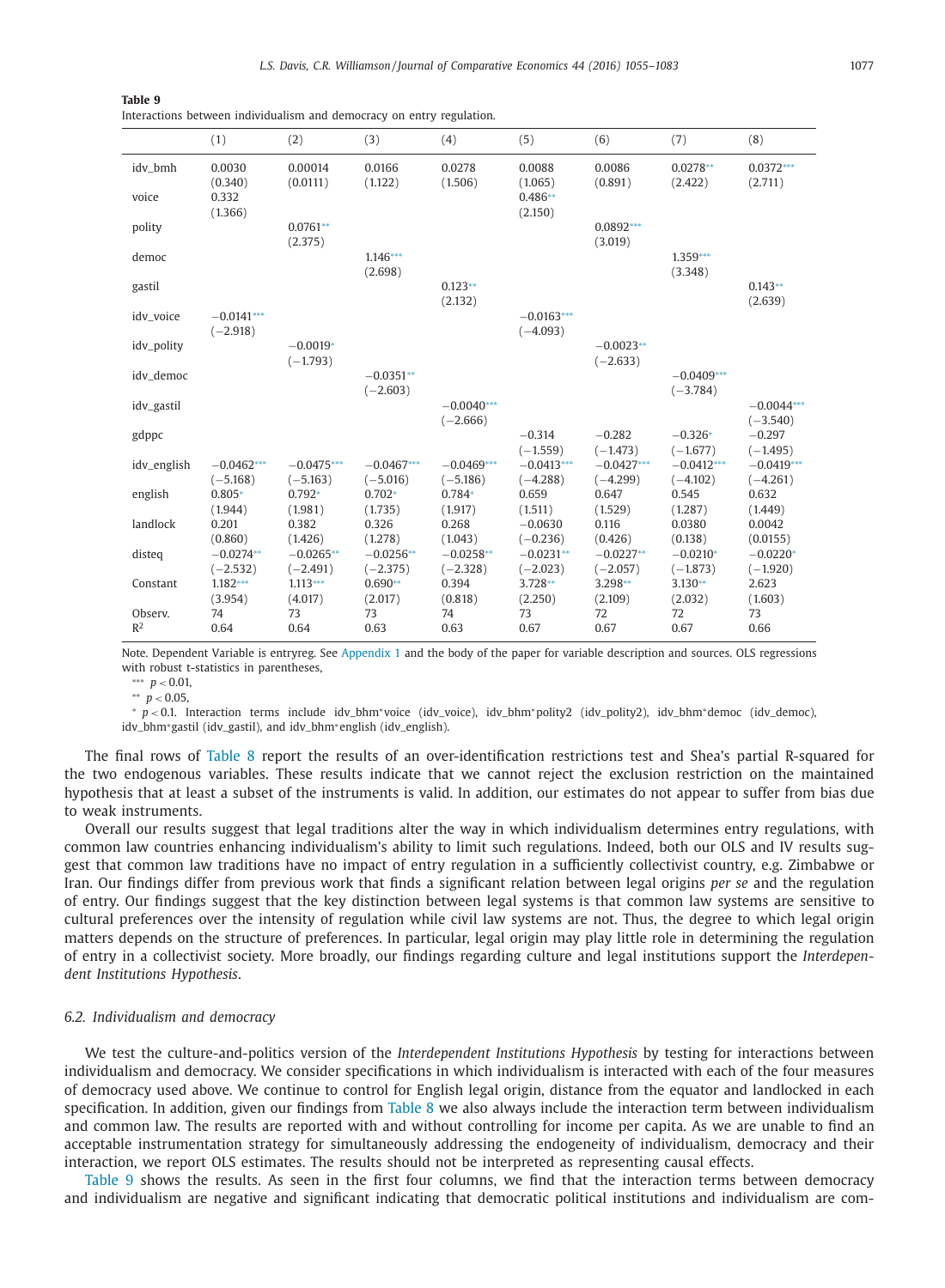| Individualism, legal origin and democracy on entry regulation, evidence from split samples. |  |  |  |
|---------------------------------------------------------------------------------------------|--|--|--|
|                                                                                             |  |  |  |
|                                                                                             |  |  |  |

| Panel A:         | (1)<br>High Idv            | (2)<br>Low Idv          | (3)<br>High Idv           | (4)<br>Low Idv         | (5)<br>High Idv           | (6)<br>Low Idv         | (7)<br>High Idv           | (8)<br>Low Idv         | (9)<br>High Idv           | (10)<br>Low Idv        |
|------------------|----------------------------|-------------------------|---------------------------|------------------------|---------------------------|------------------------|---------------------------|------------------------|---------------------------|------------------------|
| english          | $-3.022***$<br>$(-5.924)$  | $-0.260$<br>$(-0.679)$  | $-1.920***$<br>$(-3.729)$ | $-0.130$<br>$(-0.375)$ | $-2.253***$<br>$(-4.003)$ | $-0.129$<br>$(-0.370)$ | $-2.228***$<br>$(-4.141)$ | $-0.119$<br>$(-0.355)$ | $-2.074***$<br>$(-3.826)$ | $-0.125$<br>$(-0.356)$ |
| voice            |                            |                         | $-0.753***$<br>$(-2.875)$ | $-0.169$<br>$(-0.756)$ |                           |                        |                           |                        |                           |                        |
| polity2          |                            |                         |                           |                        | $-0.0840$<br>$(-0.885)$   | 0.0213<br>(0.761)      |                           |                        |                           |                        |
| democ            |                            |                         |                           |                        |                           |                        | $-0.583$<br>$(-0.608)$    | $0.664*$<br>(1.940)    |                           |                        |
| gastil           |                            |                         |                           |                        |                           |                        |                           |                        | $-0.160*$<br>$(-1.892)$   | 0.0023<br>(0.0429)     |
| disteg           | $-0.0838***$<br>$(-3.840)$ | $-0.0107$<br>$(-0.656)$ |                           |                        |                           |                        |                           |                        |                           |                        |
| landlock         | 0.182<br>(0.495)           | 0.408<br>(0.514)        |                           |                        |                           |                        |                           |                        |                           |                        |
| constant         | 3.285***<br>(3.074)        | $0.917**$<br>(2.117)    | $-0.0960$<br>$(-0.342)$   | $0.639***$<br>(2.801)  | 0.0875<br>(0.106)         | $0.639***$<br>(2.796)  | $-0.194$<br>$(-0.212)$    | 0.406<br>(1.484)       | 0.947<br>(1.078)          | 0.678<br>(1.683)       |
| Observ.          | 37                         | 36                      | 37                        | 36                     | 36                        | 36                     | 36                        | 36                     | 37                        | 36                     |
| $R^2$            | 0.56                       | 0.03                    | 0.47                      | 0.02                   | 0.38                      | 0.02                   | 0.36                      | 0.11                   | 0.41                      | 0.004                  |
| Panel B:         |                            |                         |                           |                        |                           |                        |                           |                        |                           |                        |
| english<br>voice | 14.80***                   |                         | 7.99***<br>$4.38**$       |                        | $9.24***$                 |                        | $9.86***$                 |                        | $8.21***$                 |                        |
| polity2<br>democ |                            |                         |                           |                        | $3.02*$                   |                        | $5.93**$                  |                        |                           |                        |
| gastil           |                            |                         |                           |                        |                           |                        |                           |                        | $4.72**$                  |                        |

Note. In Panel A: Dependent Variable is entryreg. See [Appendix](#page-25-0) 1 and the body of the paper for variable description and sources. OLS regressions with robust t-statistics in parentheses,

∗∗∗ *p* < 0.01,

∗∗ *p* < 0.05,

*p* < 0.1. Regressions are split by the mean of individualism. Odd columns are high individualism countries with idv\_bhm > 42 and even columns are low individualism countries with idv\_bhm < 43. Panel B reports the Chi<sup>2</sup> and level of significance after testing for the equality of coefficients across the split samples. We test after running seemingly unrelated estimation with robust clustering.

plements in restraining the regulation of entry. As seen in columns (5) through (8), we obtain similar results controlling for per capita income. In all specifications, we permit individualism to interact simultaneously with both legal and political institutions. The results hold for both sets of interaction terms, suggesting that individualism is more effective in countries with both democratic checks *and* common law traditions.

Here we highlight two implications of our results. First, democracy increases the importance of individualism in limiting the regulation of entry. Conditional on high levels democracy, the marginal effect of individualism on entry regulation is negative and significant. For example, these estimates imply that in a highly democratic country, with a level of democracy one standard deviation above the mean, a one standard deviation increase in individualism leads to a decrease in entry regulation of a 1/4th to 1/3rd standard deviation. Alternatively, in a relatively undemocratic country, with a level of democracy one standard deviation below the mean, the marginal effects are positive but insignificant. Using point estimates from columns (2) through (4), we find the threshold level of democracy at which individualism may be expected to reduce entry regulation varies from 0.43 to 1.01 standard deviations below the mean, consistent with governance in Albania and Ethiopia. A natural interpretation of this result is that the policy preferences of a country's citizens have little or no effect on entry regulation in a sufficiently autocratic society.

Second, we note that in seven of eight regressions, the coefficient on democracy is positive and significant. Combined with the negative interaction terms, this implies that the relation between democracy and entry regulation may be either positive or negative, depending on a society's cultural values. Indeed, point estimates from columns (2)–(8), provide similar results regarding the level of individualism above which democracy is negatively associated with entry regulation, ranging from 29.82 (Singapore) to 40.05 (Armenia or Bosnia and Herzegovina). A similar range holds when controlling for income. Thus, in sufficiently collectivist countries, the presence of more democratic institutions is associated with greater regulation of entry. Because most countries are above this threshold, one would expect to find a negative association between democracy and entry regulation in regressions that do not control for individualism, as in [Djankov](#page-27-0) et al. (2002) and the first four columns of [Table](#page-18-0) 7 above.

Overall, these results are consistent with the *Interdependent Institutions Hypothesis* and with a complementary relation between democracy and individualism. Both act to reduce the regulation of entry and the impact of democratic political institutions on the cost of regulation is greater in more individualistic societies. These outcomes are also broadly consistent with theories of democracy that view it as a mechanism for aggregating social preferences.

Lastly, Table 10 considers the robustness of our finding that individualism and democracy and individualism and legal institutions are complementary in reducing the cost of entry. In particular, we split our sample into high and low individ-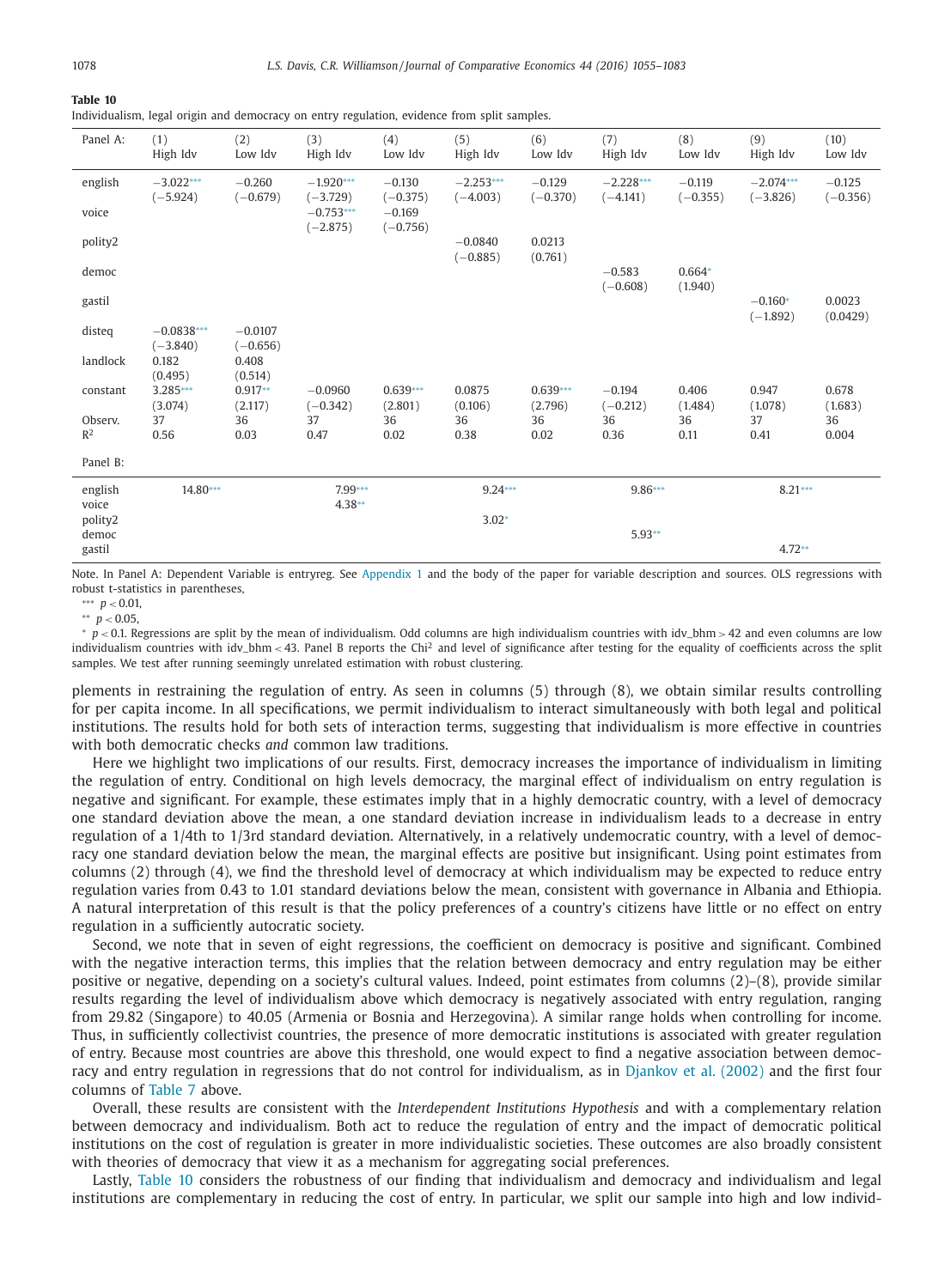ualism countries. To avoid complications that arise due to the endogeneity of individualism, we divide the sample based on the predicted level of individualism from column 1 of [Table](#page-16-0) 5.  $^{22}$  Odd columns are more individualist countries and even columns are more collectivist countries. Due to low sample size, we do not control for geography in all regressions. Our results from [Table](#page-22-0) 9 are largely confirmed. All ten specifications suggest that common law is associated with a greater reduction in entry regulation in more individualistic countries. In addition, two of four measures show that democracy reduces entry regulations in high individualistic countries, and one measure reports that democracy increases regulations in low individualism countries, supporting the results from our interaction effects.

Panel B presents Chi-squared statistics for the hypothesis that legal and political institutions have an equal effect on entry regulation in high and low individualism countries. We can reject the equality of the effect of British legal origin across subsamples at the 1% level in all five specifications. Moreover, we can reject the equality of the effects of democracy in three of four specifications at the 5% level. We interpret these results as additional support for the *Interdependent Institutions Hypothesis* and for the idea that both common law heritage and democratic political institutions are responsive to a society's cultural values in the determination of entry regulation.

#### **7. Conclusion**

While a large literature investigates the consequences of regulating the entry of new firms, our understanding of the determinants of entry regulation has advanced very little since [Djankov](#page-27-0) et al. (2002) highlighted the important roles of legal and political institutions. We advance the state of this literature by showing that culture is an important determinant to the regulation of entry. In particular, we find that a society's position on the individualism-collectivism spectrum plays a significant role in determining the degree to which it regulates the entry of new firms. This result is robust to the use of alternative measures of individualism, a variety of controls for omitted dimensions of culture, exogenous determinants of institutional quality, and to the use of IV techniques to address measurement error and endogeneity bias.

We interpret these results as strong support for the *Culture Matters Hypothesis*, which holds that culture is an important determinant of the regulation of entry. In contrast, we reject the *Strict Hierarchy of Institutions Hypothesis*, which holds that culture influences social policy exclusively through its impact on formal political institutions. Instead, we find a strong negative correlation between individualism and entry regulation controlling for democracy, which is consistent with the idea that culture influences entry regulation directly through its effect on preferences.

Finally, we find strong support for the *Interdependent Institutions Hypothesis*, which holds that formal and informal institutions interact in the determination of social policy. In particular, we find that individualism complements both democracy and the common law tradition in reducing entry regulation. In keeping with prominent legal and political theories, we interpret this evidence as indicating that democracy and common law are more responsive to social preferences regarding optimal policy than are dictatorship and the civil law tradition. These findings constitute a significant refinement to the dominant public choice and legal origins perspectives on the regulation of entry.

Like other work on the economics of culture, pinpointing specific policy implications of our study may be difficult. Most scholars view culture as changing very slowly, and given the deep links between culture and personal identity, the idea of treating cultural values as a policy variable subject to public manipulation is typically regarded as illiberal and historically is associated with totalitarian or imperial regimes. Instead, we view our work as suggesting that culture may place constraints on policymakers. This implication is in line with recent work in development economics that stresses the long run determinants of economic development, the perceived failures of the Washington Consensus, and the relatively limited room for policy reform.<sup>23</sup> Policymakers may be limited in their attempts to find expedient solutions to aggregate-level phenomena as culture tends to be slow-moving and potentially difficult to change.

Second, evidence of the interdependence between culture and formal institutions suggests that policymakers should proceed with caution in forming expectations regarding the potential gains to institutional transfers: a given policy or set of formal institutions may function very differently in diverse cultural environments. As a result, changes to top-down formal rules may be met with limited success if local norms and conditions are not taken into consideration, a perspective that has previous been stressed by [Easterly](#page-27-0) (2008).

Finally, to the degree that cultural values influence preferences over the kind of society an individual wants to live in, and thus how they view the trade-offs influenced by policy choices, optimal policy will differ across societies with different cultural values. The search for "best practice" policies may be a somewhat misguided exercise, since what constitutes best practice for a given society may depend on its cultural values. Thus, not only do our results suggest that culture "ties the hands" of policymakers in terms of what kinds of policies will be successful in a particular cultural context, it also suggests this may be a good thing.

<sup>&</sup>lt;sup>22</sup> The threshold level of predicted individualism used to split the sample varies slightly across the regressions depending on the measure of democracy used.

<sup>&</sup>lt;sup>23</sup> See, for example [Acemoglu](#page-26-0) et al. (2001), Comin et al. (2010) and Rodrik [\(2006\).](#page-28-0)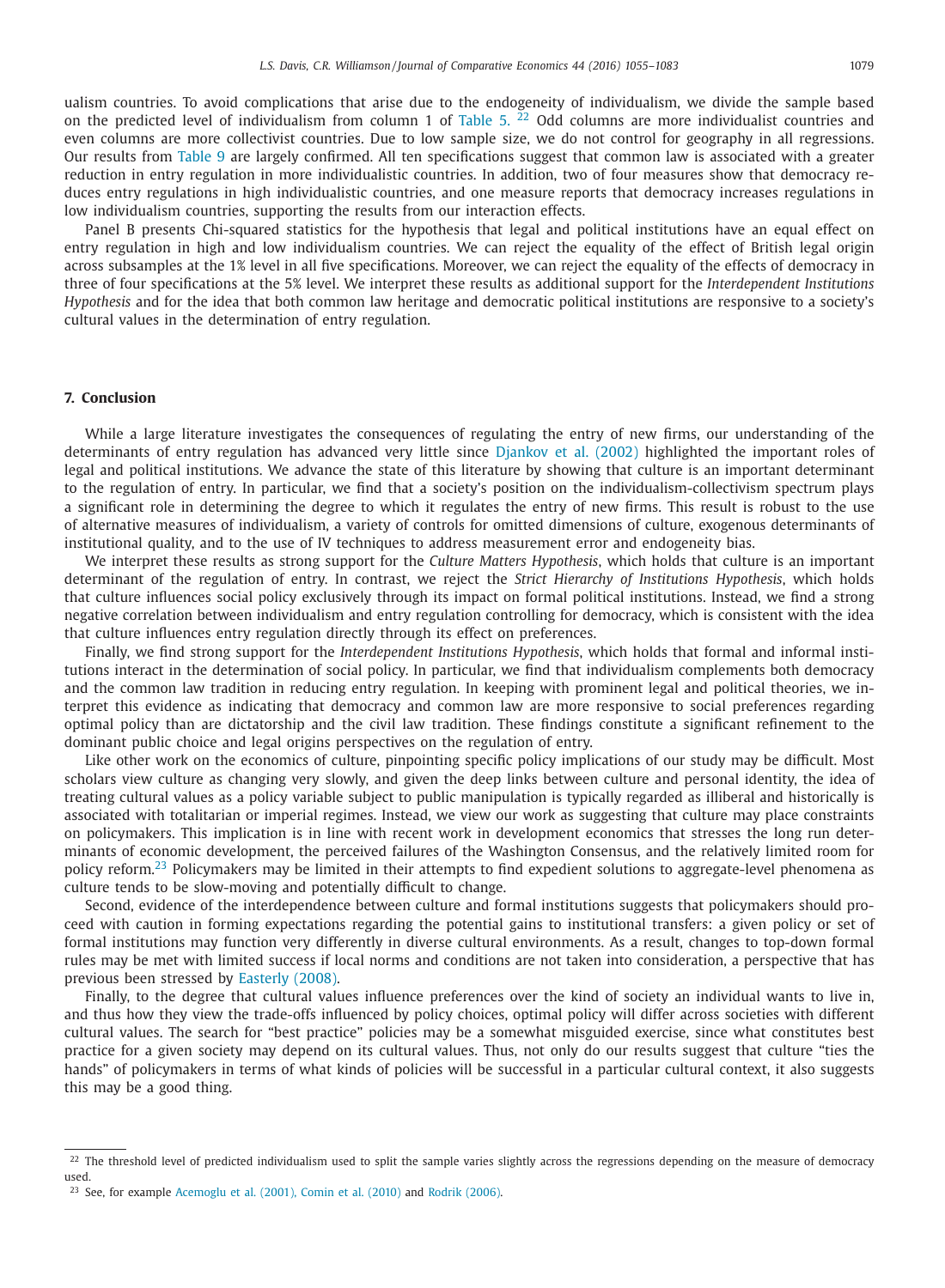# <span id="page-25-0"></span>**Acknowledgements**

The authors wish to thank Bruce Elmslie, Heimo Grieben, Andre van Hoorn, Mariko Klasing, Robbert Maseland, Ann Owen, Francesco Venturini and seminar participants at the University of Groningen, Martin Luther Universitaet, Halle, Universita Politecnica Della Marche, and Furman University for valuable comments. Any remaining errors are our own.

# **Appendix 1. Data description**

| Dep. variable                         | Description                                                                                                                                                                                                                                                                                                                                                                                                             | Source                                             |
|---------------------------------------|-------------------------------------------------------------------------------------------------------------------------------------------------------------------------------------------------------------------------------------------------------------------------------------------------------------------------------------------------------------------------------------------------------------------------|----------------------------------------------------|
| lndays                                | The total number of days required to register a firm. The measure captures the median<br>duration that incorporation lawyers indicate is necessary to complete a procedure<br>with minimum follow-up with government agencies and no extra payments.<br>Measured in 2008.                                                                                                                                               | World Bank Doing Business, 2014                    |
| Incost                                | Cost is recorded as a percentage of the economy's income per capita. It includes all<br>official fees and fees for legal or professional services if such services are required by<br>law. Measured in 2008.                                                                                                                                                                                                            | World Bank Doing Business, 2014                    |
| Inproc                                | Total number of procedures required to register a firm. A procedure is defined as any<br>interaction of the company founders with external parties. Measured in 2008.                                                                                                                                                                                                                                                   | World Bank Doing Business, 2014                    |
| entryreg                              | Overall index of entry regulations combining time, procedures and cost using principal<br>component analysis. Measured in 2008.                                                                                                                                                                                                                                                                                         | World Bank Doing Business, 2014                    |
| foreign_entryreg                      | Foreign entry regulation index is the first principle component of the natural log of<br>foreign entry procedures and days, averaged for 2010 and 2012.                                                                                                                                                                                                                                                                 | World Bank Investing across<br>Borders, 2010; 2012 |
| <b>Culture variables:</b>             |                                                                                                                                                                                                                                                                                                                                                                                                                         |                                                    |
| idv_bhm                               | Update to Hofstede's individualism based on World Values Surveys between<br>1981–2008 using individual responses for respondents born after 1958. The four<br>questions from WVS: 1) private vs. government ownership of business, 2) one of the<br>main goals in life is to make parents proud, 3) justifiability of abortion, and 4)<br>justifiability of homosexuality.                                              | Beugelsdijk et al., 2015                           |
| indresp                               | Mean score from 1–10 to the question: People should take more responsibility to<br>provide for themselves (10) or government should take more responsibility to ensure<br>that everyone is provided for (1). Average of first five waves. Reordered so that<br>higher values correspond to greater individual responsibility.                                                                                           | WVS, 1981-2008                                     |
| schw_index                            | Principal component analysis of affective autonomy, intellectual autonomy, and<br>embeddedness. Autonomy measures the degree to which individuals find value in<br>pursuing their own goals, experiences ideas and beliefs. Embeddedness captures<br>emphasis on the individual as part of a group and commitment to maintaining<br>group solidarity and traditional order. Higher score implies greater individualism. | Schwartz, 2006                                     |
| hof_idv                               | The degree to which individuals are integrated into groups; assumes weak ties among<br>group members. Denotes the extent to which society sees people primarily as<br>individuals looking after themselves (high individualism) or primarily as members of<br>tightly knit communities (low individualism).                                                                                                             | Hofstede, 2001                                     |
| hof_pdi                               | Measures the degree to which less powerful members of society accept and expect<br>power is distributed unequally capturing how society handles inequalities among<br>people. In low power distance cultures, people strive to equalize the distribution of<br>power and demand justification for inequalities of power.                                                                                                | Hofstede, 2001                                     |
| hof_uai                               | The degree to which members of society are comfortable in unstructured situations.<br>Highly uncertainty avoidant cultures are characterized by a strong need for<br>predictability and control over the environment.                                                                                                                                                                                                   | Hofstede, 2001                                     |
| hof_mas                               | Reflects the emphasis in society on caring for others, solidarity, and quality of life<br>(Femininity), as opposed to achievement and success (Masculinity).                                                                                                                                                                                                                                                            | Hofstede, 2001                                     |
| trust                                 | Percentage of respondents answering 'yes' most people can be trusted. Average of first<br>five waves.                                                                                                                                                                                                                                                                                                                   | WVS, 1981-2008                                     |
| comp_bad                              | Mean score from $1-10$ to the question: Competition is good $(1)$ or competition is<br>harmful (10). Average of first five waves.                                                                                                                                                                                                                                                                                       | WVS, 1981-2008                                     |
| state_own                             | Mean score from 1–10 to the question: Private ownership of business should be<br>increase (1) or government ownership of business should be increased (10). Average<br>of the first five waves.                                                                                                                                                                                                                         | WVS, 1981-2008                                     |
| nationalism                           | Percentage of 'yes' respondents to the WVS question: when jobs are scarce should<br>priority be given to nationals instead of immigrants?                                                                                                                                                                                                                                                                               | WVS, 1981-2008                                     |
| right_wing                            | Mean score from 1-10 to the question: In political matters, people talk of "the left"<br>and "the right". How would you place your views on this scale, left $(1)$ to right $(10)$ .<br>Average of first five waves.                                                                                                                                                                                                    | WVS, 1981-2008                                     |
| religion<br><b>Control variables:</b> | Percent of population that is catholic, protestant, orthodox, muslim. Measured in 2000.                                                                                                                                                                                                                                                                                                                                 | McCleary and Barro, 2006                           |
| disteq                                | Measured as the absolute value of the latitude of the country, scaled to values<br>between $0$ and $1$ ( $0$ is the equator).                                                                                                                                                                                                                                                                                           | CIA World Fact Book                                |
| landlock                              | Dummy variable for whether a country is landlocked.                                                                                                                                                                                                                                                                                                                                                                     | CIA World Fact Book                                |
|                                       |                                                                                                                                                                                                                                                                                                                                                                                                                         | (continued on next page)                           |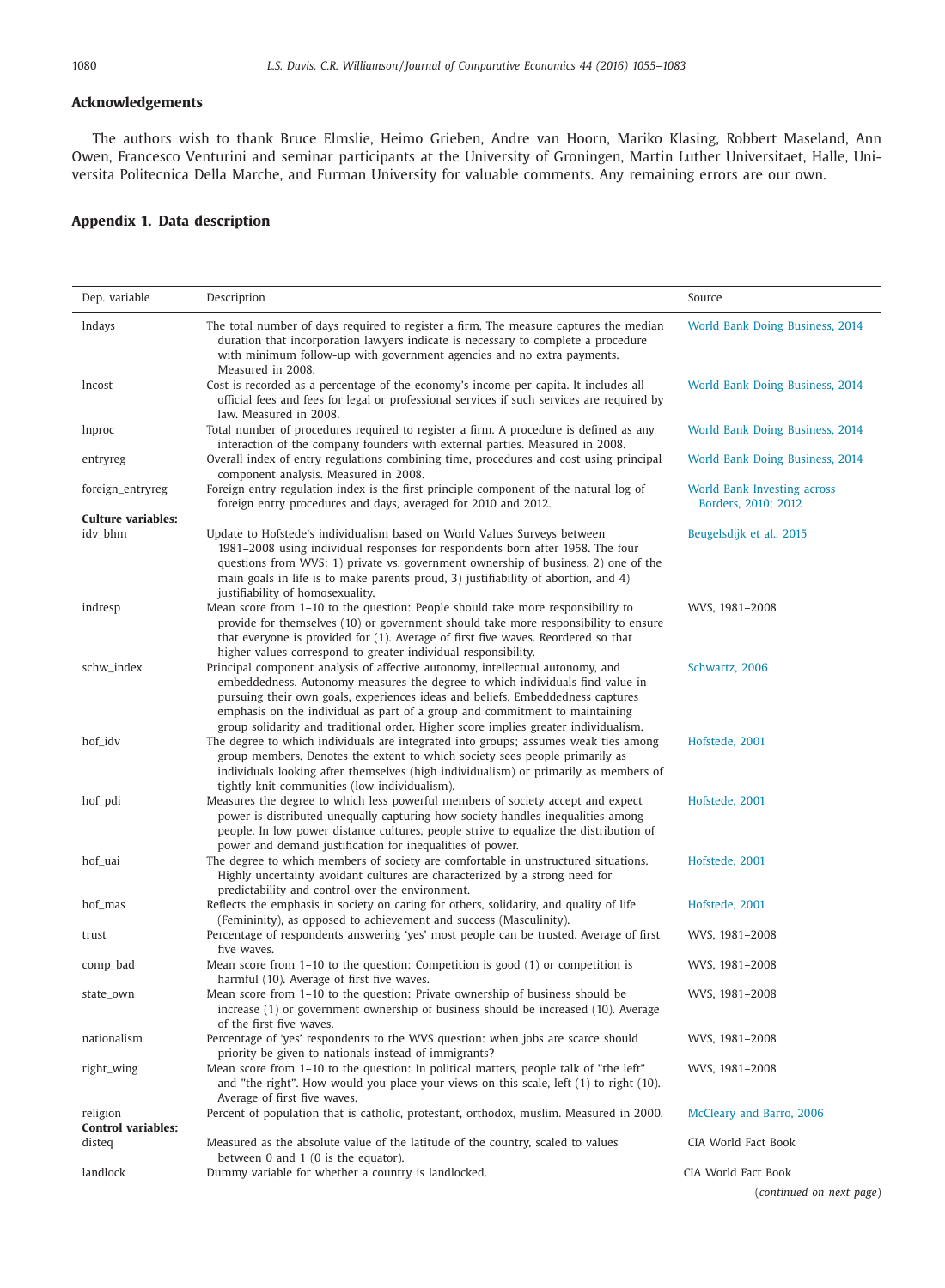<span id="page-26-0"></span>(*continued*)

| Dep. variable       | Description                                                                                                                                                                                                                                                                                        | Source                                   |
|---------------------|----------------------------------------------------------------------------------------------------------------------------------------------------------------------------------------------------------------------------------------------------------------------------------------------------|------------------------------------------|
| english             | Dummy variable coded 0 or 1: 1 indicates a country has English legal traditions.                                                                                                                                                                                                                   | La Porta et al., 2008                    |
| french              | Dummy variable coded 0 or 1: 1 indicates a country has French legal traditions.                                                                                                                                                                                                                    | La Porta et al., 2008                    |
| scan                | Dummy variable coded 0 or 1: 1 indicates a country has Scandinavian legal traditions.                                                                                                                                                                                                              | La Porta et al., 2008                    |
| german              | Dummy variable coded 0 or 1: 1 indicates a country has German legal traditions.                                                                                                                                                                                                                    | La Porta et al., 2008                    |
| ethnicfrac          | Measures the probability that two randomly selected individuals from a country's<br>population will belong to the same ethnic group. Ranges from 0 to 1.                                                                                                                                           | Alesina et al., 2003                     |
| langfrac            | Measures the probability that two randomly selected individuals from a country's                                                                                                                                                                                                                   | Alesina et al., 2003                     |
|                     | population will belong to the same language. Ranges from 0 to 1.                                                                                                                                                                                                                                   |                                          |
| religfrac           | Measures the probability that two randomly selected individuals from a country's<br>population will belong to the same religion. Ranges from 0 to 1.                                                                                                                                               | Alesina et al., 2003                     |
| partitioned         | Share of a country's population belonging to an ethnic group that is partitioned by the<br>country's borders.                                                                                                                                                                                      | Alesina et al., 2011                     |
| comm                | Share of the period from 1915 to 2000 that a country had a communist government.<br>This variable was computed by the authors using dummy variables from McCleary<br>and Barro (2006) capturing whether a country was communist in six periods,<br>measured in 15 year intervals starting in 1925. | McCleary and Barro, 2006                 |
| transition          | Dummy variable equals 1 if a country is a transition country.                                                                                                                                                                                                                                      | CIA World Fact Book                      |
| independence        | Year of independence from colonization.                                                                                                                                                                                                                                                            | <b>Hensel</b> , 2014                     |
| length              | Number of years a country was under colonial rule; 0 if never colonized.                                                                                                                                                                                                                           | <b>Hensel</b> , 2014                     |
| gdppc               | PPP Converted GDP Per Capita (Chain Series), at 2005 constant prices, log form.                                                                                                                                                                                                                    | Penn World Tables, 7.0                   |
|                     | Measured in 2008.                                                                                                                                                                                                                                                                                  |                                          |
| manufact            | Manufacturing, value added (% of GDP). Averaged from 1998–2008.                                                                                                                                                                                                                                    | WDI, 2015                                |
| agricult            | Agriculture, value added (% of GDP). Averaged from 1998-2008.                                                                                                                                                                                                                                      | WDI, 2015                                |
| resources           | Total natural resources rents (% of GDP). Averaged from 1998-2008.                                                                                                                                                                                                                                 | WDI, 2015                                |
| trade               | Trade (% of GDP). Averaged from 1998-2008.                                                                                                                                                                                                                                                         | WDI, 2015                                |
| regions             | Dummy variables reflecting a country's location in the following regions: East Asia<br>Pacific, Eastern and Central Europe, Middle East and North Africa, South Asia,                                                                                                                              | WDI, 2015                                |
|                     | Western Europe, Sub-Saharan Africa, Latin America and the Caribbean, and North<br>America.                                                                                                                                                                                                         |                                          |
| gastil              | Freedom House's ranking for political and civil liberties. Scaled between 1–7, averaged<br>from 1998–2008, and reordered so that higher values indicate greater democracy.                                                                                                                         | Freedom House, 2014                      |
| polity2             | Polity2 is captures the level of democracy versus autocracy and ranges from $-10$ to 10<br>with 10 representing strong democracy. Averaged from 1998-2008.                                                                                                                                         | Polity IV, Jaggers and Marshall,<br>2000 |
| voice               | Captures perceptions to which a country's citizens are able to participate in selecting<br>their government, as well as freedom of expression, freedom of association, and a<br>free media. Averaged from 1998-2008.                                                                               | Worldwide Governance Indicators,<br>2012 |
| democ               | Dichotomous democracy ranking from Przeworski et al. (2000). Updated in Cheibub et<br>al. (2010). Average from 1998-2008.                                                                                                                                                                          | Cheibub et al., 2010                     |
| lwheatsugar         | Natural log of land suitable for wheat cultivation divided by land suitable for sugar<br>cultivation.                                                                                                                                                                                              | Easterly, 2007                           |
| indo_european       | Dummy variable equal to 1 if the official language belongs to the Indo-European<br>language family; equals 0 otherwise.                                                                                                                                                                            | Dryer and Haspelmath, 2013               |
| ling_prox           | Measures linguistic proximity to Sweden using data on linguistic relatedness from<br>Spolaore and Wacziarg (2009).                                                                                                                                                                                 | Davis and Abdurazokzoda,<br>forthcoming) |
| <b>Instruments:</b> |                                                                                                                                                                                                                                                                                                    |                                          |
| gendist_swe         | Genetic distance from the Sweden.                                                                                                                                                                                                                                                                  | Spolaore and Wacziarg, 2009              |
| pronoun_drop        | Equals the share of a country's population that speaks a language in which pronoun<br>drop is permitted. Update to Kashima and Kashima (1998).                                                                                                                                                     | Davis and Abdurazokzoda,<br>forthcoming  |
| rain_var            | The natural log of the coefficient of variation of monthly precipitation, 1900–2009.                                                                                                                                                                                                               | Davis, 2016                              |

#### **References**

[Acemoglu,](http://refhub.elsevier.com/S0147-5967(16)30061-0/sbref0001) D., 2008. Oligarchic and [democratic](http://refhub.elsevier.com/S0147-5967(16)30061-0/sbref0001) societies. J. Eur. Econ. Assoc. 6, 1–44.

- [Acemoglu,](http://refhub.elsevier.com/S0147-5967(16)30061-0/sbref0002) D., [Johnson,](http://refhub.elsevier.com/S0147-5967(16)30061-0/sbref0002) S., [Robinson,](http://refhub.elsevier.com/S0147-5967(16)30061-0/sbref0002) J., 2001. The colonial origins of comparative [development:](http://refhub.elsevier.com/S0147-5967(16)30061-0/sbref0002) an empirical investigation. Am. Econ. Rev. 91, 1369–1401. [Acemoglu,](http://refhub.elsevier.com/S0147-5967(16)30061-0/sbref0003) D., [Verdier,](http://refhub.elsevier.com/S0147-5967(16)30061-0/sbref0003) T., 2000. The choice between market failures and [corruption.](http://refhub.elsevier.com/S0147-5967(16)30061-0/sbref0003) Am. Econ. Rev. 90, 194–211.
- 
- [Aghion,](http://refhub.elsevier.com/S0147-5967(16)30061-0/sbref0004) P., [Algan,](http://refhub.elsevier.com/S0147-5967(16)30061-0/sbref0004) Y., [Cahuc,](http://refhub.elsevier.com/S0147-5967(16)30061-0/sbref0004) P., [Shleifer,](http://refhub.elsevier.com/S0147-5967(16)30061-0/sbref0004) A., 2010. Regulation and distrust. Quart. J. Econ. 125, [1015–1049.](http://refhub.elsevier.com/S0147-5967(16)30061-0/sbref0004)
- [Aidis,](http://refhub.elsevier.com/S0147-5967(16)30061-0/sbref0005) R., [Adachi,](http://refhub.elsevier.com/S0147-5967(16)30061-0/sbref0005) Y., 2007. Russia: firm entry and survival barriers. Econ. Syst. 31, [391–411.](http://refhub.elsevier.com/S0147-5967(16)30061-0/sbref0005)
- [Aidis,](http://refhub.elsevier.com/S0147-5967(16)30061-0/sbref0006) R., [Estrin,](http://refhub.elsevier.com/S0147-5967(16)30061-0/sbref0006) S., [Mickiewicz,](http://refhub.elsevier.com/S0147-5967(16)30061-0/sbref0006) T., 2008. Institutions, networks and [entrepreneurship](http://refhub.elsevier.com/S0147-5967(16)30061-0/sbref0006) development in Russia: a comparative perspective. J. Bus. Venturing 23, 656–672.
- [Alesina,](http://refhub.elsevier.com/S0147-5967(16)30061-0/sbref0007) A., [Baqir,](http://refhub.elsevier.com/S0147-5967(16)30061-0/sbref0007) R., [Easterly,](http://refhub.elsevier.com/S0147-5967(16)30061-0/sbref0007) W., 1999. Public goods and ethnic divisions. Quart. J. Econ. 114, [1243–1284.](http://refhub.elsevier.com/S0147-5967(16)30061-0/sbref0007)
- [Alesina,](http://refhub.elsevier.com/S0147-5967(16)30061-0/sbref0008) A., [Devleeschauwer,](http://refhub.elsevier.com/S0147-5967(16)30061-0/sbref0008) A., [Easterly,](http://refhub.elsevier.com/S0147-5967(16)30061-0/sbref0008) W., [Kurlat,](http://refhub.elsevier.com/S0147-5967(16)30061-0/sbref0008) S., [Wacziarg,](http://refhub.elsevier.com/S0147-5967(16)30061-0/sbref0008) R., 2003. [Fractionalization.](http://refhub.elsevier.com/S0147-5967(16)30061-0/sbref0008) J. Econ. Growth 8, 155–194.
- [Alesina,](http://refhub.elsevier.com/S0147-5967(16)30061-0/sbref0009) A., [Fuchs-Schundeln,](http://refhub.elsevier.com/S0147-5967(16)30061-0/sbref0009) N., 2007. Good-Bye Lenin (or not?): the effect of [communism](http://refhub.elsevier.com/S0147-5967(16)30061-0/sbref0009) on people's preferences. Am. Econ. Rev. 97, 1507–1528.
- [Alesina,](http://refhub.elsevier.com/S0147-5967(16)30061-0/sbref0010) A., [Easterly,](http://refhub.elsevier.com/S0147-5967(16)30061-0/sbref0010) W., [Matuszeski,](http://refhub.elsevier.com/S0147-5967(16)30061-0/sbref0010) J., 2011. Artificial states. J. Eur. Econ. Assoc. 9, [246–277.](http://refhub.elsevier.com/S0147-5967(16)30061-0/sbref0010)
- [Barseghyan,](http://refhub.elsevier.com/S0147-5967(16)30061-0/sbref0011) L., 2008. Entry costs and [cross-country](http://refhub.elsevier.com/S0147-5967(16)30061-0/sbref0011) differences in productivity and output. J. Econ. Growth 13, 145–167.<br>[Beck,](http://refhub.elsevier.com/S0147-5967(16)30061-0/sbref0012) T., [Demirguc-Kunt,](http://refhub.elsevier.com/S0147-5967(16)30061-0/sbref0012) A., [Levine,](http://refhub.elsevier.com/S0147-5967(16)30061-0/sbref0012) R., 2003. Law and finance: why does legal origin matter? J. Comp
- 

[Berkowitz,](http://refhub.elsevier.com/S0147-5967(16)30061-0/sbref0013) D., [Pistor,](http://refhub.elsevier.com/S0147-5967(16)30061-0/sbref0013) K., [Richard,](http://refhub.elsevier.com/S0147-5967(16)30061-0/sbref0013) J.-F., 2003. Economic [development,](http://refhub.elsevier.com/S0147-5967(16)30061-0/sbref0013) legality, and the transplant effect. Eur. Econ. Rev. 47, 165–195.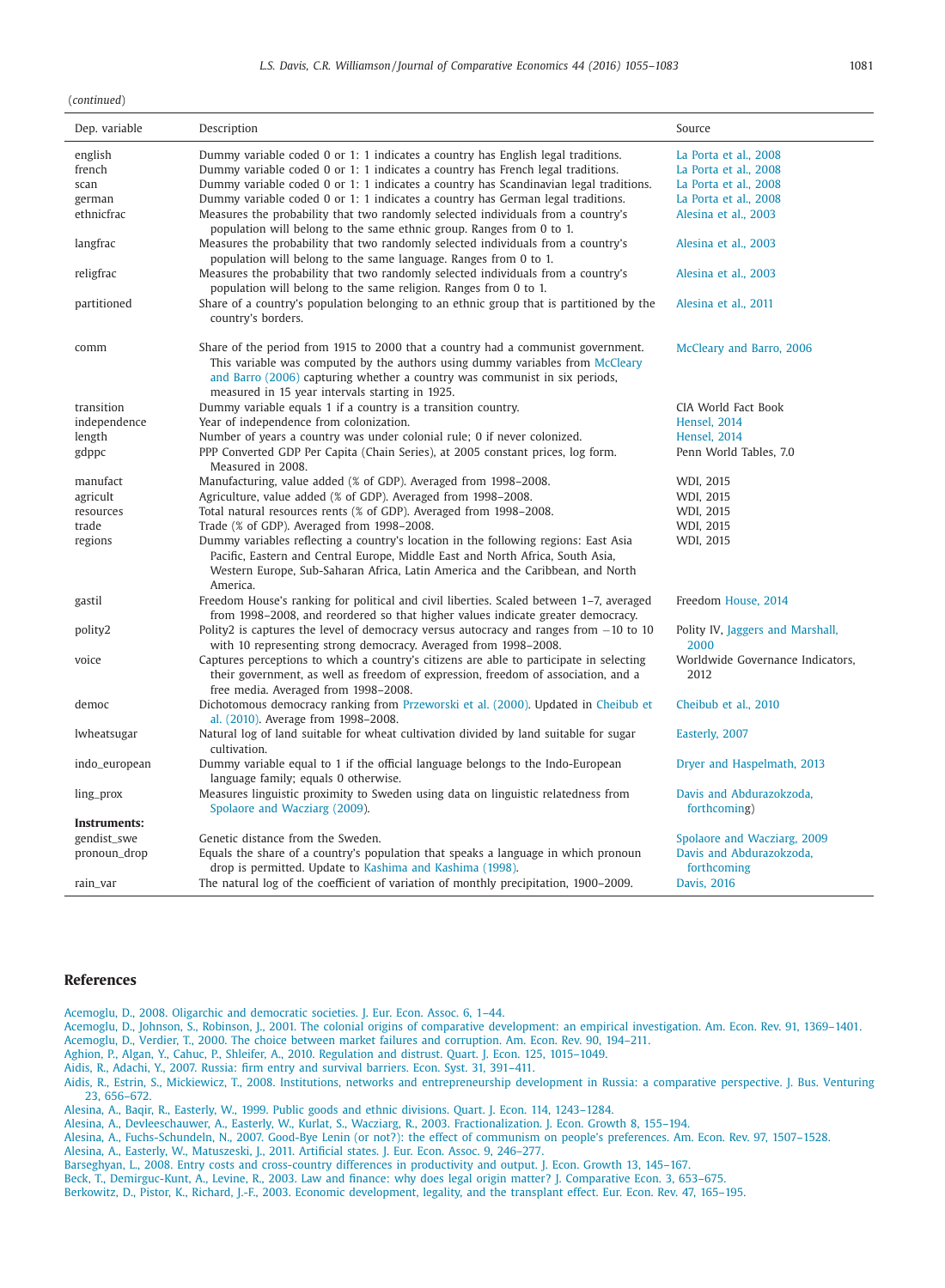- <span id="page-27-0"></span>[Bertrand,](http://refhub.elsevier.com/S0147-5967(16)30061-0/sbref0014) M., [Mullainathan,](http://refhub.elsevier.com/S0147-5967(16)30061-0/sbref0014) S., 2001. Do people mean what they say? [Implications](http://refhub.elsevier.com/S0147-5967(16)30061-0/sbref0014) for subjective survey data. Am. Econ. Rev. 91, 67–72.
- [Beugelsdijk,](http://refhub.elsevier.com/S0147-5967(16)30061-0/sbref0015) S., [Robbert,](http://refhub.elsevier.com/S0147-5967(16)30061-0/sbref0015) M., van [Hoorn,](http://refhub.elsevier.com/S0147-5967(16)30061-0/sbref0015) A., 2015. Are scores on Hofstede's dimensions of national culture stable over time? A cohort analysis. Global Strat. J. 5, 223–240.
- [Bowles,](http://refhub.elsevier.com/S0147-5967(16)30061-0/sbref0016) S., 1998. Endogenous preferences: the cultural [consequences](http://refhub.elsevier.com/S0147-5967(16)30061-0/sbref0016) of markets and other economic institutions. J. Econ. Lit. 36, 75–111.
- [Bhaumik,](http://refhub.elsevier.com/S0147-5967(16)30061-0/sbref0017) S., [Gangopadhyay,](http://refhub.elsevier.com/S0147-5967(16)30061-0/sbref0017) S., [Krishnan,](http://refhub.elsevier.com/S0147-5967(16)30061-0/sbref0017) S., 2007. [Entry, reforms, complementarity](http://refhub.elsevier.com/S0147-5967(16)30061-0/sbref0017) and performance: a tale of two Indian manufacturing sectors. Econ. Syst. 31, 375–390.
- [Bjørnskov,](http://refhub.elsevier.com/S0147-5967(16)30061-0/sbref0018) C., 2010. How does social trust lead to better governance? An attempt to separate electoral and bureaucratic [mechanisms.](http://refhub.elsevier.com/S0147-5967(16)30061-0/sbref0018) Public Choice 144, 323–346.
- [Campos,](http://refhub.elsevier.com/S0147-5967(16)30061-0/sbref0019) N., [Estrin,](http://refhub.elsevier.com/S0147-5967(16)30061-0/sbref0019) S., 2008. Entry and barriers to entry in [emerging](http://refhub.elsevier.com/S0147-5967(16)30061-0/sbref0019) markets. Econ. Syst. 31, 343–345.
- [Campos,](http://refhub.elsevier.com/S0147-5967(16)30061-0/sbref0020) N., [Iootty,](http://refhub.elsevier.com/S0147-5967(16)30061-0/sbref0020) M., 2007. [Institutional](http://refhub.elsevier.com/S0147-5967(16)30061-0/sbref0020) barriers to firm entry and exit: case study evidence from the Brazilian textiles and electronics industries. Econ. Syst. 31, 346–363.
- [Caplan,](http://refhub.elsevier.com/S0147-5967(16)30061-0/sbref0021) B., 2007. The Myth of the Rational Voter. Princeton [University](http://refhub.elsevier.com/S0147-5967(16)30061-0/sbref0021) Press, Princeton, New Jersey.
- [Cheibub,](http://refhub.elsevier.com/S0147-5967(16)30061-0/sbref0022) J., [Gandhi,](http://refhub.elsevier.com/S0147-5967(16)30061-0/sbref0022) J., [Vreeland,](http://refhub.elsevier.com/S0147-5967(16)30061-0/sbref0022) J., 2010. Democracy and [dictatorship](http://refhub.elsevier.com/S0147-5967(16)30061-0/sbref0022) revisited. Public Choice 143 (1-2), 67–101.
- [Ciccone,](http://refhub.elsevier.com/S0147-5967(16)30061-0/sbref0023) A., [Papaioannou,](http://refhub.elsevier.com/S0147-5967(16)30061-0/sbref0023) E., 2007. Red tape and delayed entry. J. Eur. Econ. Assoc. 5, [444–458.](http://refhub.elsevier.com/S0147-5967(16)30061-0/sbref0023)
- [Clarke,](http://refhub.elsevier.com/S0147-5967(16)30061-0/sbref0024) G., Xu, [L.C.,](http://refhub.elsevier.com/S0147-5967(16)30061-0/sbref0024) 2004. Privatization, competition, and corruption: how [characteristics](http://refhub.elsevier.com/S0147-5967(16)30061-0/sbref0024) of bribe takers and payers affect bribes to utilities. J. Public Econ. 88, 2067–2097.
- [Comin,](http://refhub.elsevier.com/S0147-5967(16)30061-0/sbref0025) D., [Easterly,](http://refhub.elsevier.com/S0147-5967(16)30061-0/sbref0025) W., [Gong,](http://refhub.elsevier.com/S0147-5967(16)30061-0/sbref0025) E., 2010. Was the wealth of nations [determined](http://refhub.elsevier.com/S0147-5967(16)30061-0/sbref0025) in 1000 B.C.? Am. Econ. J. 2, 65–97.
- [Crafts,](http://refhub.elsevier.com/S0147-5967(16)30061-0/sbref0026) N., 2006. Regulation and productivity [performance.](http://refhub.elsevier.com/S0147-5967(16)30061-0/sbref0026) Oxf. Rev. Econ. Policy 22, 186–202.
- [Davis,](http://refhub.elsevier.com/S0147-5967(16)30061-0/sbref0027) L., 2006. Growing apart: the division of labor and the breakdown of informal institutions. J. [Comparative](http://refhub.elsevier.com/S0147-5967(16)30061-0/sbref0027) Econ. 34, 75–91.
- [Davis,](http://refhub.elsevier.com/S0147-5967(16)30061-0/sbref0028) L., 2016. Individual responsibility and economic [development:](http://refhub.elsevier.com/S0147-5967(16)30061-0/sbref0028) evidence from rainfall data. Kyklos 69, 426–470.
- [Davis,](http://refhub.elsevier.com/S0147-5967(16)30061-0/sbref0029) L., [Abdurazokzoda,](http://refhub.elsevier.com/S0147-5967(16)30061-0/sbref0029) F., 2016. Language, culture and institutions: evidence from a new linguistic dataset. J. [Comparative](http://refhub.elsevier.com/S0147-5967(16)30061-0/sbref0029) Econ. 44 (3), 541–561.
- Di [Tella,](http://refhub.elsevier.com/S0147-5967(16)30061-0/sbref0039a) R., [Dubra,](http://refhub.elsevier.com/S0147-5967(16)30061-0/sbref0039a) J., [MacCulloch,](http://refhub.elsevier.com/S0147-5967(16)30061-0/sbref0039a) R., 2010. A [resource-belief](http://refhub.elsevier.com/S0147-5967(16)30061-0/sbref0039a) curse? Oil and individualism. In: Hogan, W., Federico, S. (Eds.), The Natural Resources Trap: Private Investment without Public Commitment. MIT Press, Boston MA.
- [Djankov,](http://refhub.elsevier.com/S0147-5967(16)30061-0/sbref0030) S., [McLiesh,](http://refhub.elsevier.com/S0147-5967(16)30061-0/sbref0030) C., [Ramalho,](http://refhub.elsevier.com/S0147-5967(16)30061-0/sbref0030) R., 2006. [Regulation](http://refhub.elsevier.com/S0147-5967(16)30061-0/sbref0030) and growth. Econ. Lett. 92, 395–401.
- [Djankov,](http://refhub.elsevier.com/S0147-5967(16)30061-0/sbref0031) S., La [Pora,](http://refhub.elsevier.com/S0147-5967(16)30061-0/sbref0031) R., Lopex de [Silanes,](http://refhub.elsevier.com/S0147-5967(16)30061-0/sbref0031) F., [Shleifer,](http://refhub.elsevier.com/S0147-5967(16)30061-0/sbref0031) A., 2002. The [regulation](http://refhub.elsevier.com/S0147-5967(16)30061-0/sbref0031) of entry. Quart. J. Econ. 117, 1–35.
- [Djankov,](http://refhub.elsevier.com/S0147-5967(16)30061-0/sbref0032) S., [Glaeser,](http://refhub.elsevier.com/S0147-5967(16)30061-0/sbref0032) E., La [Porta,](http://refhub.elsevier.com/S0147-5967(16)30061-0/sbref0032) R., [Lopez-de-Silanes,](http://refhub.elsevier.com/S0147-5967(16)30061-0/sbref0032) F., [Shleifer,](http://refhub.elsevier.com/S0147-5967(16)30061-0/sbref0032) A., 2003. The new comparative economics. J. [Comparative](http://refhub.elsevier.com/S0147-5967(16)30061-0/sbref0032) Econ. 31, 595–619.
- [Djankov,](http://refhub.elsevier.com/S0147-5967(16)30061-0/sbref0033) S., 2009. The [regulation](http://refhub.elsevier.com/S0147-5967(16)30061-0/sbref0033) of entry: a survey. World Bank Res. Obs. 24, 183–203.
- [Downs,](http://refhub.elsevier.com/S0147-5967(16)30061-0/sbref0034) A., 1957. An economic theory of political action in a [democracy.](http://refhub.elsevier.com/S0147-5967(16)30061-0/sbref0034) J. Polit. Econ. 65, 135–150.
- [Dreher,](http://refhub.elsevier.com/S0147-5967(16)30061-0/sbref0035) A., [Gassebner,](http://refhub.elsevier.com/S0147-5967(16)30061-0/sbref0035) M., 2013. Greasing the wheels? The impact of [regulations](http://refhub.elsevier.com/S0147-5967(16)30061-0/sbref0035) and corruption on firm entry. Public Choice 155, 413–432.
- Dryer, M., Haspelmath, M., (eds.), 2013. The world atlas of language structures online. Leipzig: Max Planck Institute for evolutionary anthropology. (Available online at http://wals.info, Accessed on 2016-08-18).
- Durante, R., 2010. Risk, cooperation and the economic origins of social trust: an empirical investigation. Manuscript. Sciences Po.
- [Easterly,](http://refhub.elsevier.com/S0147-5967(16)30061-0/sbref0036) W., 2007. Inequality does cause [underdevelopment:](http://refhub.elsevier.com/S0147-5967(16)30061-0/sbref0036) insights from a new instrument. J. Develop. Econ. 84, 755–776.
- [Easterly,](http://refhub.elsevier.com/S0147-5967(16)30061-0/sbref0037) W., 2008. [Institutions:](http://refhub.elsevier.com/S0147-5967(16)30061-0/sbref0037) top down or bottom up. Am. Econ. Rev. 98, 95–99.
- [Easterly,](http://refhub.elsevier.com/S0147-5967(16)30061-0/sbref0038) W., [Levine,](http://refhub.elsevier.com/S0147-5967(16)30061-0/sbref0038) R., 1997. Africa's growth tragedy: policies and ethnic divisions. Quart. J. Econ. CXII, [1203–1250.](http://refhub.elsevier.com/S0147-5967(16)30061-0/sbref0038)
- [Engermann,](http://refhub.elsevier.com/S0147-5967(16)30061-0/sbref0039) S., [Sokoloff,](http://refhub.elsevier.com/S0147-5967(16)30061-0/sbref0039) K., 1997. Factor [endowments, institutions, and](http://refhub.elsevier.com/S0147-5967(16)30061-0/sbref0039) differential paths of growth among new world economies: a view from economic historians of the United States. In: Haber, S. (Ed.), How Latin America Fell Behind. Stanford University Press, Stanford CA.
- [Engermann,](http://refhub.elsevier.com/S0147-5967(16)30061-0/sbref0040) S., [Sokoloff,](http://refhub.elsevier.com/S0147-5967(16)30061-0/sbref0040) K., 2002. Factor [Endowments,](http://refhub.elsevier.com/S0147-5967(16)30061-0/sbref0040) Inequality, and Paths of Development Among New World Economics. National Bureau of Economic Research, Inc, Working Papers.
- [Estrin,](http://refhub.elsevier.com/S0147-5967(16)30061-0/sbref0041) S., [Prevezer,](http://refhub.elsevier.com/S0147-5967(16)30061-0/sbref0041) M., 2010. A survey on institution and new firm entry: how and why do entry rates differ in emerging [countries?](http://refhub.elsevier.com/S0147-5967(16)30061-0/sbref0041) Econ. Syst. 34, 289–308. [Fernandez,](http://refhub.elsevier.com/S0147-5967(16)30061-0/sbref0042) R., 2011. Does culture matter?. In: Benhabib, J., Jackson, M.O., Bisin, A. (Eds.), Handbook of Social Economics. [North-Holland](http://refhub.elsevier.com/S0147-5967(16)30061-0/sbref0042) Vol. 1A.
- [Fisman,](http://refhub.elsevier.com/S0147-5967(16)30061-0/sbref0043) R., [Sarria-Allende,](http://refhub.elsevier.com/S0147-5967(16)30061-0/sbref0043) V., 2010. Regulation of entry and the distortion of industrial [organization.](http://refhub.elsevier.com/S0147-5967(16)30061-0/sbref0043) J. Appl. Econ. 13, 91–111.
- House, F., 2014. Freedom in the World 2014, Online edition.
- [Friedman,](http://refhub.elsevier.com/S0147-5967(16)30061-0/sbref0044) E., [Johnson,](http://refhub.elsevier.com/S0147-5967(16)30061-0/sbref0044) S., [Kaufmann,](http://refhub.elsevier.com/S0147-5967(16)30061-0/sbref0044) D., [Zoido-Lobaton,](http://refhub.elsevier.com/S0147-5967(16)30061-0/sbref0044) P., 2000. Dodging the grabbing hand: the determinants of unofficial activity in 69 countries. J. Public Econ. 76, 459–493.
- [Glaeser,](http://refhub.elsevier.com/S0147-5967(16)30061-0/sbref0045) E., [Shleifer,](http://refhub.elsevier.com/S0147-5967(16)30061-0/sbref0045) A., 2002. Legal origins. Quart. J. Econ. 117, [1193–1229.](http://refhub.elsevier.com/S0147-5967(16)30061-0/sbref0045)
- [Gorodnichenko,](http://refhub.elsevier.com/S0147-5967(16)30061-0/sbref0046) Y., [Roland,](http://refhub.elsevier.com/S0147-5967(16)30061-0/sbref0046) G., 2010. Culture, [Institutions](http://refhub.elsevier.com/S0147-5967(16)30061-0/sbref0046) and the Wealth of Nations. National Bureau of Economic Research, Inc Working Papers.
- [Gorodnichenko,](http://refhub.elsevier.com/S0147-5967(16)30061-0/sbref0047) Y., [Roland,](http://refhub.elsevier.com/S0147-5967(16)30061-0/sbref0047) G., 2011. Which [dimensions](http://refhub.elsevier.com/S0147-5967(16)30061-0/sbref0047) of culture matter for long-run growth? Am. Econ. Rev. Papers Proc. 101, 492–498.
- [Gorodnichenko,](http://refhub.elsevier.com/S0147-5967(16)30061-0/sbref0048) Y., [Roland,](http://refhub.elsevier.com/S0147-5967(16)30061-0/sbref0048) G., 2012. Understanding the [individualism-collectivism](http://refhub.elsevier.com/S0147-5967(16)30061-0/sbref0048) cleavage and its effects: lessons from cultural psychology. In: Aoki, M., Kuran, T., Roland, G. (Eds.), Institutions and Comparative Economic Development Palgrave McMillan.
- [Greif,](http://refhub.elsevier.com/S0147-5967(16)30061-0/sbref0049) A., 1993. Contract [enforceability](http://refhub.elsevier.com/S0147-5967(16)30061-0/sbref0049) and economic institutions in early trade: the Maghribi traders' coalition. Am. Econ. Rev. 83, 525–548.
- [Greif,](http://refhub.elsevier.com/S0147-5967(16)30061-0/sbref0050) A., 2006. [Institutions](http://refhub.elsevier.com/S0147-5967(16)30061-0/sbref0050) and the Path to the Modern Economy. Cambridge, UP.
- [Guiso,](http://refhub.elsevier.com/S0147-5967(16)30061-0/sbref0051) L., [Sapienza,](http://refhub.elsevier.com/S0147-5967(16)30061-0/sbref0051) P., [Zingales,](http://refhub.elsevier.com/S0147-5967(16)30061-0/sbref0051) L., 2006. Does culture affect economic [outcomes?](http://refhub.elsevier.com/S0147-5967(16)30061-0/sbref0051) J. Econ. Perspect. 20, 23–48.
- [Guiso,](http://refhub.elsevier.com/S0147-5967(16)30061-0/sbref0052) L., [Sapienza,](http://refhub.elsevier.com/S0147-5967(16)30061-0/sbref0052) P., [Zingales,](http://refhub.elsevier.com/S0147-5967(16)30061-0/sbref0052) L., 2008. Trusting the stock market. J. Financ. 63, [2557–2600.](http://refhub.elsevier.com/S0147-5967(16)30061-0/sbref0052)
- [Hall,](http://refhub.elsevier.com/S0147-5967(16)30061-0/sbref0053) R.E., [Jones,](http://refhub.elsevier.com/S0147-5967(16)30061-0/sbref0053) C.I., 1999. Why do some [countries](http://refhub.elsevier.com/S0147-5967(16)30061-0/sbref0053) produce so much more output per worker than others? Quart. J. Econ. 114, 83–116.
- [Hayek,](http://refhub.elsevier.com/S0147-5967(16)30061-0/sbref0054) F., 1945. The use of [knowledge](http://refhub.elsevier.com/S0147-5967(16)30061-0/sbref0054) in society. Am. Econ. Rev. 35, 519–530.
- [Hayek,](http://refhub.elsevier.com/S0147-5967(16)30061-0/sbref0055) F., 1960. The [Constitution](http://refhub.elsevier.com/S0147-5967(16)30061-0/sbref0055) of Liberty. University of Chicago Press, Chicago.
- Hensel, P. (2014). ICOW Colonial History Data Set, version 1.0. (Available at: [http://www.paulhensel.org/icowcol.html.](http://www.paulhensel.org/icowcol.html))
- [Hofstede,](http://refhub.elsevier.com/S0147-5967(16)30061-0/sbref0056) G.H., 1980. Culture's [Consequences:](http://refhub.elsevier.com/S0147-5967(16)30061-0/sbref0056) International Differences in Work-Related Values. Sage, Thousand Oaks, CA.
- [Hofstede,](http://refhub.elsevier.com/S0147-5967(16)30061-0/sbref0057) G.H., 2001. Culture's [Consequences:](http://refhub.elsevier.com/S0147-5967(16)30061-0/sbref0057) Comparing Values, Behaviors, Institutions, and Organizations Across Nations, Second ed Sage, Thousand Oaks, CA.
- [Huntington,](http://refhub.elsevier.com/S0147-5967(16)30061-0/sbref0058) S.P., 1993. The clash of [civilizations?](http://refhub.elsevier.com/S0147-5967(16)30061-0/sbref0058) Foreign Affairs 72, 22–49.
- Inglehart, R., 2008. World values survey group, world values survey association (EVSF-WVSA), 2008. European and World Values Surveys Four-Wave Integrated Data File, 1981–2008.
- [Jaggers,](http://refhub.elsevier.com/S0147-5967(16)30061-0/sbref0059) K., [Marshall,](http://refhub.elsevier.com/S0147-5967(16)30061-0/sbref0059) M.G., 2000. Polity IV Project. Center for International Development and Conflict [Management.](http://refhub.elsevier.com/S0147-5967(16)30061-0/sbref0059) University of Maryland.
- [Johnson,](http://refhub.elsevier.com/S0147-5967(16)30061-0/sbref0060) S., [Kaufmann,](http://refhub.elsevier.com/S0147-5967(16)30061-0/sbref0060) D., [Zoido-Lobaton,](http://refhub.elsevier.com/S0147-5967(16)30061-0/sbref0060) P., 1998. [Regulatory](http://refhub.elsevier.com/S0147-5967(16)30061-0/sbref0060) discretion and the unofficial economy. Am. Econ. Rev. 88, 387–392.
- [Kaufmann,](http://refhub.elsevier.com/S0147-5967(16)30061-0/sbref0061) D., [Kraay,](http://refhub.elsevier.com/S0147-5967(16)30061-0/sbref0061) A., [Mastruzzi,](http://refhub.elsevier.com/S0147-5967(16)30061-0/sbref0061) M., 2012. Worldwide Governance Indicators. World Bank, [Washington,](http://refhub.elsevier.com/S0147-5967(16)30061-0/sbref0061) D.C.
- [Kaplan,](http://refhub.elsevier.com/S0147-5967(16)30061-0/sbref0062) D.S., [Piedra,](http://refhub.elsevier.com/S0147-5967(16)30061-0/sbref0062) E., [Seira,](http://refhub.elsevier.com/S0147-5967(16)30061-0/sbref0062) E., 2011. Entry regulation and business start-ups: evidence from Mexico. J. Public Econ. 95, [1501–1515.](http://refhub.elsevier.com/S0147-5967(16)30061-0/sbref0062)
- [Kashima,](http://refhub.elsevier.com/S0147-5967(16)30061-0/sbref0063) E.S., [Kashima,](http://refhub.elsevier.com/S0147-5967(16)30061-0/sbref0063) Y., 1998. Culture and language: the case of cultural dimensions and personal pronoun use. J. [Cross-Cultural](http://refhub.elsevier.com/S0147-5967(16)30061-0/sbref0063) Psychol. 29, 461–487.
- [Klapper,](http://refhub.elsevier.com/S0147-5967(16)30061-0/sbref0064) L., [Laeven,](http://refhub.elsevier.com/S0147-5967(16)30061-0/sbref0064) L., [Rajan,](http://refhub.elsevier.com/S0147-5967(16)30061-0/sbref0064) R., 2006. Entry regulation as a barrier to [entrepreneurship.](http://refhub.elsevier.com/S0147-5967(16)30061-0/sbref0064) J. Financ. Econ. 82, 591–629.
- [Klasing,](http://refhub.elsevier.com/S0147-5967(16)30061-0/sbref0065) M., 2013. Cultural dimensions, collective values and their importance for institutions. J. [Comparative](http://refhub.elsevier.com/S0147-5967(16)30061-0/sbref0065) Econ. 41, 447–467.
- [Knack,](http://refhub.elsevier.com/S0147-5967(16)30061-0/sbref0066) S., [Keefer,](http://refhub.elsevier.com/S0147-5967(16)30061-0/sbref0066) P., 1997. Does social capital have an economic payoff? Quart. J. Econ. 112, [1251–1288.](http://refhub.elsevier.com/S0147-5967(16)30061-0/sbref0066)
- [Kuznets,](http://refhub.elsevier.com/S0147-5967(16)30061-0/sbref0067) S., 1973. Modern [economic](http://refhub.elsevier.com/S0147-5967(16)30061-0/sbref0067) growth. Am. Econ. Rev. 63, 247–258.
- [Landes,](http://refhub.elsevier.com/S0147-5967(16)30061-0/sbref0068) D., 1998. Wealth and Poverty of Nations. Norton and [Company,](http://refhub.elsevier.com/S0147-5967(16)30061-0/sbref0068) New York, New York.
- 
- La [Porta,](http://refhub.elsevier.com/S0147-5967(16)30061-0/sbref0070) R., [Lopez-de-Silanes,](http://refhub.elsevier.com/S0147-5967(16)30061-0/sbref0070) F., Andrei [Shleifer,](http://refhub.elsevier.com/S0147-5967(16)30061-0/sbref0069) R.V., 1999. The quality of [government.](http://refhub.elsevier.com/S0147-5967(16)30061-0/sbref0069) J. Law Econ. Org. 15, 222–279.<br>La Porta, R., Lopez-de-Silanes, F., Cristian [Pop-Eleches,](http://refhub.elsevier.com/S0147-5967(16)30061-0/sbref0070) A.S., 2008. The economic [consequences](http://refhub.elsevier.com/S0147-5967(16)30061-0/sbref0070) of
- [Licht,](http://refhub.elsevier.com/S0147-5967(16)30061-0/sbref0071) A.N., [Goldschmidt,](http://refhub.elsevier.com/S0147-5967(16)30061-0/sbref0071) C., [Schwartz,](http://refhub.elsevier.com/S0147-5967(16)30061-0/sbref0071) S.H., 2007. Culture rules: the foundations of the rule of law and other norms of governance. J. Comparative Econ. 35, 659–688.
- [McCleary,](http://refhub.elsevier.com/S0147-5967(16)30061-0/sbref0072) R.M., [Barro,](http://refhub.elsevier.com/S0147-5967(16)30061-0/sbref0072) R.J., 2006. Religion and [economy.](http://refhub.elsevier.com/S0147-5967(16)30061-0/sbref0072) J. Econ. Perspect. 20, 49–72.